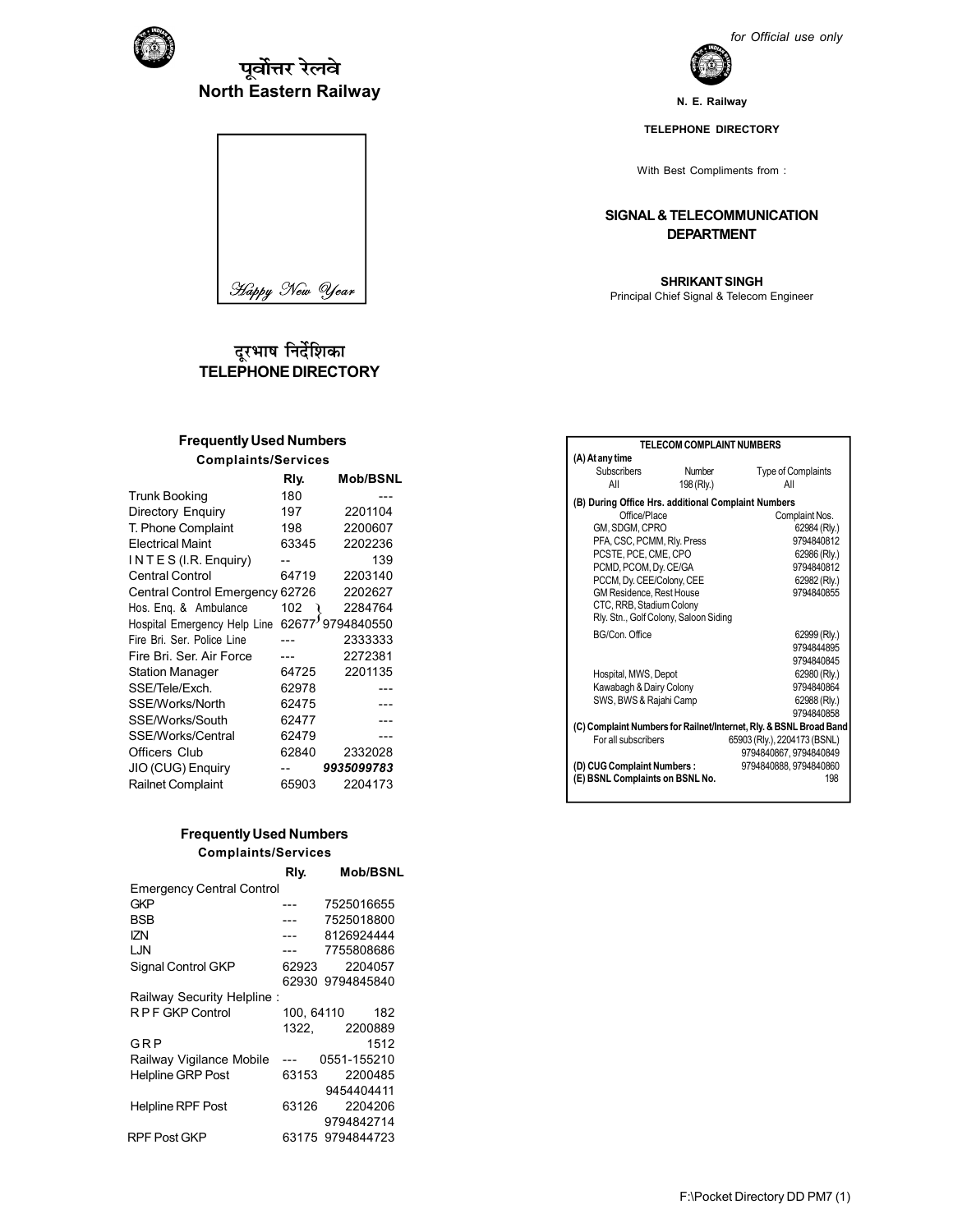# रेलवे एवं बी.एस.एन.एल. एस.टी.डी. कोड<br>STD Codes of Rly. and BSNL

| क्षेत्रीय∕मंडल∕उत्पा.ई.∕कार. |     | रेलवे<br>दूर, पूछताछ         | बीएसएनएल    | आसन सोल   | 827               |
|------------------------------|-----|------------------------------|-------------|-----------|-------------------|
| Zonal/Divil.PU/WS            |     | Tele Eng.<br>Rly.            | <b>BSNL</b> | Asansol   |                   |
|                              |     | मध्य रेलवे/Central Railway   |             | मालदा     | 724               |
| मुम्बई                       |     | 197<br>010                   | 022         | Malda     |                   |
| Mumbai                       |     |                              |             |           | उत्तर रेलवे ∕Nort |
| भुसावल                       |     | 197<br>011                   | 02582       | दिल्ली    | 19                |
| <b>Bhusawal</b><br>नागपुर    |     | 197<br>012                   | 0712        | Delhi     |                   |
| Nagpur<br>पुणे               |     |                              |             | फिरोजपुर  | 220               |
|                              |     | 197<br>013                   | 020         | Firozpur  |                   |
| Pune<br>सोलापुर              |     | 197<br>014                   | 0217        | लखनऊ      | 19                |
| Solapur                      |     |                              |             | Lucknow   |                   |
|                              |     | पूर्व रेलवे ∕Eastern Railway |             | मुरादाबाद | 219               |
| फेयरली प्लेस                 |     | 24776<br>020                 | 033         | Moradabad |                   |
| <b>Fairlee Place</b>         |     |                              |             | अम्बाला   | 19                |
| हावडा<br>Howrah              |     | 020<br>22742                 | 033         | Ambala    |                   |
|                              | (i) |                              |             |           | (ii)              |

| सियालदह   | 32724                        | 020 | 033   |
|-----------|------------------------------|-----|-------|
| Sealdah   |                              |     |       |
| आसन सोल   | 82700                        | 020 | 0341  |
| Asansol   |                              |     |       |
| मालदा     | 72447                        | 020 | 03512 |
| Malda     |                              |     |       |
|           | उत्तर रेलवे/Northern Railway |     |       |
| दिल्ली    | 197                          | 030 | 011   |
| Delhi     |                              |     |       |
| फिरोजपुर  | 22011                        | 031 | 01632 |
| Firozpur  |                              |     |       |
| लखनऊ      | 197                          | 032 | 0522  |
| Lucknow   |                              |     |       |
| मुरादाबाद | 2197                         | 033 | 0591  |
| Moradabad |                              |     |       |
| अम्बाला   | 197                          | 034 | 0171  |
| Ambala    |                              |     |       |
|           | (i)                          |     |       |

# पूर्वोत्तर रेलवे / North Eastern Railway

| गोरखपुर    | 197   | 040 | 0551 |
|------------|-------|-----|------|
| Gorakhpur  |       |     |      |
| इज्जतनगर   | 2197  | 040 | 0581 |
| Izzatnagar |       |     |      |
| लखनऊ       | 31197 | 040 | 0522 |
| Lucknow    |       |     |      |
| वाराणसी    | 50197 | 040 | 0542 |
| Varanasi   |       |     |      |

# पूर्वोत्तर सीमान्त रेलवे ∕N. F. Railway

| गुवाहाटी    | 197   | 050 | 0361  |
|-------------|-------|-----|-------|
| Guwahati    |       |     |       |
| अलीपुरद्वार | 34844 | 050 | 03564 |
| Alipurduar  |       |     |       |
| कटिहार      |       | 050 | 06452 |
| Katihar     |       |     |       |
|             |       |     |       |

| लमडिंग    | 54197 | 050 | 03674 |
|-----------|-------|-----|-------|
| Lumding   |       |     |       |
| रंगिया    | 38197 | 050 | 03621 |
| Rangia    |       |     |       |
| तिनसुकिया | 64844 | 050 | 0374  |
| Tinsukia  |       |     |       |

#### दक्षिण रेलवे/Southern Railway

| 0197  | 040                  | 0542  |                 |       |     |      |
|-------|----------------------|-------|-----------------|-------|-----|------|
|       |                      |       | चेन्नई          | 197   | 060 | 044  |
|       |                      |       | Chennai         |       |     |      |
|       |                      |       | मदुरै           | 73333 | 060 | 0452 |
|       | रेलवे ∕N. F. Railway |       | Madurai         |       |     |      |
|       |                      |       | पालघाट          | 63180 | 060 | 0491 |
| 197   | 050                  | 0361  | Palghat         |       |     |      |
|       |                      |       | तिरुचरापल्ली    | 77197 | 060 | 0431 |
| 4844  | 050                  | 03564 | Tiruchrapalli   |       |     |      |
|       |                      |       | तिरुवनंतपुरम    | 83444 | 060 | 0471 |
|       | 050                  | 06452 | Tiruvanantpuram |       |     |      |
|       |                      |       | सेलम            | 65950 | 060 | 0427 |
|       |                      |       | Selam           |       |     |      |
| (iii) |                      |       |                 | (iv)  |     |      |
|       |                      |       |                 |       |     |      |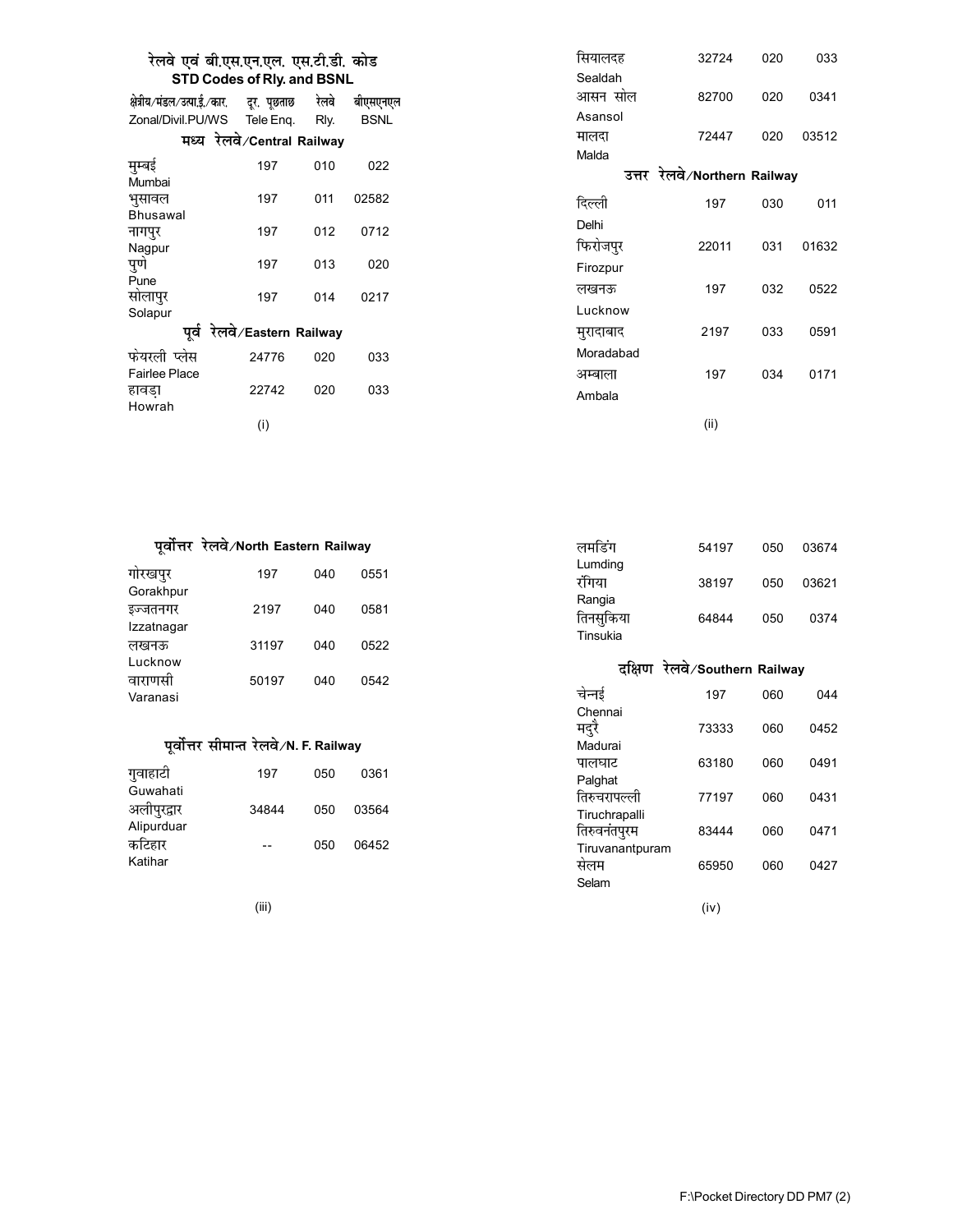# दक्षिण मध्य रेलवे/South Central Railway

| सिकन्दराबाद  | 86774 | 070 | 040   |
|--------------|-------|-----|-------|
| Secunderabad |       |     |       |
| हैदराबाद     | 86774 | 070 | 040   |
| Hyderabad    |       |     |       |
| गुंतकल       | 27754 | 070 | 08552 |
| Guntkal      |       |     |       |
| गुन्दूर      | 32406 | 070 | 0863  |
| Guntur       |       |     |       |
| नानदेद       | 52222 | 070 | 02462 |
| Nanded       |       |     |       |
| विजयवाडा     | 68430 | 070 | 0866  |
| Vijayawada   |       |     |       |

# दक्षिण पूर्व रेलवे ∕South Eastern Railway

| गार्डेनरीच   | 44623 | 080 | 033   |
|--------------|-------|-----|-------|
| Garden Reech |       |     |       |
| आद्रा        | 80197 | 080 | 03251 |
| Adra         |       |     |       |
|              | (v)   |     |       |

| चक्रधरपुर     | 70197 | 080 | 06587 |
|---------------|-------|-----|-------|
| Chakradharpur |       |     |       |
| खडगपुर        | 60197 | 080 | 03222 |
| Kharagpur     |       |     |       |
| रांची         | 88197 | 080 | 0651  |
| Ranchi        |       |     |       |
|               |       |     |       |

## पश्चिम रेलवे/Western Railway

| i2406                | u / u | U863  |           |      |     |       |
|----------------------|-------|-------|-----------|------|-----|-------|
|                      |       |       | मुम्बइ    | 187  | 090 | 022   |
| 2222                 | 070   | 02462 | Mumbai    |      |     |       |
|                      |       |       | वदोदरा    | 197  | 091 | 0265  |
| 8430                 | 070   | 0866  | Vadodara  |      |     |       |
|                      |       |       | रतलाम     | 197  | 092 | 07412 |
|                      |       |       | Ratlam    |      |     |       |
| outh Eastern Railway |       |       | अहमदाबाद  | 197  | 093 | 079   |
|                      |       |       | Ahmedabad |      |     |       |
| 4623                 | 080   | 033   | राजकोट    | 197  | 094 | 0281  |
|                      |       |       | Rajkot    |      |     |       |
| 0197                 | 080   | 03251 | भावनगर    | 197  | 099 | 0278  |
|                      |       |       | Bhavnagar |      |     |       |
| (v)                  |       |       |           | (vi) |     |       |

# पूर्व मध्य रेलवे∕East Central Railway

| हाजीपुर      | 23798 | 025 | 06224 |
|--------------|-------|-----|-------|
| Hajipur      |       |     |       |
| दानापुर      | 82770 | 025 | 06115 |
| Danapur      |       |     |       |
| धनबाद        | 198   | 026 | 0326  |
| Dhanbad      |       |     |       |
| मगल सराय     | 72770 | 027 | 05412 |
| Mughal Sarai |       |     |       |
| समस्तीपुर    | 198   | 028 | 06274 |
| Samastipur   |       |     |       |
| सोनपुर       | 198   | 029 | 06158 |
| Sonpur       |       |     |       |

# पूर्व तटर्ेलवे∕East Coast Railway

| भुवनेश्वर                              | 52699 | 085 | 0674 |
|----------------------------------------|-------|-----|------|
| <b>Bhuvaneshwar</b>                    |       |     |      |
| खुर्दा रोड                             | 72299 | 085 | 0674 |
| Khurda Road                            |       |     |      |
| सम्बलपुर                               | 62400 | 085 | 0663 |
| Sambalpur<br>वाल्टेयर                  |       |     |      |
| Waltair                                | 62566 | 085 | 0891 |
|                                        |       |     |      |
|                                        |       |     |      |
| उत्तर मध्य रेलवे/North Central Railway |       |     |      |
| इलाहाबाद                               | 2197  | 035 | 0532 |
| Allahabad                              |       |     |      |
| आगरा                                   | 198   | 036 | 0562 |

(vii) (viii)

Jhansi

197 037 0510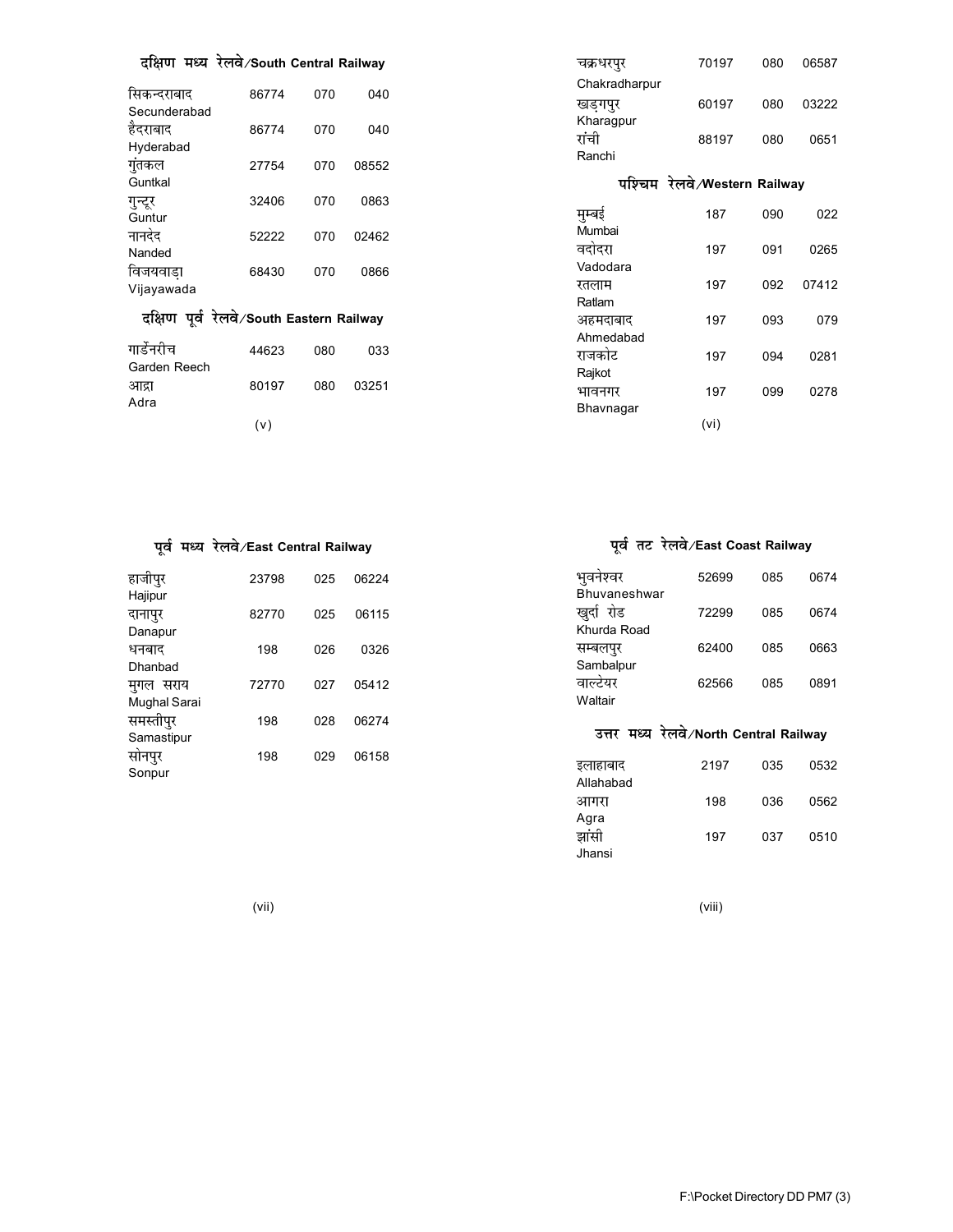# उत्तर पश्चिम रेलवे/North Western Railway

| जयपुर                    | 197 | 095 | 0141 |
|--------------------------|-----|-----|------|
| Jaipur<br>अजमेर          | 197 | 096 | 0145 |
| Ajmer<br>बीकानेर         | 197 | 097 | 0151 |
| <b>Bikaner</b><br>जोधपुर | 197 | 098 | 0291 |
| Jodhpur                  |     |     |      |

# दक्षिण पूर्व मध्य रेलवे/S. E. C. Railway

| बिलासपुर | 180   | 075 | 07752 |
|----------|-------|-----|-------|
| Bilaspur |       |     |       |
| नागपुर   | 52197 | 075 | 0712  |
| Nagpur   |       |     |       |
| रायपुर   | 72184 | 075 | 0771  |
| Raipur   |       |     |       |

 $(x)$  (x)

# दक्षिण पश्चिम रेलवे/South Western Railway

| हबली              | 46198 | 065 | 0836 |
|-------------------|-------|-----|------|
| Hubli<br>बंगलोर   | 56533 | 065 | 080  |
| Bangalore<br>मसूर | 66197 | 065 | 0821 |
| Mysore            |       |     |      |

# पश्चिम मध्य रेलवे/West Central Railway

| जबलपुर        | 198   | 015 | 0761 |
|---------------|-------|-----|------|
| Jabalpur      |       |     |      |
| भोपाल         | 197   | 016 | 0755 |
| <b>Bhopal</b> |       |     |      |
| कोटा          | 44198 | 017 | 0744 |
| Kota          |       |     |      |

| दूरभाष एस.टी.डी. कोड       |  |
|----------------------------|--|
| <b>Telephone STD Codes</b> |  |

| क्षेत्रीय∕मंडल∕उत्पा.ई.∕कार.<br>Zonal/Divil.PU/WS               | रेलवे<br>Rly. | बीएसएनएल<br><b>BSNL</b> |
|-----------------------------------------------------------------|---------------|-------------------------|
| रेलवे बोर्ड/नई दिल्ली                                           | 030           | 011                     |
| Rly. Board/New Delhi<br>भा.रे.विद्यु.इंजी. संस्थान/नासिक        | 011           | 0253                    |
| IRIFFN/Nasik<br>आई.आर.आई.सी.ई.एन./पुणे                          | 013           | 020                     |
| IRICFN/Pune                                                     |               |                         |
| चितरंजन रेल इंजन कार./चितरंजन<br>C L W/Chittaranjan             | 020           | 0341                    |
| भा.रे.या. एवं वि.अभि.सं/जमालपुर<br>IRIMEE/Jamalpur              | 022           | 06344                   |
| रेल कोच कारखाना/कपूरथला                                         | 0319          | 0181                    |
| R C F/Kapurthala<br>डीजल कलपुर्जा कार./पटियाला<br>D C W/Patiala | 034           | 0175                    |
|                                                                 |               |                         |

| आर.डी.एस.ओ./लखनऊ                             | 032 | 0522 |
|----------------------------------------------|-----|------|
| R D S O/Lucknow                              |     |      |
| केन्द्रीय रेल विद्युतीकरण संगठन/इलाहबाद      | 035 | 0532 |
| C.O.R F/Allahabad                            |     |      |
| भा.रे.डीजल इंजन कार./वाराणसी                 | 043 | 0542 |
| D I W/Varanasi                               |     |      |
| सवारी डिब्बा कारखाना/चेन्नई                  | 060 | 044  |
| I C F/Chennai                                |     |      |
| पोदनूर (सिगनल)                               | 060 | 0422 |
| Podnur (Signal)                              |     |      |
| पहिया एवं धुरा कार./बंगलोर                   | 066 | 080  |
| W A P/Bangalore                              |     |      |
| भा.रे.सी.इंजी. एवं दू.सं.संस्थान/सिकन्दराबाद | 070 | 040  |
| <b>IRISFT/Secunderabad</b>                   |     |      |
| रेल अधिकारी महाविद्यालय/वदोदरा               | 091 | 0265 |
| R S C/Vadodara                               |     |      |

(xi) (xii)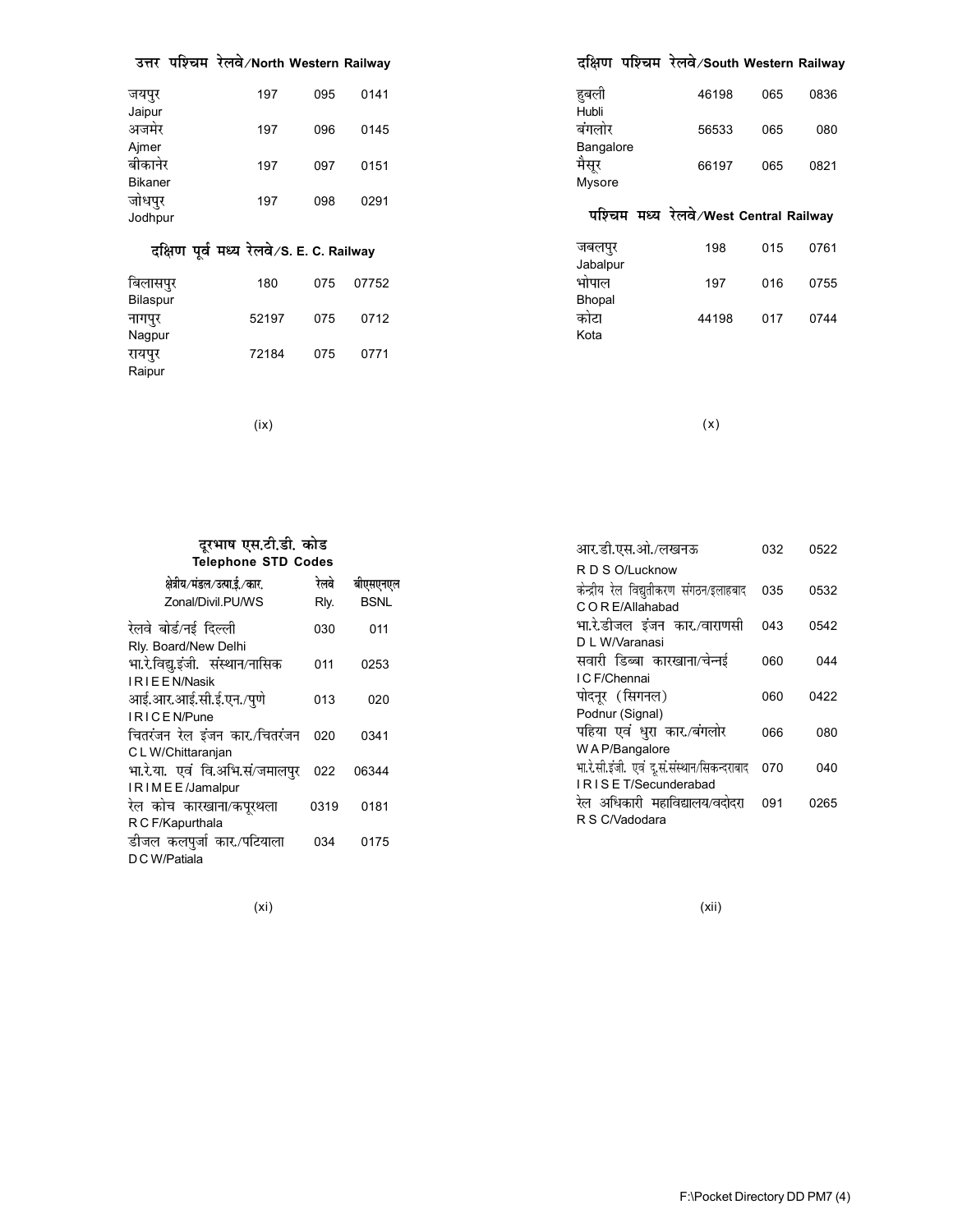| पदनाम                                     | नाम                    | रेलवे | बीएसएनएल।   | पदनाम                              |                           |
|-------------------------------------------|------------------------|-------|-------------|------------------------------------|---------------------------|
| Designation                               | Name                   | Rly.  | <b>BSNL</b> | Designation                        |                           |
|                                           | प्रशासन ADMINISTRATION |       |             |                                    | सतकता vig                 |
| महाप्रबन्धक                               | राजीव अग्रवाल          | 62100 | 2201041     | उप मु.सत.अधि. / इंजी. भारत भूष     |                           |
| G M                                       | Rajiv Agrawal          | 62101 | 2202065     | Dy. CVO/Engg.                      | <b>Bharat Bl</b>          |
| सचिव / महाप्रबंधक                         | डी. के. खरे            | 64102 | 2201842     |                                    | 9794840                   |
| Secy./G M                                 | D. K. Khare            | 64103 | 2200786     | उप मु.सत.अधि. / याता. जे.  पी.  रि |                           |
|                                           | 9794840001             |       |             | Dy. CVO/T.                         | J. P. Sing                |
| अपर महाप्रबन्धक                           | पी. एन. राय            | 64100 | 2202074     |                                    | 97948400                  |
| A G M                                     | P. N. Rai              | 64101 | 2281965     | उप मृ.सत.अधि. / लेखा डा0 आर. :     |                           |
|                                           | 9794870006             |       |             | Dy. CVO/Acct.                      | Dr. R. K.<br>97948400     |
| सचिव / अपर महाप्रबं.                      | यू. एस. शर्मा          | 64117 | 2200358     | उप मूसत.अधि. / भंडार               | महेश सिंह                 |
| Secy./A G M                               | U. S. Sharma           | 64118 |             | Dy. CVO/Stores                     | Mahesh S                  |
|                                           | 9794844271             |       |             |                                    | 97948400                  |
| वरि. उप महाप्रबंधक                        | निखिल पाण्डेय          | 64104 | 2200824     | उप मुसत:अधि / विद्यूत              | अजितेन्द्र ।              |
| <b>SDGM</b>                               | Nikhil Pandey          | 64105 | 2200082     | Dy. CVO/Elect.                     | Ajitendra <sup>-</sup>    |
|                                           | 9794840010             |       |             |                                    | 97948600                  |
| उप महाप्रब. / सा.                         | ए. आर. श्रीवास्तव      | 62102 | 2200076     | उप मुसतअदि /यंत्रिक                | जे.आर.एस                  |
| Dy. G M/G                                 | A. R. Srivastav        | 62103 | 2203603     | Dy. CVO/Mech.                      | J.R.S. Si                 |
|                                           | 9794840002             |       |             |                                    | 97948400                  |
| मुख्य जनसम्पर्क अधि पंकज कुमार सिंह 62160 |                        |       | 2201290     | प्रधान लेखा परीक्षा निदे           | लेखा परीक्षा<br>पी. सी. म |
| CPRO                                      | Pankaj Kr Singh        | 62161 | 2282732     | PDA                                | P. C. Mar                 |
|                                           | 9794840055             |       |             |                                    | 9794845                   |
| चेयरमैन रे.भर्ती बोर्ड                    |                        | 64804 | 2205392     | निदेशक                             | सरिता कु                  |
| CRRB                                      |                        | 64806 | 2200781     | D A                                | Sarita Ku                 |
|                                           | 9794840656             |       |             |                                    | 9794865                   |
|                                           | (1)                    |       |             |                                    |                           |

| पदनाम                                  | नाम                                 | रेलवे | बीएसएनएल    |  |  |  |  |
|----------------------------------------|-------------------------------------|-------|-------------|--|--|--|--|
| Designation                            | Name                                | Rly.  | <b>BSNL</b> |  |  |  |  |
| सतर्कता VIGILANCE                      |                                     |       |             |  |  |  |  |
| उप मृ.सत.अधि / इंजी भारत भूषण          |                                     | 62132 | 2200231     |  |  |  |  |
| Dy. CVO/Engg.                          | <b>Bharat Bhushan</b><br>9794840026 | 62133 | 2281149     |  |  |  |  |
| उप मु.सत.अधि / याता.`जे.  पी.  सिंह    |                                     | 62136 | 2204693     |  |  |  |  |
| Dy. CVO/T.                             | J. P. Singh<br>9794840028           | 62137 |             |  |  |  |  |
| उप मु.सत.अधि. ∕ लेखा डा0 आर. के. भारती |                                     | 62134 | 2201023     |  |  |  |  |
| Dy. CVO/Acct.                          | Dr. R. K. Bharti<br>9794840027      | 62135 |             |  |  |  |  |
| उप मुसत.अधि. ⁄ भंडार                   | महेश सिंह                           | 62138 | 2201682     |  |  |  |  |
| Dy. CVO/Stores                         | Mahesh Singh<br>9794840029          | 62139 |             |  |  |  |  |
| उप मुसत:अधि./विद्यूत                   | अजितेन्द्र त्रिपाठी                 | 62178 | 2201839     |  |  |  |  |
| Dy. CVO/Elect.                         | Aiitendra Tripathi<br>9794860088    | 62179 | 2280048     |  |  |  |  |
| उप मुसतअद्यि ⁄ यंत्रिक                 | जे.आर.एस.सिंह                       | 62140 |             |  |  |  |  |
| Dy. CVO/Mech.                          | J.R.S. Singh                        | 62141 |             |  |  |  |  |
|                                        | 9794840030                          |       |             |  |  |  |  |
|                                        | लेखा परीक्षा AUDIT                  |       |             |  |  |  |  |
| प्रधान लेखा परीक्षा निदे               | पी. सी. मांझी                       | 64203 | 2201145     |  |  |  |  |
| P D A                                  | P. C. Manjhi                        | 64204 | 2281182     |  |  |  |  |
|                                        | 9794845150                          |       |             |  |  |  |  |
| निदेशक                                 | सरिता कु0 गुप्ता                    | 63226 | 2202044     |  |  |  |  |
| D A                                    | Sarita Ku Gupta<br>9794865151       | 63274 |             |  |  |  |  |
|                                        | (2)                                 |       |             |  |  |  |  |

| पदनाम                                | नाम                               | रेलवे | बीएसएनएल |
|--------------------------------------|-----------------------------------|-------|----------|
| Designation                          | Name                              | Rly.  | BSNL     |
|                                      | लेखा ACCOUNTS                     |       |          |
| प्रमुख वित्त सलाहकार एन. पी. पाण्डेय |                                   | 64200 | 2201808  |
| PFA                                  | N. P. Pandey<br>9794840100        | 64201 | 2201956  |
| विसमुलेधि / एफएण्डजी डी. के. जयराज   |                                   | 64202 | 2200429  |
| FA & CAO/F&G                         | D. K. Jairaj<br>9794840101        | 62203 | 2200496  |
| विसमृलेधि / डब्ल्युएसटी              | मुदित मित्तल                      | 64214 | 2205721  |
| FA & CAO/WST                         | <b>Mudit Mittal</b><br>9794840102 | 64215 |          |
| उप विसमुलेधि / वित्त                 | अजय श्रीवास्तव                    | 62208 | 2202540  |
| Dy. FA & CAO/F                       | Ajay Srivastava<br>9794840104     |       |          |
| उप विसमुलेधि / सा.                   | विनोद कुमार                       | 62201 | 2201312  |
| Dy. FA & CAO/G.                      | Vinod Kumar<br>9794840103         | 62202 |          |
| उप विसमुलेधि/                        | सुनील कुमार सिंह                  | 62204 | 2200545  |
| एसएण्डडब्ल्य                         | S. K. Singh                       |       | 2280955  |
| Dy. FA & CAO/S&W                     | 9794840106                        |       |          |

| (3) | (4) |
|-----|-----|
|     |     |

| पदनाम<br>Designation                | नाम<br>Name                            | रेलवे<br>RI <sub>v</sub> | बीएसएनएल<br><b>BSNL</b> |
|-------------------------------------|----------------------------------------|--------------------------|-------------------------|
| उप विसमुलेधि / टी<br>Dy. FA & CAO/T | 9794840105                             | 62206<br>62207           | 2200454                 |
| वरि. ईले.आ.सं. प्रबं.<br>Sr. EDPM   | आई. इन्दवार<br>I. Indwar<br>9794845120 | 62250<br>62251           | 2200573                 |

#### रेल दावा अधिकरण RAILWAY CLAIMS TRIBUNAL

| सदस्य जुडेशियल (फ्रा.)                        | संजीव अग्रवाल               | 63188 | 2200864       |
|-----------------------------------------------|-----------------------------|-------|---------------|
| Member Judicial (Admn.) Sanjeev Agarwal 63189 |                             |       |               |
|                                               | 9794840074                  |       |               |
| सदस्य (तक.)                                   | विशाल अग्रवाल               |       | 62172 2200865 |
| Member (Tech.)                                | <b>Vishal Agarwal</b>       | 62173 |               |
|                                               | 9794840076                  |       |               |
| एडिशनल रजिस्ट्रार                             | आलोक कु0 सिंह 62174 2202863 |       |               |
| Addl. Registrar                               | Alok K Singh<br>9794840960  |       |               |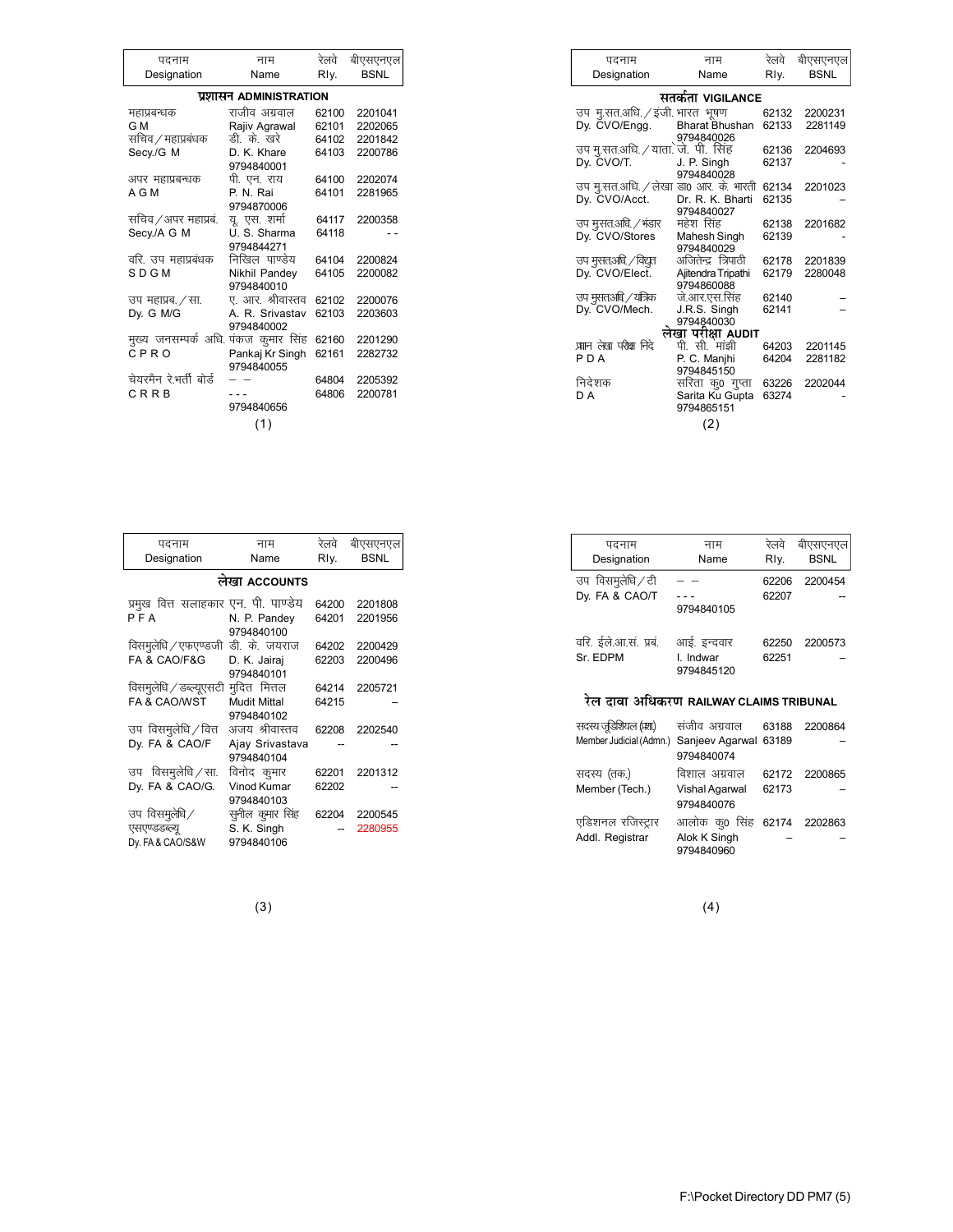| पदनाम       | नाम  |      | रेलवे बीएसएनएल |
|-------------|------|------|----------------|
| Designation | Name | RIy. | BSNL           |
|             |      |      |                |

 $\overline{\Gamma}$ 

वाणिज्य COMMERCIAL

| प्र0 मुख्य वाणिज्य प्रब.<br>PCCM                        | आलोक कुमार सिंह<br>Alok Kr. Singh<br>9794840950       | 64300<br>64301 | 2200384<br>2201115 | प्र0 मुख्य विद्युत इंजी. बेचू राय<br>PCEE       | Bechu Ra<br>97948403                   |
|---------------------------------------------------------|-------------------------------------------------------|----------------|--------------------|-------------------------------------------------|----------------------------------------|
| म्.वा.प्र. / एफएम<br>C C M / FM                         | राधेश्याम<br>Radheyshyam<br>9794840952                | 62300<br>62301 | 2200516<br>2201421 | म्. वि. इंजी. / मुख्या.<br>C E E/HQ             | वी.पी.एन.<br>V.P.N. Tiv<br>9794840     |
| उप मु.वा.प्र. / पी.एसएम. ए. के. सिंह<br>Dy. C C M / PSM | A. K. Singh<br>9794840951                             | 64302<br>62302 | 2200566            | मुख्य वि. सेवा इंजी.<br>CESE                    | पकज ज<br>Pankaj Ja<br>9794840          |
| उप मुवाप्र / पीएम—।।<br>Dy.CCM / PM-II                  | अरुण क्.सक्सेना<br>Arun Kr. Saxena<br>9794840953      | 62307<br>62308 | 2200845<br>2205337 | उप मुविइ / मुख्या (का0)<br>Dy. C E EHQ (Colony) | ए. के. रि<br>A. K. Sin<br>97948403     |
| उप मुदावा.अधि.<br>Dy.CCO                                | जे. पी. गौड<br>J. P. Gaur<br>9794840954               | 62318          | 2201141            | उप मु.वि.इं. / कोचिंग<br>Dy. CEE/Coaching       | निपुर पाप<br>Nipur Pa<br>97948403      |
| उप मुवाप्र / यूटीएस<br>Dy CCM/UTS                       | धरेन्द्र कुमार<br>Dhirendra Kumar 62327<br>9794840955 | 62326          | 2280463            | उप मु.वि.इ. / यां.कार.<br>Dy. C E E/MWS         | आर. एन.<br>R. N. Ga<br>97948403        |
| उप मु.वा.प्र. / टि.जांच<br>Dy.CCM / T.C.                | 9794840958                                            | 62322<br>62323 |                    | उप मुविइं/आरएण्डएफ<br>Dy.CEE/R&F                | भीमराज ।<br>Bhimraj I<br>97948404      |
| सचिव / प्र.मु.वा.प्र.<br>Secy to PCCM                   | पी. के. मिश्रा<br>P. K. Mishra<br>9794840967<br>(5)   | 62311          |                    | उप मृविइं/टीआरडी/मृ0<br>Dy.CEE/TRD/Hq           | मनीष गंग<br>Manish G<br>9794840<br>(6) |
|                                                         |                                                       |                |                    |                                                 |                                        |

| पदनाम                              | नाम                                             | रेलवे          | बीएसएनएल    |
|------------------------------------|-------------------------------------------------|----------------|-------------|
| Designation                        | Name                                            | Rly.           | <b>BSNL</b> |
|                                    | विद्युत ELECTRICAL                              |                |             |
| प्र0 मुख्य विद्युत इंजी. बेचू राय  |                                                 | 63300          | 2200552     |
| P C F F                            | Bechu Rai<br>9794840300                         | 63301          | 2200898     |
| म्. वि. इंजी. / मुख्या.<br>ČE E/HQ | वी.पी.एन. तिवारी<br>V.P.N. Tiwari<br>9794840302 | 63302<br>63303 | 2203178     |
| मुख्य वि. सेवा इंजी.               | पकज जायसवाल                                     | 63304          | 2202128     |
| C E S E                            | Pankaj Jaiswal<br>9794840301                    | 63305          | 2202258     |
| उप मुवि.इं / मुख्या.(का0)          | ए. के. सिंह                                     | 63310          | 2203190     |
| Dy. C E EHQ (Colony)               | A. K. Singh<br>9794840380                       | 63311          |             |
| उप मृ.वि.इ. / कोचिंग               | निपुर पाण्डेय                                   | 63308          | 2201755     |
| Dy. CEE/Coaching                   | Nipur Pandey<br>9794840304                      | 63309          |             |
| उप मु.वि.इं. / यां.कार.            | आर. एन. गर्ग                                    | 64314          | 2284828     |
| Dy. C E E/MWS                      | R. N. Garg<br>9794840305                        | 64315          | 2200926     |
| उप मुविइं ⁄ आरएण्डएफ               | भीमराज धन्ना                                    | 64512          | 2201415     |
| Dy.CEE/R&F                         | Bhimraj Dhanna<br>9794840406                    | 64513          |             |
| उप मुविइं/टीआरडी/मु0               | मनीष गंगवार                                     | 63351          | 2206758     |
| Dy.CEE/TRD/Hq                      | Manish Gangwar<br>9794840348<br>$\sqrt{2}$      | 63352          | 2200166     |

| पदनाम               | नाम                     | रेलवे | बीएसएनएल    |
|---------------------|-------------------------|-------|-------------|
| Designation         | Name                    | Rly.  | <b>BSNL</b> |
|                     | इंजीनियरिंग ENGINEERING |       |             |
|                     |                         |       |             |
| प्रमुख मुख्य इंजी.  | एस. के. पाण्डेय         | 64400 | 2200482     |
| PCE                 | S. K. Pandey            | 64401 | 2200544     |
|                     | 9794840200              |       |             |
| मु. रेलपथ इंजी.     | रामजनम                  | 62404 | 2202070     |
| <b>CTE</b>          | Ramjanam                | 62405 | 2283762     |
|                     | 9794840201              |       |             |
| मुनियो.अभि. इंजी.   | एस. के. मिश्रा          | 62406 | 2200598     |
| CPDE                | S. K. Mishra            | 62407 | 2201015     |
|                     | 9794840203              |       |             |
| मुख्य पुल इंजी.     | पी. के. गुप्ता          | 62400 | 2200822     |
| <b>CBE</b>          | P. K. Gupta             | 62401 | 2283751     |
|                     | 9794840202              |       |             |
| मुख्य सामान्य इंजी. | प्रदीप कुमार            | 64403 | 2200257     |
| C G E               | Pradeep Kumar           | 62403 | 2200568     |
|                     | 9794844268              |       |             |
| मुख्य इंजी / टीएमसी |                         | 63485 | 2200328     |
| C E/TMC             | 9794840205              | 63486 |             |
| मु.कार.प्रब. / पुल  | एन. के. चौधरी           | 62432 | 2201792     |
| C W M/Bridge        | N. K. Chaudhary 62433   |       |             |
|                     | 9794840207              |       |             |
| सचिव ⁄ प्रमुई       | विकास कु0 सिंह          | 62408 |             |
| Secy./PCE           | Vikas Ku Singh          | 62409 | 2281250     |
|                     | 9794840215              |       |             |
|                     | (7)                     |       |             |
|                     |                         |       |             |

| पदनाम                               | नाम                           | रेलवे | बीएसएनएल    |
|-------------------------------------|-------------------------------|-------|-------------|
| Designation                         | Name                          | Rly.  | <b>BSNL</b> |
| उप पूइ / पूज / पूछा.                | अनिल सप्रे                    | 62430 | 2202308     |
| Dy. C E/Br./HQ                      | Anil Saprey<br>9794840206     | 62431 | 2202175     |
| उप मु.इं. ∕ ट्रैक<br>Dy. C E/Track  | संजय यादव                     | 62453 | 2206220     |
|                                     | Sanjay Yadav<br>9794840208    | 62433 | 2283973     |
| उप मृ.इं. / टी.पी.                  | विनोद कुमार सिंह              | 62455 | 2200587     |
| Dy. C E/T. P.                       | Vinod Kr. Singh<br>9794840209 | 62456 | 2281047     |
| उप मू.इ. ∕ गो.क्षेत्र               | रविन्द्र मेहरा                | 62466 | 2200661     |
| Dy. C E/GA                          | Ravindra Mehra<br>9794840210  | 62467 | 2281250     |
| उप मु.इं. ∕ पीएण्डडी<br>Dy. C E/P&D | ैसंतोष कमार                   | 62414 | 2204005     |
|                                     | Santosh Kumar<br>9794840211   | 62415 | 2200327     |
| उप मु.इं. / सामान्य                 | गलाब चन्द                     | 64420 | 2201359     |
| Dy. C E/G                           | Gulab Chand<br>9794840212     | 64421 |             |
|                                     | पी. के. सिंह                  | 62436 | 2200758     |
| उप मु.इं. ∕ टीएमसी<br>Dy. C E/TMC   | P. K. Singh<br>9794840218     | 62437 | 2281034     |
| उप मु.इ. / एलसी एवं आर.ओ.बी. —      |                               | 62420 | 2202893     |
| Dy. C E/LC & ROB                    | $ -$<br>9794830097            | 62421 |             |
| उप मृ.इ. / टीएमएस                   | सी. एम. चौधरी                 | 62412 | 2201227     |
| Dy. C E/TMS                         | C. M. Chaudhary<br>9794844262 | 62413 |             |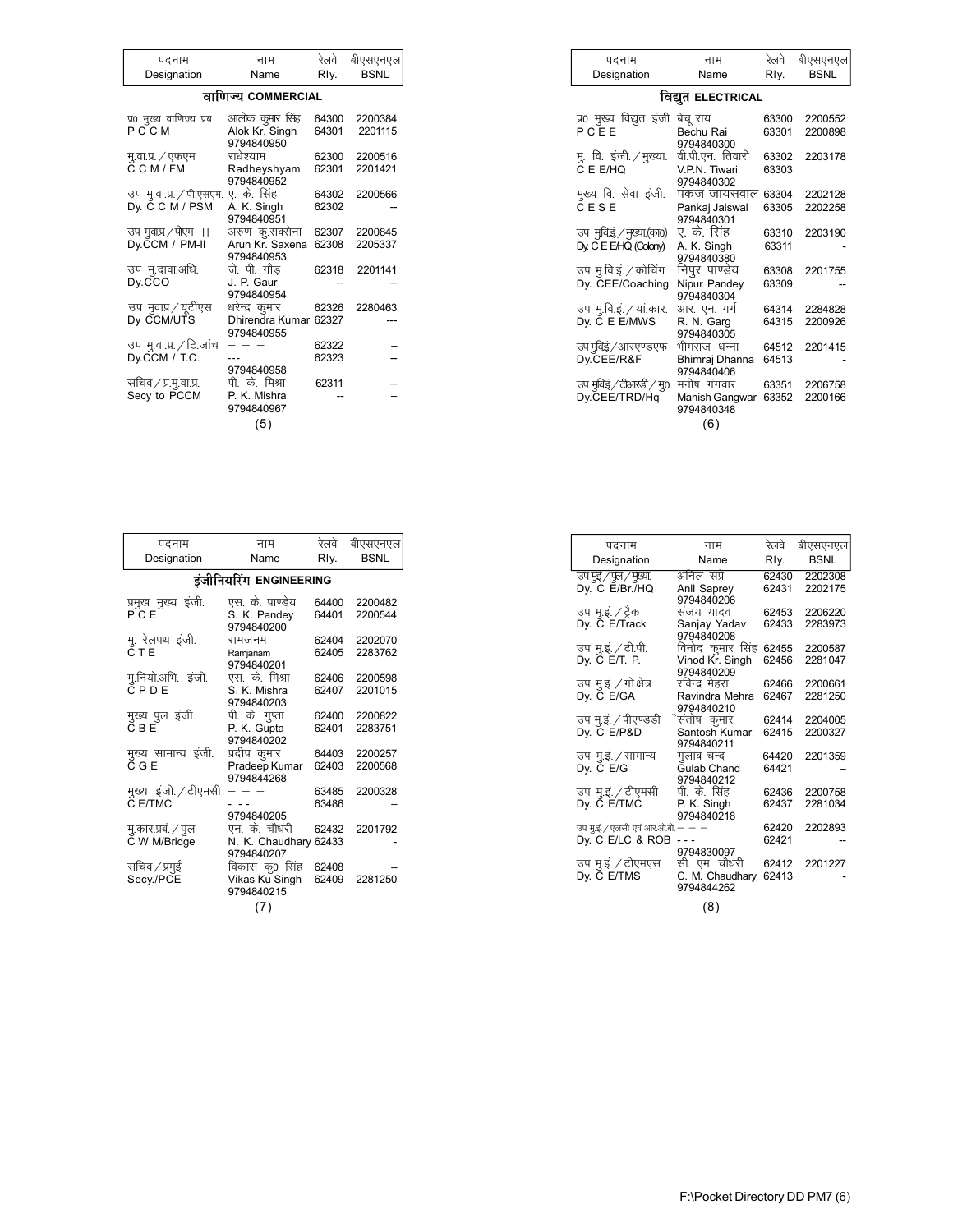| पदनाम       | नाम  | रेलवे | बीएसएनएल    |
|-------------|------|-------|-------------|
| Designation | Name | RIv.  | <b>BSNI</b> |

Г

#### यांत्रिक MECHANICAL

|                                                | यांत्रिक MECHANICAL        |                |         |  | उप मु.या.इ. / डीजल           | राजबली       |
|------------------------------------------------|----------------------------|----------------|---------|--|------------------------------|--------------|
|                                                |                            |                |         |  | Dy. CME/Diesel               | Rajbali      |
| प्र0 मुख्ययांत्रिक इंजी ए. के. पाण्डेय         |                            | 64500          | 2200033 |  |                              | 97948444     |
| PCME                                           | A. K. Pandev               | 64501          | 2201663 |  | उप मु.या.इ. / नियो.          |              |
|                                                | 9794840400                 |                |         |  | Dy. CME/Plg.                 |              |
| मुख्य कार. इंजी.                               | एस. के. भारती              | 64502          | 2202034 |  |                              | 97948444     |
| ČWE                                            | S. K. Bharti               | 64503          | 2200458 |  | उप मुयांइं / कार्य / मुख्या. | सुधाीर सि    |
|                                                | 9794840401                 |                |         |  |                              | Sudhir Sin   |
| मु. चल स्टाक इंजी.                             | बी. एस. दोहरे              | 64504          | 2201480 |  | Dy. CME/W/HQ                 |              |
| CRSE                                           | B. S. Dohre                | 64505          | 2203911 |  |                              | 97948404     |
|                                                | 9794840404                 |                |         |  | उप मुयांइं / कार्य / कार.    | फणीन्द्र कु  |
| मुचालन शक्ति इंजी                              | मनोज विश्वास               | 64506          | 2202835 |  | Dy. CME/W/MWS                | Farindra K   |
| CMPE                                           | Manoj Biswas               | 64507          | 2201236 |  |                              | 97948444     |
|                                                | 9794840402                 |                |         |  | उप मुयांइं / सीएण्डडब्ल्यू   | आर. कुमार    |
| मु.या.इ. ∕ प्लानिंग                            | आदर्श खरे                  | 64508          | 2204692 |  | Dy. CME/C & W                | R. Kumar     |
| CME/Planning                                   | Adarsh Khare               | 64509          | 2203845 |  |                              | 97948404     |
|                                                | 9794840403<br>ए. सी. बेसरा |                | 2281384 |  | उप मुयांइं ∕ ईएनएचएम         | रणविजय प्र   |
| म् का.प्रबं. / या.का.<br>$\tilde{C}$ W M / MWS | A. C. Besra                | 64517<br>62518 | 2201602 |  | Dy CME/ENHM                  |              |
|                                                | 9794840457                 |                |         |  |                              | Ranvijay Pra |
| सचिव / मुयांई                                  | वाइं. आर. तिवारी           | 62504          | 2204873 |  |                              | 97948444     |
| Secy/CME                                       | Y. R. Tiwari               | 62505          | 2202112 |  | प्रधानाचार्य / एस.टी.सी.     | संजय कुमार   |
|                                                | 9794840411                 |                |         |  | Principal/S.T.C.             | Sanjay Kuma  |
| उप मु.या.इ. / रिपेयर                           | आनन्द ऋषिश्रीवा0 62531     |                | 2283029 |  |                              | 97948404     |
| Dy. CME/Repair                                 | Anand Rishi Sri            | 62532          | 2203603 |  |                              |              |
|                                                | 9794840458                 |                |         |  |                              |              |
|                                                |                            |                |         |  |                              |              |
|                                                | (9)                        |                |         |  |                              |              |
|                                                |                            |                |         |  |                              |              |

| पदनाम                                   | नाम             | रेलवे | बीएसएनएल    |
|-----------------------------------------|-----------------|-------|-------------|
| Designation                             | Name            | Rly.  | <b>BSNL</b> |
| उप मृया.इ. / डीजल                       | राजबली          | 63546 | 2201225     |
| Dy. CME/Diesel                          | Rajbali         | 63547 |             |
|                                         | 9794844450      |       |             |
| उप मृ.या.इ. ∕ नियो.                     |                 | 62501 | 2204282     |
| Dy. CME/Plg.                            |                 | 62502 |             |
|                                         | 9794844452      |       |             |
| उप मुयाइं / कार्य / मुख्या. सुधाीर सिंह |                 | 62503 |             |
| Dy. CME/W/HQ                            | Sudhir Singh    | 62509 |             |
|                                         | 9794840407      |       |             |
| उप मुयांइं / कार्य / कार.               | फणीन्द्र कुमार  | 62535 | 2280157     |
| Dy. CME/W/MWS                           | Farindra Kumar  | 62536 | 2281543     |
|                                         | 9794844451      |       |             |
| उप मुयांइं / सीएण्डडब्ल्यू              | आर. कुमार       |       | 2204873     |
| Dy. CME/C & W                           | R. Kumar        | 62508 | 2200423     |
|                                         | 9794840408      |       |             |
| उप मुयांइं ∕ ईएनएचएम                    | रणविजय प्रताप   | 62507 |             |
| Dy CME/ENHM                             | Ranvijay Pratap | 62530 |             |
|                                         | 9794844403      |       |             |
| प्रधानाचार्य / एस.टी.सी.                | संजय कुमार      | 63503 | 2284957     |
| Principal/S.T.C.                        | Sanjay Kumar    | 63504 |             |
|                                         | 9794840405      |       |             |

|                         | (9)                                        |                |             |
|-------------------------|--------------------------------------------|----------------|-------------|
|                         |                                            |                |             |
|                         |                                            |                |             |
|                         |                                            |                |             |
|                         |                                            |                |             |
| पदनाम                   | नाम                                        | रेलवे          | बीएसएनएल    |
| Designation             | Name                                       | Rly.           | <b>BSNL</b> |
|                         | चिकित्सा MEDICAL                           |                |             |
| प्र0 मृ0 चिकित्सा निदे. | डा. नवल किशोर यादव 64600                   |                | 2200600     |
| PCMD                    | Dr. N. K. Yadav                            | 64601          | 2201217     |
| मुख्य स्वास्थ्य निदे.   | 9794840500<br>सोमई प्रसाद                  | 62602          | 2204123     |
| C H D                   | Somai Prasad<br>9794840501                 | 62603          | 2284840     |
| अपर मू. चिकि. निदे.     | डा. डी. के. सिंह                           | 62631          | 2204298     |
| Addl. C M D             | Dr. D.K. Singh<br>9794840502               | 62632          | 2280208     |
| सहा. मू. चिकि. निदे.    | डा. यू. एस. नाग                            | 62606          |             |
| <b>ACMD</b>             | Dr. U. S. Nag<br>9794840532                | 62640          |             |
|                         | चिकित्सालय HOSPITAL                        |                |             |
|                         |                                            |                |             |
| चिकित्सा निदे.<br>M D   | डा. पीताम्बर प्रसाद<br>Pitamber Pd.        | 62610<br>62611 | 2280119     |
|                         | 9794840511                                 |                |             |
| सहा. मू. स्वा. निदेशक   | डा. चारूचन्द सक्सेना                       | 62631          | 2280281     |
| A. C H D                | Dr. Charu Chand Saxena 62634<br>9794840513 |                | 2281187     |
| अस्थि रोग विशेषज्ञ      | डा0 संजय श्रीवास्तव                        | 62612          | 2284790     |
| Chief OrthoPead.        | Dr.Sanjay Srivastav<br>9794840512          | 62613          | 2200184     |
|                         | $\sqrt{44}$                                |                |             |

| नाम                      | रेलवे | बीएसएनएल    |
|--------------------------|-------|-------------|
| Name                     | Rly.  | <b>BSNL</b> |
| <b>MEDICAL</b>           |       |             |
| ल किशोर यादव 64600       |       | 2200600     |
| K. Yadav                 | 64601 | 2201217     |
| 840500                   |       |             |
| प्रसाद                   | 62602 | 2204123     |
| ai Prasad<br>840501      | 62603 | 2284840     |
| के. सिंह                 | 62631 | 2204298     |
| K. Singh                 | 62632 | 2280208     |
| 840502                   |       |             |
| एस. नाग                  | 62606 |             |
| I. S. Nag<br>840532      | 62640 |             |
| ፣ HOSPITAL               |       |             |
|                          |       |             |
| म्बर प्रसाद              | 62610 | 2280119     |
| per Pd.                  | 62611 |             |
| 840511<br>ब्चन्द सक्सेना | 62631 | 2280281     |
| aru Chand Saxena 62634   |       | 2281187     |
| 840513                   |       |             |
| जय श्रीवास्तव            | 62612 | 2284790     |
| njay Srivastav           | 62613 | 2200184     |
| 840512                   |       |             |
| (11)                     |       |             |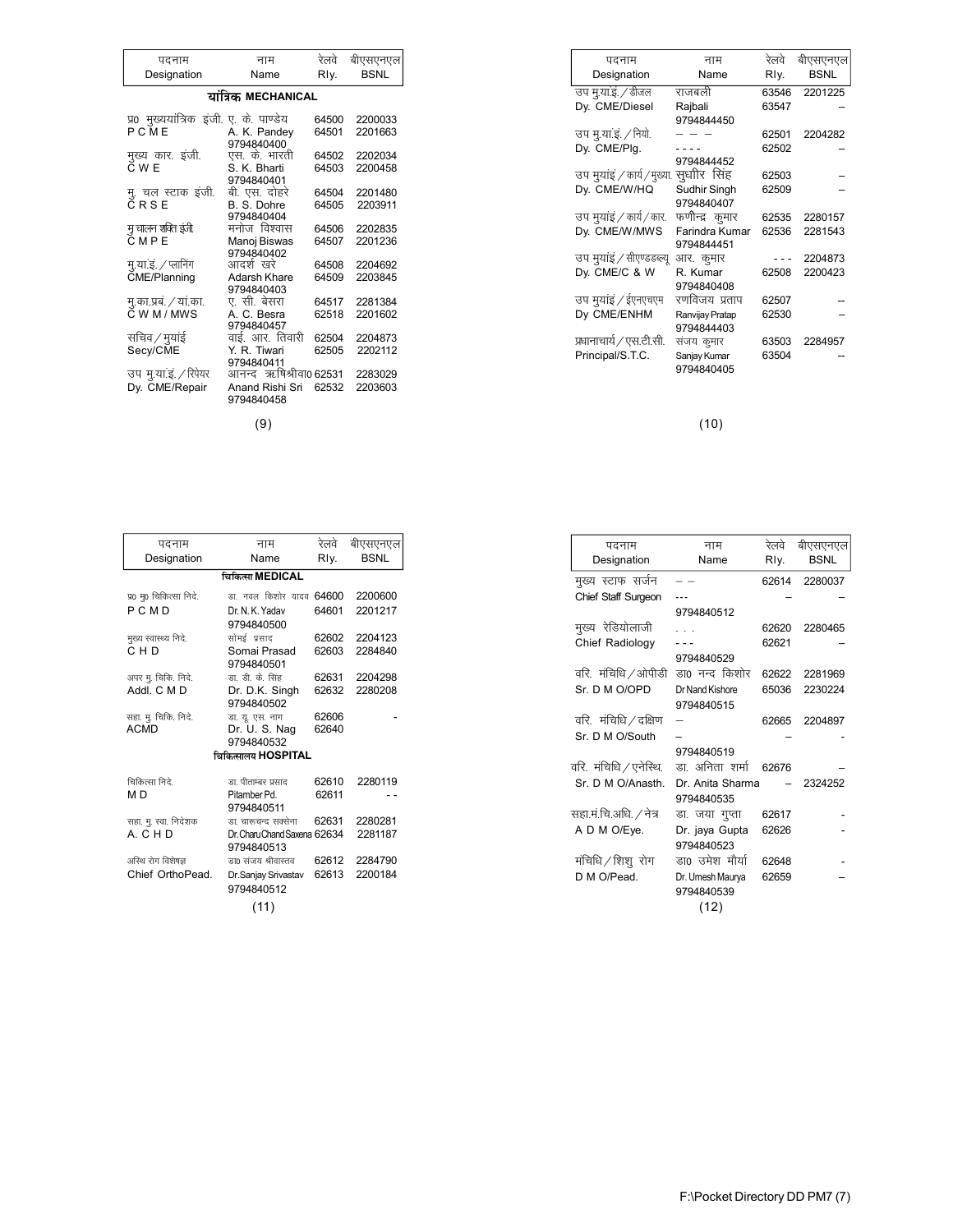| पदनाम                       | नाम        | रेलवे | बीएसएनएल    |
|-----------------------------|------------|-------|-------------|
| Designation                 | Name       | RIy.  | <b>BSNL</b> |
| वरि. मंचिधि ∕ ना.का.ग. –    |            | 62635 |             |
| Sr. D M O/ENT               |            | 62636 |             |
|                             | 9794840539 |       |             |
| वरि.मं.चि.अधि. / फिजी. —  — |            | 62633 |             |
| Sr. D M O/Phy.              |            | 62634 |             |
|                             | 9794840528 |       |             |
| वरि. मं. चि. अधि.           | एम. नाथ    | 62629 |             |
| Sr. D M O                   | M. Nath    |       |             |
|                             | 9794840526 |       |             |
| वरि. मंचिधि ∕ गो.छा.        |            | 62663 |             |
| Sr. D M O/GKC               |            | 62640 |             |
|                             |            |       |             |
| वरि.मंचिधि / यां.का.        |            | 62667 | 2204897     |
| Sr. D M O/MWS               |            | 62668 |             |
|                             | 9794840513 |       |             |

| पदनाम                                        | नाम                 | रेलवे | बीएसएनएल    |
|----------------------------------------------|---------------------|-------|-------------|
| Designation                                  | Name                | RIy.  | <b>BSNL</b> |
| वरि.मंचिधि ∕स्त्री रोग                       | डा0 तन वर्मा        | 62649 |             |
| Sr. D M O/Gynee                              | Dr Tanu Verma       |       | 2504466     |
|                                              | 9794840534          |       |             |
| मंचिधि. / अस्थि                              | डा. फहीम अहमद 62651 |       |             |
| D M O/Artho                                  | Dr. F. Ahamad       | 62652 |             |
|                                              | 9794840536          |       |             |
| मंचिधि / एनेस्थिसिया ज्ञा स्नेह लता सिंह     |                     | 62676 |             |
| D M O/Anesth                                 | Dr. Sneh Lata Singh |       |             |
|                                              | 9794840524          |       |             |
| वरि.समंचिधि / स्त्री रोग डा0 जेबा खानम 62656 |                     |       |             |
| Sr. A.D M O/Gynee Dr Zeba Khanam 62657       |                     |       |             |
|                                              | 9794840534          |       |             |

 $(13)$  (14)

| पदनाम                               | नाम               | रेलवे | बीएसएनएल    |
|-------------------------------------|-------------------|-------|-------------|
| Designation                         | Name              | Rly.  | <b>BSNL</b> |
|                                     | परिचालन OPERATING |       |             |
|                                     |                   |       |             |
| प्र0 मु0 परिचालन प्रबं. ए. के. सिंह |                   | 64700 | 2201040     |
| PCOM                                | A. K. Singh       | 64701 | 2202258     |
|                                     | 9794840900        |       |             |
| मु. भाड़ा याता. प्रबं.              | विजय कुमार        | 64702 | 2201156     |
| CFTM                                | Vijay Kumar       | 64703 | 2201178     |
|                                     | 9794840903        |       |             |
| म्. यात्री याता. प्रबं.             | एम. के. सिंह      | 64704 | 2200441     |
| CPTM                                | M. K. Singh       | 64705 | 2200499     |
|                                     | 9794840902        |       |             |
| म्. परि. योजना प्रबं.               | अनिल कुमार        | 64706 | 2201121     |
| CTPM                                | Anil Kumar        | 64707 |             |
|                                     | 9794840904        |       |             |
| उप मुपरि प्रबं / एफओआईएस            | संजीव सेत         | 63752 | 2202891     |
| Dy COM/FOIS                         | Sanjeev Seth      | 63753 |             |
|                                     | 9794840907        |       |             |
| वरि. परि.प्रबं. ∕ माल               | सुमित कुमार       | 64710 | 2200195     |
| STM/Goods                           | Sumit Kumar       | 64711 |             |
|                                     | 9794840905        |       |             |
| उप मू.परि.प्रबं. ∕ नियो             | हरीश रैडतोलिया    | 62710 | 2200188     |
| Dy COM/PI                           | Harish Rairtolia  |       |             |
|                                     | 9794840908        |       |             |
|                                     |                   |       |             |
|                                     | (15)              |       |             |

| पदनाम                    | नाम                        | रेलवे             | बीएसएनएल    |
|--------------------------|----------------------------|-------------------|-------------|
| Designation              | Name                       | RI <sub>V</sub> . | <b>BSNL</b> |
| वरि.परि.प्रबं. ⁄ सवारी   | ए. के. श्रीवास्तव          | 64730             | 2201032     |
| STM/Coaching             | A. K. Srivastava           |                   |             |
| सचिव / प्र.मृ.परि.प्रबं. | 9794840906<br>संजय कनौजिया | 62700             |             |
| Secy/PCOM                | Sanjay Kanaujia            |                   |             |
|                          | 9794840915                 |                   |             |
|                          | संरक्षा SAFETY             |                   |             |
| मुख्य संरक्षा अधि.       | बी. आर. विप्लवी            | 64708             | 2200835     |
| C S O                    | B. R. Viplavi              | 64709             | 2201585     |
|                          | 9794840901                 |                   |             |
| उप मुरस्क्षा अघि / इंजी. | भीम सिंह                   | 63480             | 2205994     |
| Dy.C S O/Engg.           | Bhim Singh                 | 63481             | 2281136     |
|                          | 9794845266                 |                   |             |
| उप संरक्षा अधि ⁄ यां.    | ए. पी. पाण्डेय             | 62766             |             |
| Dy. CSO/Mech.            | A. P. Pandey               | 62542             |             |
|                          | 9794840412                 |                   |             |

(16)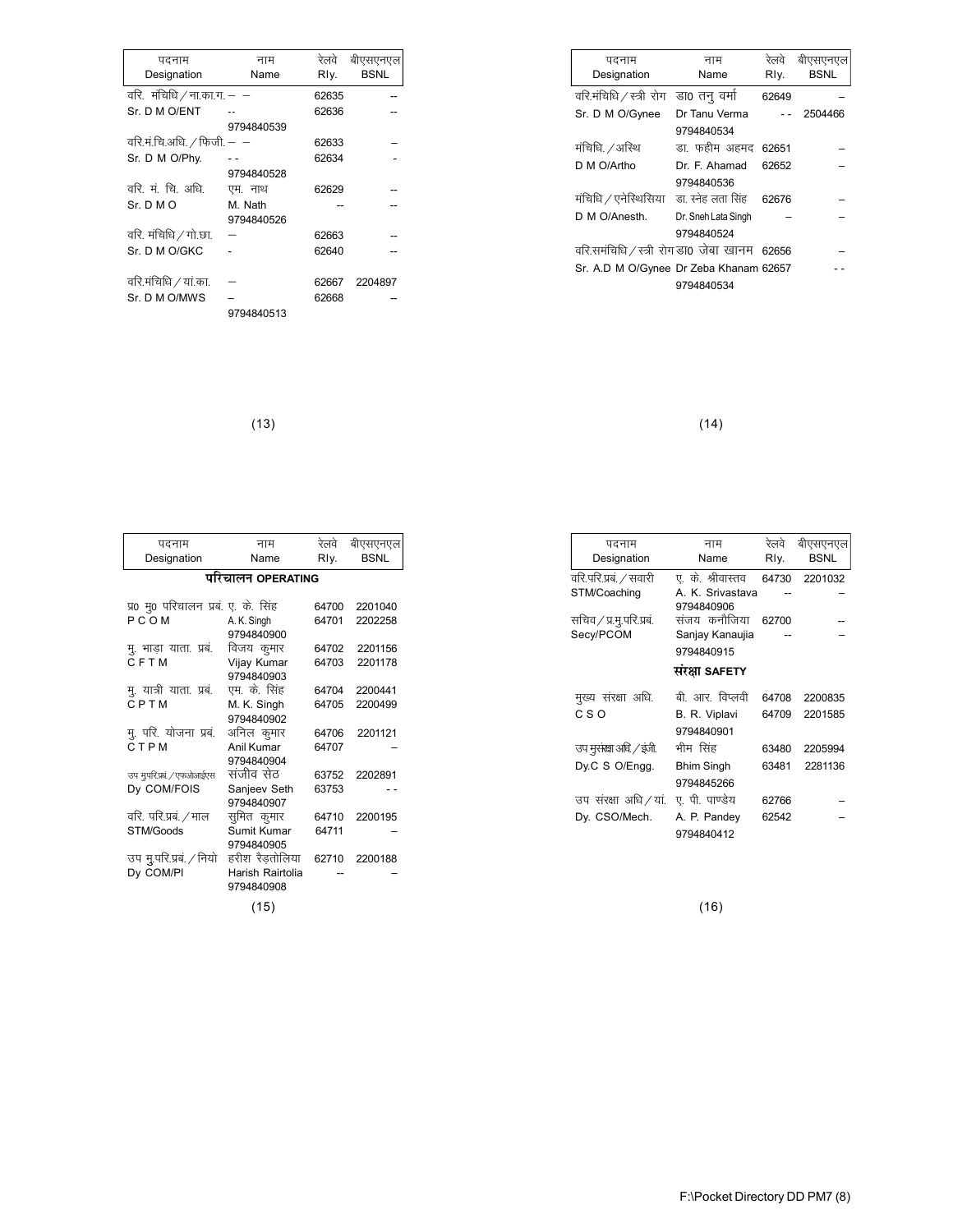| पदनाम       | नाम  | रेलवे             | बीएसएनएल    |
|-------------|------|-------------------|-------------|
| Designation | Name | RI <sub>V</sub> . | <b>BSNL</b> |

## कार्मिक PERSONNEL

| प्र0मुख्य कार्मिक अधि. | $ -$             | 64800 | 2200137 |
|------------------------|------------------|-------|---------|
| P. C. P. O             |                  | 64801 | 2201807 |
|                        | 9794840600       |       |         |
| म्.का.अधि. / प्रशा.    | नुरूददीन अन्सारी | 64802 | 2200498 |
| $CPO/Admn$ .           | Nuruddin Ansari  | 62803 |         |
|                        | 9794840605       |       |         |
| उप मुकाधि /अराज.       | सनत जैन          | 64803 | 2202157 |
| Dy.CPO/NG              | Sanat Jain       | 62804 |         |
|                        | 9794840603       |       |         |
| उप मुकाधि / राज.       |                  | 62801 | 2200613 |
| Dy.CPO/Gaz.            |                  | 62802 |         |
|                        | 9794840602       |       |         |
| उप मुकाधि. / मृ0.      | तनक जैन          | 62823 |         |
| Dy.CPO/Hq.             | Tanak Jain       |       |         |
|                        |                  |       |         |
| सी.आर.आर.सी.           | एम. के. पाण्डेय  | 62822 | 2200228 |
| CRRC                   | M. K. Pandey     | 63802 |         |
|                        | 9794840604       |       |         |
| सचिव / प्रमुकाधि       | यु. पी. त्रिपाठी | 62806 |         |
| Secy to PCPO           | U. P. Tripathi   |       |         |
|                        | 9794840609       |       |         |

(17)

| पदनाम                         | नाम                                 | रेलवे | बीएसएनएल    |
|-------------------------------|-------------------------------------|-------|-------------|
| Designation                   | Name                                | Rly.  | <b>BSNL</b> |
|                               | संकेत एवं दूरसंचार SIGNAL & TELECOM |       |             |
| प्र0म्.सि.दू.इ.               | श्रीकान्त सिंह                      | 62900 | 2201846     |
| PCSTE                         | <b>Shrikant Singh</b><br>9794840800 | 62901 | 2200317     |
| मु. संकेत इंजीनियर<br>C S E   | राजेश पाण्डेय                       | 62902 | 2201400     |
|                               | Rajesh Pandey<br>9794840801         | 62903 | 2200663     |
| मु. संचार इंजीनियर<br>C C E   | पी. के. राय                         | 64904 | 2201828     |
|                               | P. K. Rai<br>9794840802             | 64905 | 2201894     |
| मुसिदूइं / कार्य              | फरीद मांहम्मद                       | 64906 | 2203635     |
| ČSTË/Works                    | Farid Mohammad 64907<br>9794840803  |       | 2201894     |
| उप मुसिदूइं / नियो.           | आर. एस. त्रिपाठी                    | 64922 |             |
| Dv.CSTE/Plg.                  | R. S. Tripathi<br>9794840804        | 64923 |             |
| उप मुसिदूइं / मुख्या.         |                                     | 62904 | 2204871     |
| Dy.CSTE/HQ                    | 9794840813                          | 62905 | 2505531     |
| उप मुसिदूइं / डीएण्डडी        | ए. के. गप्ता                        | 64920 | 2203147     |
| Dy.CSTE/D&D                   | A. K. Gupta<br>9794840806           | 64921 |             |
| उप मु.नेटवर्क प्रब. / एफओआईएस | एम. पी. सिंह                        | 64928 | 2202947     |
| Dy. C N M/FOIS                | M. P. Singh<br>9794840807           | 64929 | 2281442     |

(18)

| नाम               | रेलवे                                                   | बीएसएनएल                                                                                                                                         |
|-------------------|---------------------------------------------------------|--------------------------------------------------------------------------------------------------------------------------------------------------|
| Name              | Rly.                                                    | <b>BSNL</b>                                                                                                                                      |
|                   |                                                         | 2273576                                                                                                                                          |
|                   |                                                         | 2282637                                                                                                                                          |
|                   |                                                         |                                                                                                                                                  |
| Pradeep Kumar     |                                                         |                                                                                                                                                  |
| 9794840896        |                                                         |                                                                                                                                                  |
| सुरक्षा SECURITY  |                                                         |                                                                                                                                                  |
|                   |                                                         | 2202123                                                                                                                                          |
|                   |                                                         | 2200466                                                                                                                                          |
| 9794840700        |                                                         |                                                                                                                                                  |
| एस. के. सैनी      | 64115                                                   | 2200813                                                                                                                                          |
| S. K. Saini       | 64116                                                   | 2200925                                                                                                                                          |
| 9794840701        |                                                         |                                                                                                                                                  |
|                   |                                                         |                                                                                                                                                  |
| आर. के. यादव      | 64000                                                   | 2200533                                                                                                                                          |
| R. K. Yadav       | 64001                                                   | 2201631                                                                                                                                          |
| 9794840750        |                                                         |                                                                                                                                                  |
| डी0के0 श्रीवास्तव | 62000                                                   | 2202268                                                                                                                                          |
|                   |                                                         | 2201308                                                                                                                                          |
| 9794840751        |                                                         |                                                                                                                                                  |
| ए. के. गुप्ता     | 62002                                                   | 2201512                                                                                                                                          |
| A. K. Gupta       | 62003                                                   |                                                                                                                                                  |
|                   |                                                         |                                                                                                                                                  |
| (19)              |                                                         |                                                                                                                                                  |
|                   | R. K. Gupta<br>9794840897<br>प्रदीप कुमार<br>9794844782 | रितेश कुमार गुप्ता 62940<br>62941<br>63902<br>अतूल कुमार श्रीवास्तव 64106<br>Atul Kr. Srivastav 64107<br>भण्डार stores<br>D. K. Srivastava 62001 |

| पदनाम<br>Designation | नाम<br>Name                 | रेलवे<br>Rly. | बीएसएनएल<br><b>BSNL</b> |
|----------------------|-----------------------------|---------------|-------------------------|
| उप मुसाप्र / समाडि   | राजेश लाल                   | 62008         | 2200597                 |
| Dy. CMM/C&W          | Rajesh Lal<br>9794840754    | 62005         | 2203143                 |
| उप मूसाप्र / सा0     | आर.पी. आर्या                | 62014         | 2202503                 |
| Dy. CMM/G            | R. P. Arya<br>9794840752    |               |                         |
| उप मुसाप्र ∕ ईएसटी   | जे0बी0सिंह                  | 62006         | 2200712                 |
| Dy. CMM/EST          | J. B. Singh<br>9794840760   | 62096         | 2202940                 |
| उप मुसाप्र ∕ सेल     | डी0 एल0 शक्ला               | 62010         | 2201242                 |
| Dy. CMM/Sale         | D. L. Shukla<br>9794840756  | 62011         |                         |
| उप मुसाप्र / आईसी    | एस0 आर0 प्रसाद              | 62004         | 2200615                 |
| Dy. CMM / I C        | S. R. Prasad<br>9794840754  | 62015         |                         |
| उप मुसाप्र ∕ डिपो    | रितुराज सिंह                | 62050         | 2283558                 |
| Dy. CMM/Depot        | Rituraj Singh<br>9794840755 | 62051         |                         |
| सचिव ⁄ मुसाप्र       | के. सी. सिंह                | 62016         |                         |
| Secy/PCMM            | K. C. Singh<br>9794840758   |               |                         |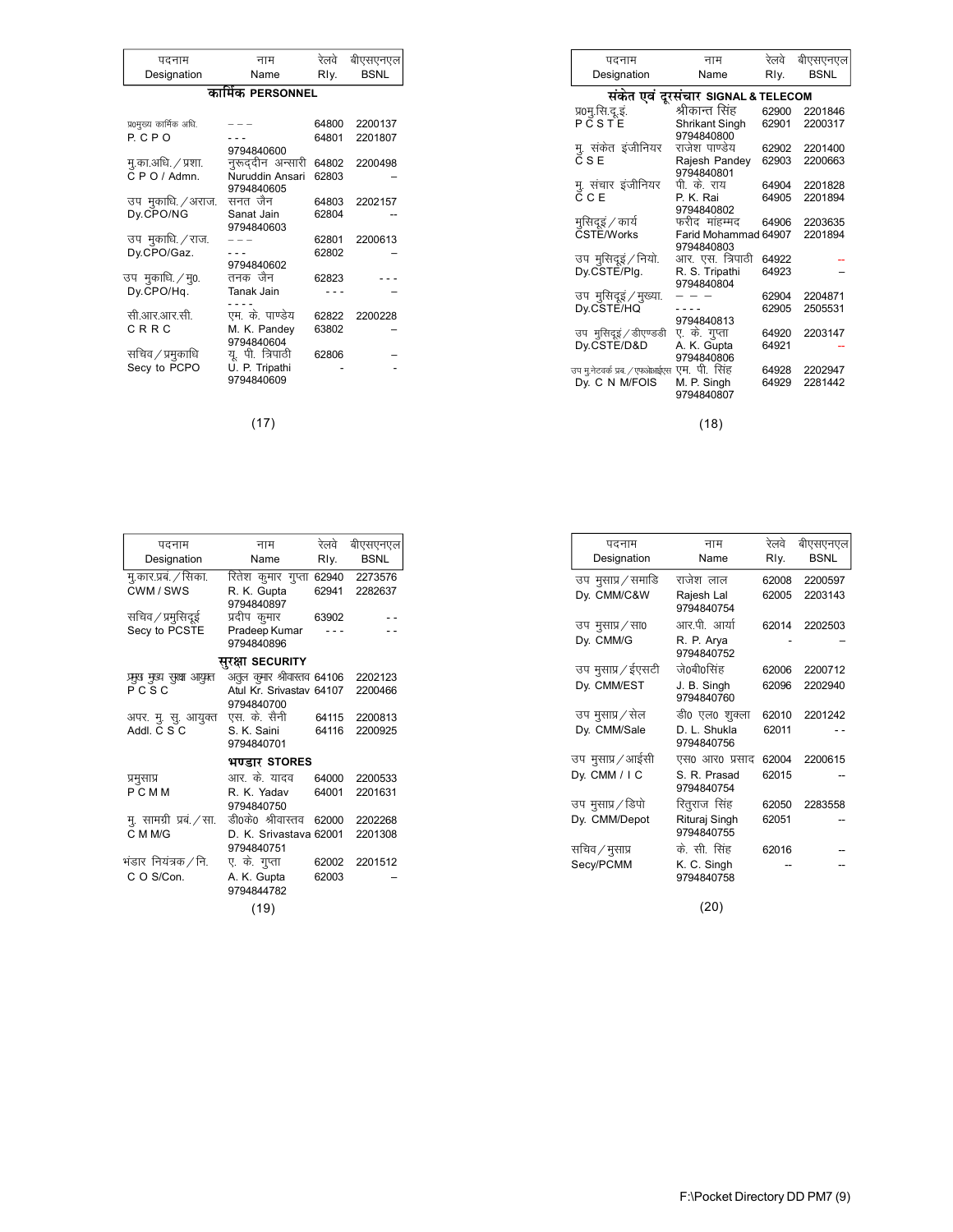| पदनाम                   | नाम                                     | रेलवे | बीएसएनएल    |
|-------------------------|-----------------------------------------|-------|-------------|
| Designation             | Name                                    | Rly.  | <b>BSNL</b> |
|                         | निर्माण संगठन CONSTRUCTION              |       |             |
|                         |                                         |       |             |
| म्. प्रशासनिक अधि.      | सुधांशु शर्मा                           | 64415 | 2284679     |
| CAO                     | Sudhanshu Sharma 64405                  |       | 2200184     |
|                         | 9794844250                              |       |             |
| सचिव / मु.प्रशा.अधि.    | श्रीमन्त बंसल<br><b>Shrimant Bansal</b> | 63402 | 2284679     |
| Secy./CAO               | 9794844261                              | 63403 |             |
| मु. इंजीनियर / पूर्व    | कैलाश सिंह                              | 64417 | 2283373     |
| C E/East                | Kailash Singh                           |       |             |
|                         | 9794844257                              |       |             |
| मु. इंजीनियर / पश्चिम   | अखिलेश कु सिंह                          | 63483 | 2283262     |
| C E/West                | Akhilesh Kr Singh                       | 65030 |             |
|                         | 9794844258                              |       |             |
| मु. इंजीनियर / मुख्या.  | पन्ना लाल                               | 64416 | 2284799     |
| C E/HQ                  | Panna Lal                               | 64406 | 2280069     |
| मु. इंजीनियर / उत्तर    | 9794844268<br>ए. के. सिंह               | 63483 | 2284383     |
| C E/North               | A. K. Singh                             | 63415 | 2203831     |
|                         | 9794844256                              |       |             |
| मु. इंजीनियर / नियो.    |                                         | 63494 | 2280184     |
| C E/Plg.                |                                         | 63493 | 2201602     |
|                         | 9794844254                              |       |             |
| प्र. मु. वि. इंजी ∕ नि. | पी. एन. राय                             | 64321 |             |
| P C E E/Con.            | P. N. Rai                               |       |             |
|                         | 9793863335                              |       |             |
|                         | (21)                                    |       |             |

| पदनाम                | नाम                     | रेलवे | बीएसएनएल    |
|----------------------|-------------------------|-------|-------------|
| Designation          | Name                    | Rly.  | <b>BSNL</b> |
| उप मुइंजी /डि./नियो  |                         | 64410 | 2282573     |
| Dy. C E/P&D          |                         | 63162 | 2281673     |
|                      | 9794844260              |       |             |
| उप मु. इंजी. / सा.   | कृष्णा सिंह             | 63422 | 2282057     |
| Dy. C E/G            | Krishna Singh           | 63423 | 2282865     |
|                      | 9794844266              |       |             |
| उप मृ. इंजी. ∕ पूर्व | आशूतोष शुक्ला           | 64408 | 2281843     |
| Dy. C E/East         | Ashutosh Shukla         | 63409 |             |
|                      | 9794844275              |       |             |
| उप म्. इंजी. ⁄ रेलपथ | एस. सी. श्रीवास्तव      | 63487 | 2282805     |
| Dy. C E/Track        | S. C. Srivastava        | 63489 |             |
|                      | 9794844270              |       |             |
| उपम् इंजी / पूर्व    | जितेन्द्र क्. सिंह      | 63416 | 2281843     |
| Dy. C E/Hq           | Jitendra Kr Singh 63424 |       | 2200837     |
|                      | 9794844267              |       |             |
| उप मृ. इंजी. ⁄ पूल   | एन. के. सिंह            | 64412 | 2200327     |
| Dy. C E/Bridge       | N. K. Singh             | 63421 | 2200327     |
|                      | 9794844263              |       |             |
|                      |                         |       |             |

| पदनाम<br>Designation    | नाम<br>Name                 | रेलवे<br>Rly. | बीएसएनएल<br><b>BSNL</b> |
|-------------------------|-----------------------------|---------------|-------------------------|
|                         |                             |               |                         |
| उप मु सा. प्रबन्धक /नि0 | जे. पी. सिंह                | 62095         | 2282448                 |
| Dy. C M M/Con           | J. P. Singh<br>9794844783   | 62007         | 2282215                 |
| उप मु विद्यूत इंजी./नि0 | बी. एन. बैरवा               | 64316         | 2281553                 |
| Dy. C E E/Con           | B. N. Bairwa<br>9794840348  | 64317         |                         |
| विसमूलेधि / नि0         | पी.के. अग्रवाल              | 64205         | 2281188                 |
| FA&CAO/Con              | P. K. Agarwal<br>9794845133 | 64206         | 2200049                 |
| उप विसमुलेधि–।          | टी. पी. पाण्डेय             | 64209         | 2283316                 |
| Dy. FA&CAO-I            | T. P. Pandey<br>9794845135  | 64210         |                         |
| उप विसमुलेधि–।।         | प्रीती वर्मा                | 64207         | 2281010                 |
| Dy. FA&CAO-II           | Preeti Verma<br>9794845136  |               | 2507093                 |
| उप मृ.परि.प्रबं. ∕ नि   | राजीव सेठ                   | 62760         | 2284713                 |
| Dy. COM/Con.            | Rajeev Seth<br>9794844924   | 62761         |                         |

(23)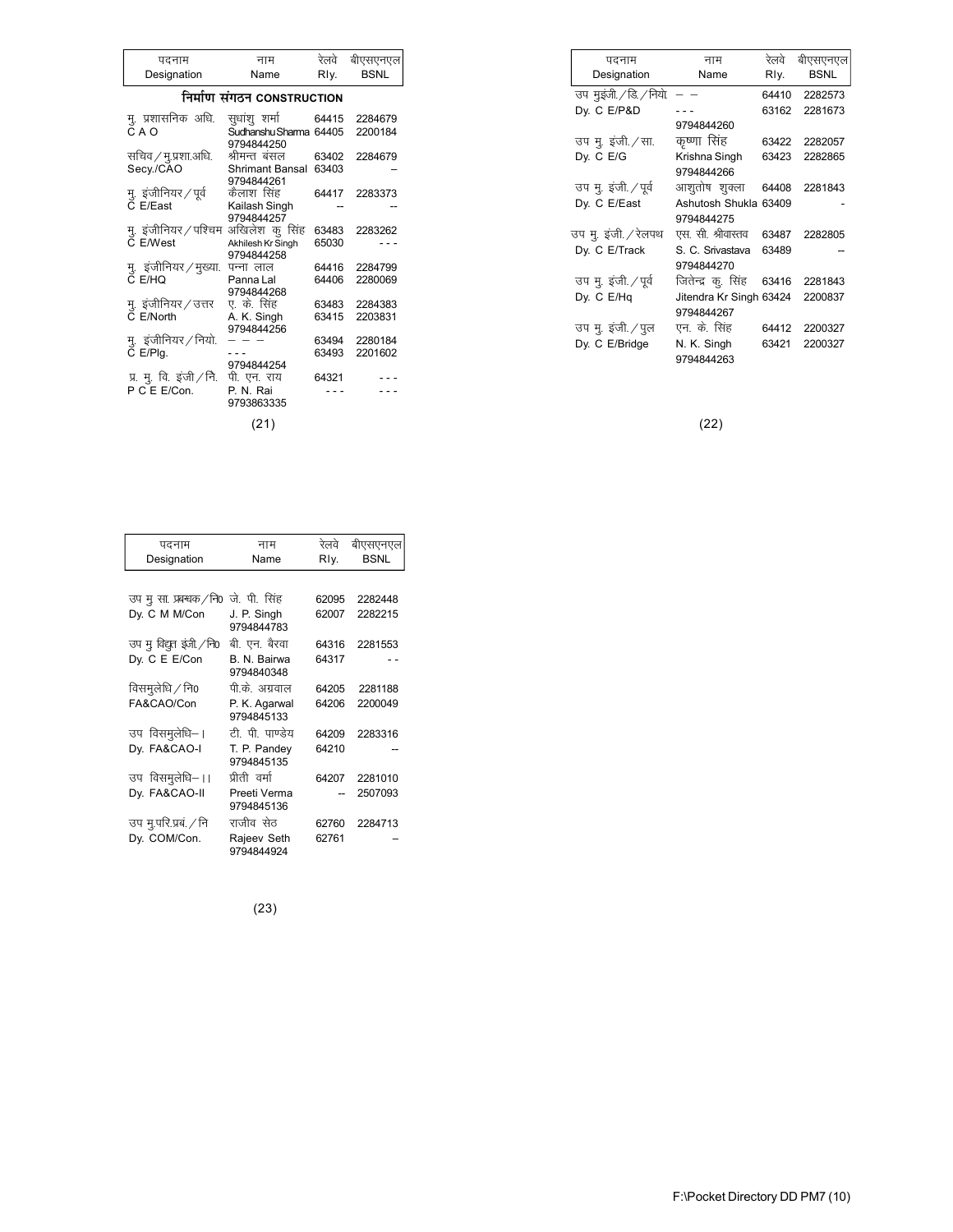| पदनाम       | नाम  | रेलवे | बीएसएनएल    |
|-------------|------|-------|-------------|
| Designation | Name | RIy.  | <b>BSNL</b> |

# संकेत एवं दूरसंचार $\sqrt{r}$ न. s&T/CONSTRUCTION

| मुसिदूइं / निर्माण<br>CSTE/Con.         | नीलाभ महेश<br>Neelabh Mahesh 64915<br>9794844850 | 64914          | 2282306<br>2201847 | सी. पी. एम.<br><b>CPM</b> | सोमेश कुम<br>Somesh K<br>97948660 |
|-----------------------------------------|--------------------------------------------------|----------------|--------------------|---------------------------|-----------------------------------|
| उप मूसेदूइं/नि./मुख्या<br>Dy. CSTE/C/HQ | डी. एन. तिवारी<br>D. N. Tiwari                   | 64918<br>64919 | 2281078            | उप मृ. वि. इंजी.–।        | अजीत कुम                          |
| उप मूसिदुइं $/$ नि. $/$ गो. — $-$       | 9794844860                                       | 64916          | 2281020            | Dy. C E E-I               | Ajeet Kum                         |
| Dy. CSTE/C/GKP                          |                                                  | 64917          | 2284618            |                           | 97948627                          |
| उप मुसिदूइं/नि/कार्य/गो – –             | 9794844854                                       | 64926          |                    | उप मुसिद्ग्रं/लखनऊ        | रामकृष्ण                          |
| Dy.CSTE/C/W/GKP --                      | 9794844852                                       | 64927          |                    | Dy. CSTE/LJN              | Ramkrish<br>97948668              |
| उप मृ.स.दूई. ∕ नि.                      | प्रवेश कुमार                                     | 22921          |                    |                           |                                   |
| Dy. CSTE/C/IZN                          | Pravesh Kumar<br>9794844870                      | 22922          |                    |                           |                                   |
| उप मुसंएवं दूसंइं / नि.                 | पी. के. सिंह                                     | 31950          | 2233107            |                           |                                   |
| Dy. CSTE/C/LJN                          | P. K. Singh<br>9794844856                        | 32950          | 2237025            |                           |                                   |
| उपमुसंएक्ट्रसइंजी / नि                  | ए. के. वर्मा                                     | 50850          | 2224813            |                           |                                   |
| Dy. CSTE/C/BSB                          | A. K. Verma<br>9794844855                        | 51850          | 2220810            |                           |                                   |
|                                         | (24)                                             |                |                    |                           | (25)                              |

| पदनाम<br>Designation                      | नाम<br>Name                              | रेलवे<br>RIy.  | बीएसएनएल<br><b>BSNL</b> |  |  |  |  |
|-------------------------------------------|------------------------------------------|----------------|-------------------------|--|--|--|--|
| रेलवे विद्युतीकरण गोरखपुर R. E. GORAKHPUR |                                          |                |                         |  |  |  |  |
| सी. पी. एम.<br>CPM                        | सोमेश कमार<br>Somesh Kumar<br>9794866000 | 65320<br>65321 | 2205257                 |  |  |  |  |
| उप मृ. वि. इंजी.–।<br>Dy. C E E-I         | अजीत कुमार<br>Ajeet Kumar<br>9794862741  | 65322<br>65323 | 2200194                 |  |  |  |  |
| उप मूसिदूइं ⁄ लखनऊ<br>Dy. CSTE/LJN        | रामकृष्ण<br>Ramkrishna<br>9794866800     |                |                         |  |  |  |  |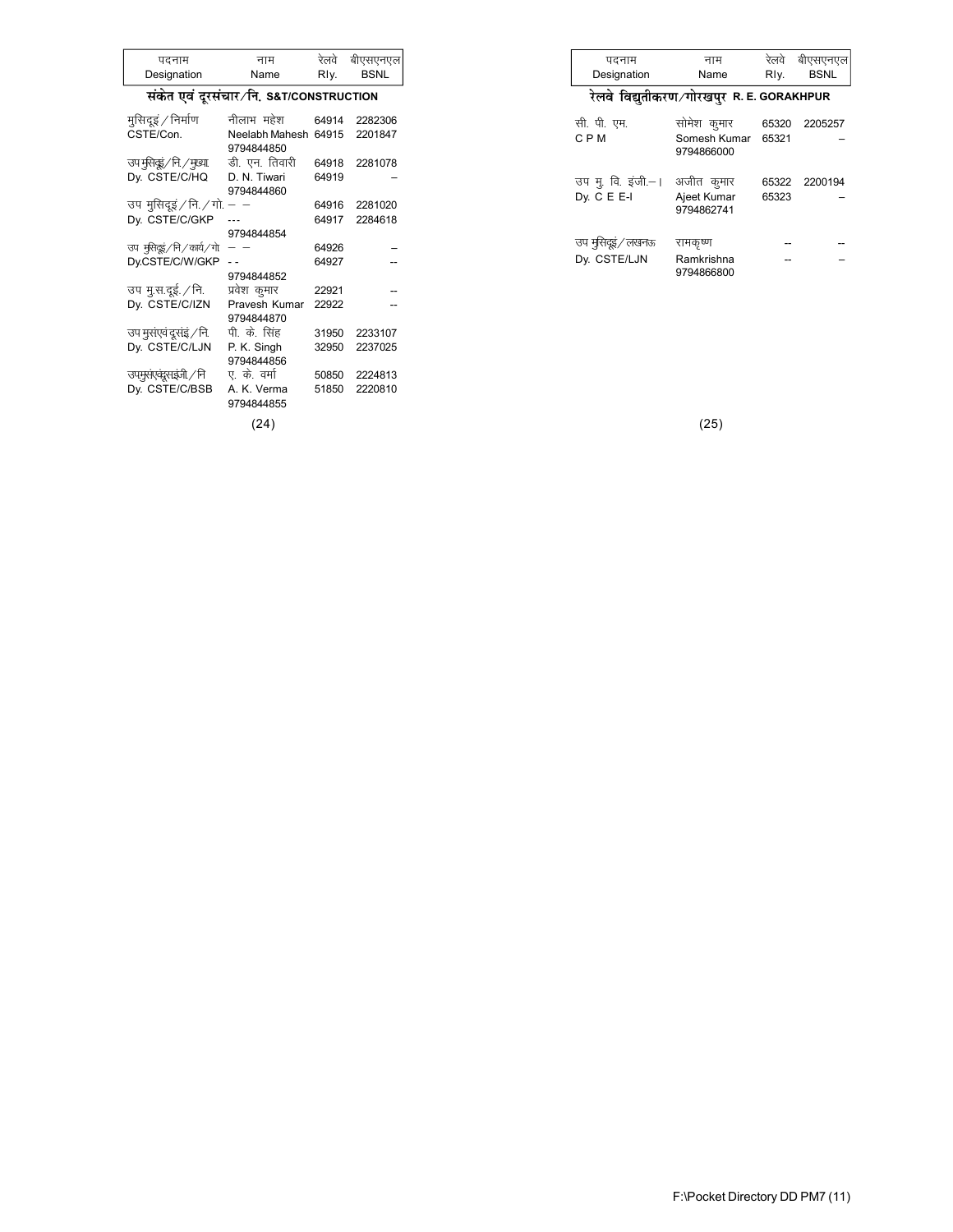| पदनाम       | नाम   |                   | रेलवे बीएसएनएल |
|-------------|-------|-------------------|----------------|
| Designation | Name. | RI <sub>V</sub> . | <b>BSNI</b>    |

## गोरखपुर क्षेत्रीय कार्यालय GKP AREA OFFICES इंजीनियरिंग ENGINEERING

| सहा नगर इंजी ∕उक्तर   | ए. के. चावला             | 62468 |  |
|-----------------------|--------------------------|-------|--|
| A T E N/North         | A K Chawla<br>9794840224 | 62469 |  |
| सहा नगर इंजी / दक्षिप | ए. के. पाण्डेय           | 62470 |  |
| A T E N/South         | A. K. Pandey             | 62471 |  |
|                       | 9794840225               |       |  |

## परिचालन OPERATING

| रटेशन डायरेक्टर / लखनऊ | राजन कुमार  |       | 64723 2201670 |
|------------------------|-------------|-------|---------------|
| Station Director/ LJN  | Rajan Kumar | 64724 |               |
|                        | 9794842902  |       |               |
| स्टेशन प्रबन्धक        |             |       | 64725 2201135 |
| <b>Station Manager</b> |             |       |               |
|                        | 9794842904  |       |               |

| पदनाम                                 | नाम                        | रेलवे | बीएसएनएल    |  |  |  |
|---------------------------------------|----------------------------|-------|-------------|--|--|--|
| Designation                           | Name                       | RIy.  | <b>BSNL</b> |  |  |  |
| संकेत एवं दूरसंचार SIGNAL & TELECOM   |                            |       |             |  |  |  |
| म.सि.दू.ई. / टेली.                    | जे0पी0 मौर्य               | 64908 | 2201551     |  |  |  |
| D S T E/Tele                          | J. P. Maurya<br>9794840840 | 64909 | 2281378     |  |  |  |
| स.सि.दूई / देली. / फील्ड पी. के. सिंह |                            | 62911 | 2201511     |  |  |  |
| A S T E/Tele/Field                    | P. K. Singh<br>9794840841  |       |             |  |  |  |
|                                       | विद्यत ELECTRICAL          |       |             |  |  |  |
| सविइं / कालोनी                        | अजय रिशी                   | 63322 |             |  |  |  |
| AEE/Colony                            | Ajay Rishi<br>9794840361   | 63327 |             |  |  |  |
|                                       | मद्रणालय RAILWAY PRESS     |       |             |  |  |  |

| सहायक प्रबन्धक | अतुल शुक्ला |   | 62081 2201495 |
|----------------|-------------|---|---------------|
| AMPS           | Atul Shukla | - | -             |
|                | 9794840774  |   |               |

 $(26)$  (27)

| पदनाम                        | नाम                                    | रेलवे | बीएसएनएल      |
|------------------------------|----------------------------------------|-------|---------------|
| Designation                  | Name                                   | Rly.  | <b>BSNL</b>   |
|                              | इंज्जतनगर मंडल IZZATNAGAR DIVISION     |       |               |
| मंडल रेल प्रबन्धक            | दिनेश कुमार सिंह 22100                 |       | 2515946       |
| DRM                          | Dinesh Kumar Singh 22101<br>9760541000 |       | 2515883       |
| अपर मंडल रेल प्रब. / इन्फ्रा | आशीष क्0 अग्रवाल 22102 2547217         |       |               |
| A D R M/Infra                | Ashish K. Agarwal 22103<br>9760541001  |       | 2515478       |
| अपर मंडल रेल प्रब. / आप.     | अजय वार्षनेय                           | 22115 |               |
| A D R M/Op                   | Ajay Varshney<br>9760541010            |       |               |
| वरि. मं. वित्त प्रबन्धक      | अरविन्द शर्मा                          |       | 22200 2547369 |
| Sr. D F M                    | Arvind Sharma 22201<br>9760541100      |       | 2515148       |
| व.मं.ले.परी.अधि. / आडिट      | ए. के. तिवारी                          | 22250 | 2411451       |
| Sr. D A O/Audit              | A. K. Tiwari<br>9794845258             | 22251 |               |
| वरि.मं.वाणि. प्रबन्धक        | श्रीमती नीत्                           | 22300 | 2411506       |
| Sr. D C M                    | Smt. Neetu<br>9760541950               | 22301 | 2410574       |
| वरि.मं. विद्युत इंजी.        | सुमित गर्ग                             | 22350 | 2547378       |
| Sr. D E E                    | Sumit Garg<br>9760541300               | 22351 | 2410341       |
|                              | (28)                                   |       |               |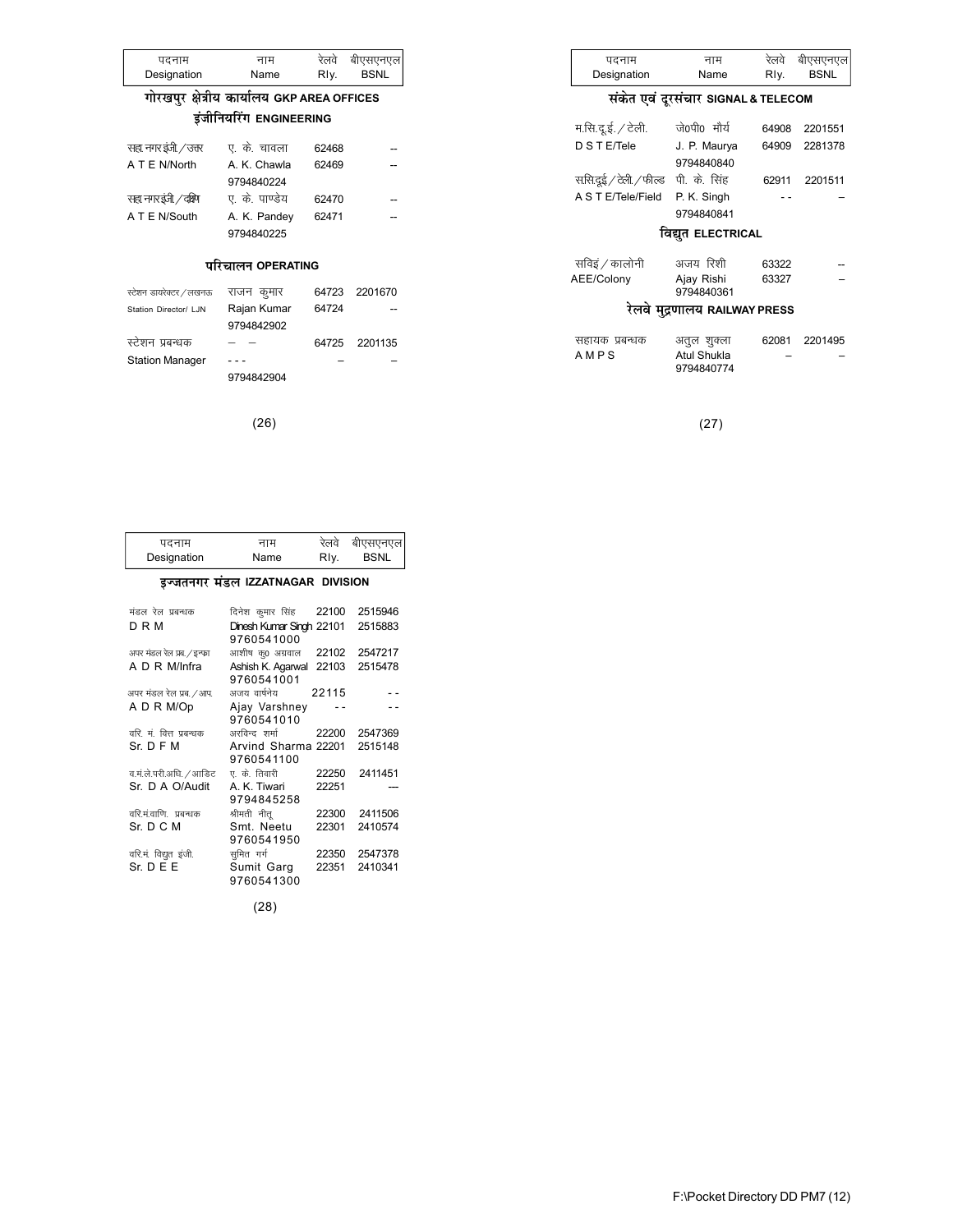| पदनाम                                 | नाम                       | रेलवे | बीएसएनएल    |
|---------------------------------------|---------------------------|-------|-------------|
| Designation                           | Name                      | Rly.  | <b>BSNL</b> |
| मंडल विद्युत इंजी / कार.              | $ -$                      | 22376 | 2515311     |
| $D \mathsf{E} \mathsf{E} / W$ . Shop  |                           | 22377 | 2410630     |
|                                       | 9760541448                |       |             |
| वरि.मं.इंजी. / को.अडी                 |                           | 22400 | 2410388     |
| Sr. D E N/Co-ordi                     |                           | 22401 |             |
|                                       | 9760541200                |       |             |
| वरि. मं. इंजीनियर ∕ ।                 | एस. के. सिंह              | 22402 | 2411406     |
| $Sr. D E N-I$                         | S. K. Singh<br>9760541201 | 22403 | 2411755     |
| वरि. मं. इंजीनि. ∕ ।।   ए.  के.  सिंह |                           | 22404 | 2547394     |
| Sr. D E N/H                           | A. K. Singh<br>9760541202 | 22405 | 2515991     |
| व.म.यांत्रि.इंजी. / डीजल—             |                           | 22523 | 2547094     |
| Sr. D M E/Diesel                      |                           | 22524 |             |
|                                       | 9760541401                |       |             |
| वरि0.विद्युत.इंजी.                    | सुमित गर्ग                | 22350 | 2547378     |
| Sr. D E E                             | Sumit Garg<br>9760541300  | 22351 | 2515441     |

#### $(29)$  (30)

| पदनाम<br>Designation                  | नाम<br>Name                   | रेलवे<br>Rly. | बीएसएनएल<br><b>BSNL</b> |
|---------------------------------------|-------------------------------|---------------|-------------------------|
| व.मं.यां.इंजी / ओएण्डएफ नवीन कु. सिंह |                               |               | 22502 2411405           |
| Sr.D M E/O&F                          | Naveen Kr.Singh 22503 2410251 |               |                         |
|                                       | 9760541402                    |               |                         |
| मुख्य कारखाना प्रबं. ए. सी. बेशरा     |                               | 22543         | 2515447                 |
| C W M                                 | A. C. Beshra                  | 22544         | 2410119                 |
|                                       | 9760541444                    |               |                         |
| उप मु.यां.इं. / उत्पादन नवीन शर्मा    |                               | 22545         | 2410960                 |
| Dy. CME/Prod.                         | Naveen Sharma 22546           |               |                         |
|                                       | 9760541445                    |               |                         |
| म्. चिकित्सा अधीक्षक डा. अरुण खन्न्   |                               |               | 22600 2515990           |
| C M S                                 | Dr. Arun Khunnu 22601         |               | 2515095                 |
|                                       | 9760541500                    |               |                         |
| अति. मृ.चि.अधीक्षक                    |                               | 22602         |                         |
| Addl. C M S                           |                               | 22627         | 2515357                 |
|                                       | 9760541506                    |               |                         |

| पदनाम                      | नाम                    | रेलवे | बीएसएनएल    |
|----------------------------|------------------------|-------|-------------|
| Designation                | Name                   | Rly.  | <b>BSNL</b> |
| व.मं.चि.अधि / मेडिसिन —  — |                        | 22606 |             |
| Sr. DMO/Medicine           |                        | 22607 | 2410427     |
|                            | 9760541504             |       |             |
| व.मं.चि.अधि / वक्ष         | डा एस एस चेहान         | 22612 |             |
| Sr. DMO/Chest              | Dr S S Chauhan         | 22613 | 2515357     |
|                            | 9760541518             |       |             |
| व.मं.चि.अधि / नेत्र        |                        | 22614 |             |
| Sr. DMO/Eye                |                        | 22615 | 2515992     |
|                            | 9760541507             |       |             |
| मं चि अधिकारी              | डा. आशुतोष             | 22608 |             |
| D <sub>M</sub> O           | Dr. Ashutosh           | 22609 | 2410380     |
|                            | 9760541505             |       |             |
| व.मं.यां.इंजी. / समाडी     | गौरव क. सिंह           | 22500 | 2547359     |
| Sr. D M E/C&W              | Gaurav Kr.Singh 22501  |       | 2410461     |
|                            | 9760541400             |       |             |
| व.मं. परिचालन प्रब.        | अनूप कुमार सिंह 22700  |       | 2411403     |
| Sr. DOM                    | Anup Kumar Singh 22701 |       | 2410512     |
|                            | 9760541900             |       |             |
| वरि. मं. संरक्षा अधि.      | सी. एल. साह            | 22702 | 2515352     |
| $Sr. D.S.$ $O$             | C. L. Sah              | 22703 | 2411384     |
|                            | 9760541901             |       |             |
|                            |                        |       |             |

| नाम                         | रेलवे | बीएसएनएल    |
|-----------------------------|-------|-------------|
| Name                        | Rly.  | <b>BSNL</b> |
|                             | 22606 |             |
|                             | 22607 | 2410427     |
| 541504                      |       |             |
| I एस चेहान                  | 22612 |             |
| S. Chauhan                  | 22613 | 2515357     |
| 541518                      |       |             |
|                             | 22614 |             |
|                             | 22615 | 2515992     |
| 541507                      |       |             |
| आशूतोष                      | 22608 |             |
| <b>\shutosh</b>             | 22609 | 2410380     |
| 541505                      |       |             |
| क्, सिंह                    | 22500 | 2547359     |
| av Kr.Singh 22501           |       | 2410461     |
| 541400                      |       |             |
| कुमार सिंह 22700            |       | 2411403     |
| Kumar Singh 22701<br>541900 |       | 2410512     |
| रल. साह                     | 22702 | 2515352     |
| Sah                         | 22703 | 2411384     |
| 541901                      |       |             |
|                             |       |             |
| (31)                        |       |             |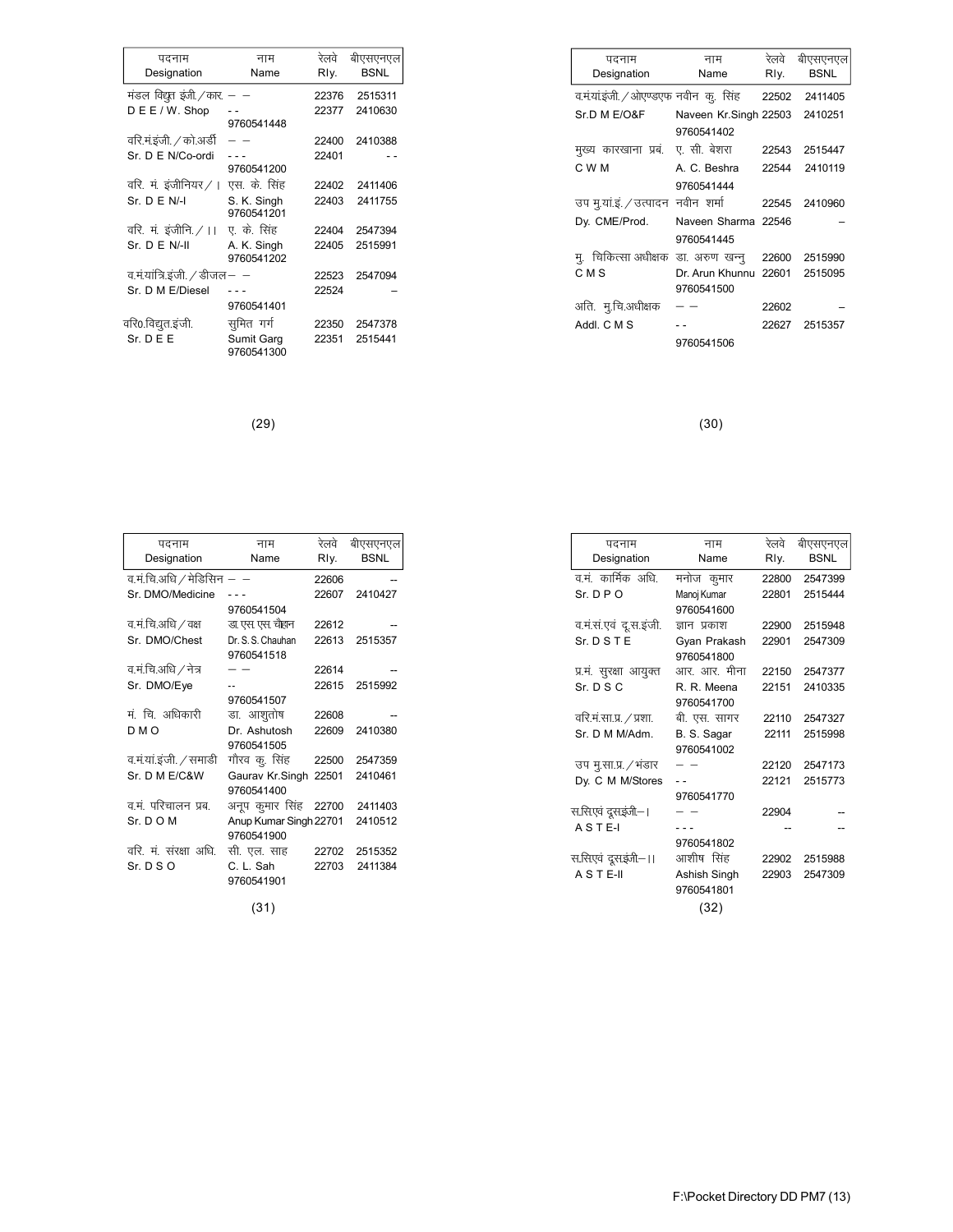| पदनाम       | नाम   | रेलवे             | बीएसएनएल    |
|-------------|-------|-------------------|-------------|
| Designation | Name. | RI <sub>V</sub> . | <b>BSNI</b> |

#### लखनऊ मण्डल LUCKNOW DIVISION

| मंडल रेल प्रबन्धक       | विजय लक्ष्मी कौशिक                | 31100 | 2233109 |
|-------------------------|-----------------------------------|-------|---------|
| D R M                   | Vijay laxmi Kaushik<br>9794842000 | 32100 | 2235482 |
| अपर मंडल रेल प्रब.      | प्रवीण पाण्डेय                    | 31101 | 2233114 |
| A D R M-I               | Praveen Pandey<br>9794842001      | 32102 | 2235607 |
| अपर मंडल रेल प्रब. / ।। | गौरव गोविल                        | 31101 | 2233114 |
| A D R M/Op.II           | Gauray Govil                      | 32101 |         |
|                         |                                   |       |         |
| वरि. मं. वित्त प्रबन्धक | रत्नेश कुमार                      | 31200 | 2233116 |
| Sr. D F M               | Ratnesh kumar<br>9794842100       | 32200 | 2235516 |
| वरि मं लेखा अधि         | राम आसरे                          | 31270 | 2233080 |
| Sr. D A O/Audit         | Ramashrey<br>9794843119           |       | 2237690 |
| वरि मं वाणि प्रबन्धक    | अम्बर प्रताप सिंह                 | 31300 | 2233098 |
| Sr. D C M               | Amber P. Singh<br>9794842950      | 32300 | 2238600 |

| पदनाम                            | नाम                              | रेलवे | बीएसएनएल    |
|----------------------------------|----------------------------------|-------|-------------|
| Designation                      | Name                             | Rly.  | <b>BSNL</b> |
| वरि.इले.आं.सं. प्रबन्धक          | ज्योति भाष्कर कैरो 31250         |       | 2233091     |
|                                  |                                  |       |             |
| Sr. E D P M                      | Jyoti Bhaskar Kero<br>9794842010 | 32250 | 2236230     |
| वरि. मं. विद्युत इंजी.           | राघवेन्द्र                       | 31350 | 2233041     |
| Sr. D E E                        | Raghvendra                       | 32350 | 2238837     |
|                                  | 9794842300                       |       |             |
| वरिमंइंजी ∕को–ऑर्डी              | पी. के. श्रीवास्तव               | 31400 | 2233110     |
| Sr. D E N/Co-Ord                 | P. K. Srivastav                  | 32400 | 2238603     |
|                                  | 9794842200                       |       |             |
| वरि. मंण्डल इंजी. ∕ ।            | समित वत्स                        | 31401 | 2288676     |
| Sr. D E N / I                    | Sumit Vats                       | 32401 | 2237939     |
|                                  | 9794842201                       |       |             |
| वरि.मंण्डल इंजी. ∕ ।।            | बी. पी. सिंह                     | 31402 | 2233094     |
| Sr. D. E. N / II                 | B. P. Singh                      | 32402 | 2238486     |
|                                  | 9794842202                       |       |             |
| वरि.मंण्डल इंजी. / ।।। पावस यादव |                                  | 31403 | 2233032     |
| Sr. D. E. N. / III               | Pavas Yadav                      |       |             |
|                                  | 9794842203                       |       |             |
| उप मृ. इंजी. / नि.               | अरूण कुमार                       | 31410 | 2233118     |
| Dy. C E/Con                      | Arun Kumar                       | 32410 | 2238186     |
|                                  | 9794845236                       |       |             |
|                                  |                                  |       |             |

 $(33)$   $(34)$ 

| पदनाम                  | नाम                    | रेलवे | बीएसएनएल    |
|------------------------|------------------------|-------|-------------|
| Designation            | Name                   | Rly.  | <b>BSNL</b> |
| व.म.या.इजी. / समाडि    | एस. एस. कीरो           | 31500 | 2233119     |
| Sr. DME/C&W            | S S Kero               | 32500 | 2236635     |
|                        | 9794842400             |       |             |
| व.मं.यां.इ. / ओएण्डएफ  | सधीर सिंह              | 31501 | 2233100     |
| Sr. DME/O&F            | Sudheer Singh          | 32501 | 2236244     |
|                        | 9794842401             |       |             |
| र्माचेधि / बादशाहनगर   | डा. आर.सी.लोहानी 36600 |       | 2320247     |
| C M S/BNZ              | Dr. R.C. Lohani        |       | 2311233     |
|                        | 9794842500             |       |             |
| चिकि.अधी. / ऐशबाग      | डा. अजय कुमार          | 37600 | 2653901     |
| M S/ASH                | Dr. Ajay Kumar         | 32616 | 2235398     |
|                        | 9794842519             |       |             |
| चि0अधीक्षक / गोण्डा    | डा डी. के. मोरे        | 33600 | 260086      |
| M S/Gonda              | Dr. D. K. More         | 33601 |             |
|                        | 9794842521             |       |             |
| वरि. मं. परि. प्रबन्धक | डा0 वीना कू0 वर्मा     | 31700 | 2233023     |
| Sr. DOM                | Dr. Veena Ku Verma     | 32700 | 2209382     |
|                        | 9794842900             |       |             |
| वरि. मं. संरक्षा अधि.  | अनिल कुमार             | 31701 | 2233033     |
| Sr. D S O              | Anil Kumar             | 32701 | 2238357     |
|                        | 9794842901             |       |             |

 $(35)$  (35)

पदनाम Designation नाम Name रेलवे बीएसएनएल Rly. BSNL o- ea- dkfedZ vf/k- ;w- ih- flag 31800 2233076 32800 2236244 9794842600 fgUnh vf/kdkjh eks0 v'kZn fetkZ 31805 2233044 Md Arshad Mirza 32805 --9794842610 वरि.मं. सुरक्षा आयुक्त अमित प्रकाश मिश्र 31160 2233078 Sr. D S C Amit Prakash Mishra 32160 --9794842700 वरि.मं.दू.सं.इंजी. एस. डी पाठक 31900 2233039 Sr. D S T E S. D. Pathak 32900 2235597 9794842800 व.मं.सं. एवं दू.सं.इंजी.  $-$  31902 2233117 Sr. D S T E/II --- 32902 2483988 9794842802 ofj- ea- lk- izca/kd ,e- ikFkZlkjFkh 31000 2233113 32000 2235192 9794842770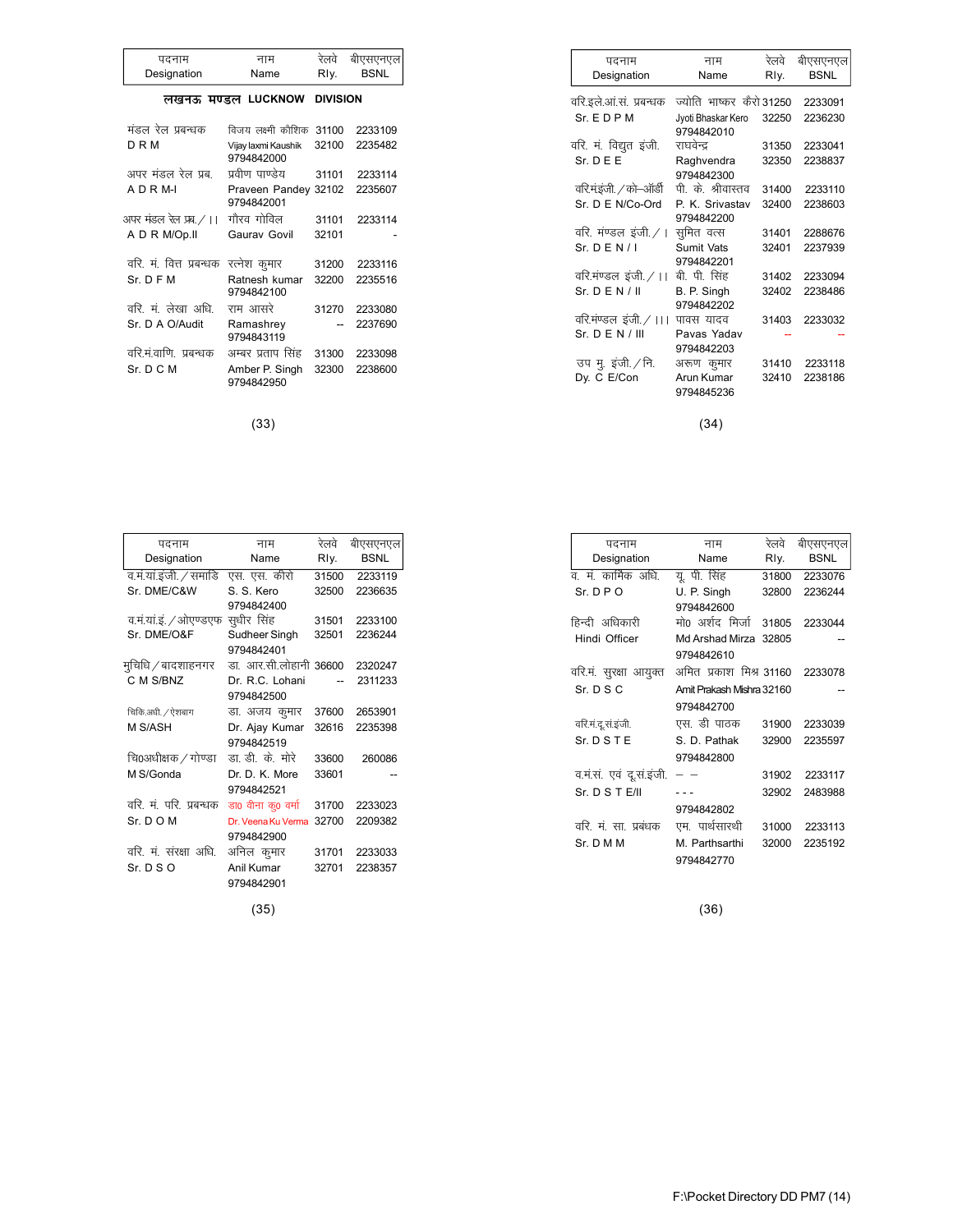| पटनाम       | नाम   | रेलवे           | बीएसएनएल    |
|-------------|-------|-----------------|-------------|
| Designation | Name. | RI <sub>v</sub> | <b>BSNL</b> |

#### वाराणसी मंडल VARANASI DIVISION

| मंडल रेल प्रबन्धक<br>DRM    | विजय क्. पन्जियाल 50000<br>Vijay Kumar Panjiyal 51000<br>9794843000 |       | 2224801<br>2370078 |
|-----------------------------|---------------------------------------------------------------------|-------|--------------------|
| अपर मंडल रेल प्रव / परि     | प्रवीण कुमार                                                        | 50001 | 2224802            |
| A D R M/Op                  | Praveen Kumar<br>9794843001                                         | 51001 | 2370067            |
| अपर मंडल रेल प्रब / इन्फ्रा | प्रकाश चन्द्र जैसवाल                                                | 50002 | 2227807            |
| A D R M/Infra               | P. C. Jaiswal<br>9794480002                                         | 51002 | 2201422            |
| वरि.मं.वित्त प्रबन्धक       | प्रतीक कुमार सिंह                                                   | 50100 | 2220067            |
| Sr. D F M                   | Prateek Kr.Singh<br>9794843100                                      | 51100 | 2227071            |
| वरि मं ले परी अधिकारी       | डी एन यादव                                                          | 50105 | 2224816            |
| Sr. D A O/Audit             | D. N. Yadav<br>9794865155                                           | 51105 |                    |
| वरि.इले.आं.सं. प्रबन्धक     | बसंत राय                                                            | 50150 | 2224713            |
| Sr. E D P M                 | Basant Rai<br>9794843103                                            | 51150 | 2227731            |

|                                   | बीएसएनएल<br><b>BSNL</b> |
|-----------------------------------|-------------------------|
| /ARANASI DIVISION                 |                         |
|                                   |                         |
| 2224801                           |                         |
| 2370078<br>वरि. मं. विद्यू. इंजी. |                         |
| Sr. D E E                         |                         |
| 2224802                           |                         |
| 2370067<br>व.मं.इंजी. / को–अर्डो  |                         |
| Sr. D E N/Co-Ordi                 |                         |
| 2227807<br>2201422                |                         |
| वरि. मं. इंजी.–।                  |                         |
| Sr. D E N/I<br>2220067            |                         |
| 2227071<br>वरि. मं. इंजी.– ।।     |                         |
| Sr. D E N/II                      |                         |
| 2224816                           |                         |
| वरि. मं. इंजी.– ।।।               |                         |
| Sr. D E N/III                     |                         |
| 2224713                           |                         |
| 2227731<br>उप मु.इंजी. / नि.–।    |                         |
| Dy. C. E./Con-I                   |                         |
|                                   |                         |

पदनाम Designation नाम Name रेलवे Rly. बीएसएनएल BSNL व.मं.यां.इंजी. / समाडी भानु प्रताप सिंह 50400 2224812<br>Sr. D M E/C&W B. P. Singh 51400 2223309 Sr. D M E/C&W B. P. Singh 51400 2223309 9794843400 वमंयांइंजी./ओएण्डएफ. अशोक कु. गुप्ता 50450 2224818 Sr. D M E/O&F Ashok Kr. Gupta 51450 2372990 9794843422 मुख्य चिकि. अधि. ज. एम. एस. नग्नियाल50500 2222538 C M S Dr. M. S. Nagniyal 51500 2223524 9794843500 निदेशक कैंसर  $-$  50550 2220348 Director/CRI - - - 51550 2370353 9794843501 वरि.म.परि.प्रबन्धक रोहित गुप्ता 50900 2224806 Sr. D O M Rohit Gupta 51900 2372693 9794843900 व. मं. संरक्षा अधि. मोहित वर्मा 50901 2226043 Sr. D S O Mohit Verma 51901 2373452 9794843901

| पदनाम<br>Designation    | नाम<br>Name       | रेलवे<br>Rly. | बीएसएनएल<br><b>BSNL</b> |
|-------------------------|-------------------|---------------|-------------------------|
|                         |                   |               |                         |
| प्र.मं.कार्मिक अधि.     | राहल श्रीवास्तव   | 50600         | 2220304                 |
| Sr. D P O               | Rahul Srivastav   | 51600         | 2372445                 |
|                         | 9794843600        |               |                         |
| मंडल संरक्षा आयक्त      | राजीव क. शर्मा    | 50700         | 2222076                 |
| Sr. D S C               | Rajeev Kr. Sharma | 51700         | 2370065                 |
|                         | 9794843700        |               |                         |
| व.मं.सं. एवं दू.स.इंजी. | आशतोष पाण्डेय     | 50800         | 2224805                 |
| Sr. D S T E             | Ashutosh Pandey   | 51800         | 2271235                 |
|                         | 9794843800        |               |                         |
| वमं.सि.दू.ई.—कार्य      | त्रयम्बक तिवारी   | 50801         | 2222080                 |
| Sr D S T E/Works        | Traiambak Tiwari  | 51801         | 2220354                 |
|                         | 9794843801        |               |                         |
| मं. सामग्री प्रबन्धक    | नरेश कुमार        | 50770         | 2224819                 |
| Sr. D M M               | Naresh Kumar      | 51770         | 2372811                 |
|                         | 9794843770        |               |                         |
|                         |                   |               |                         |

 $(39)$   $(40)$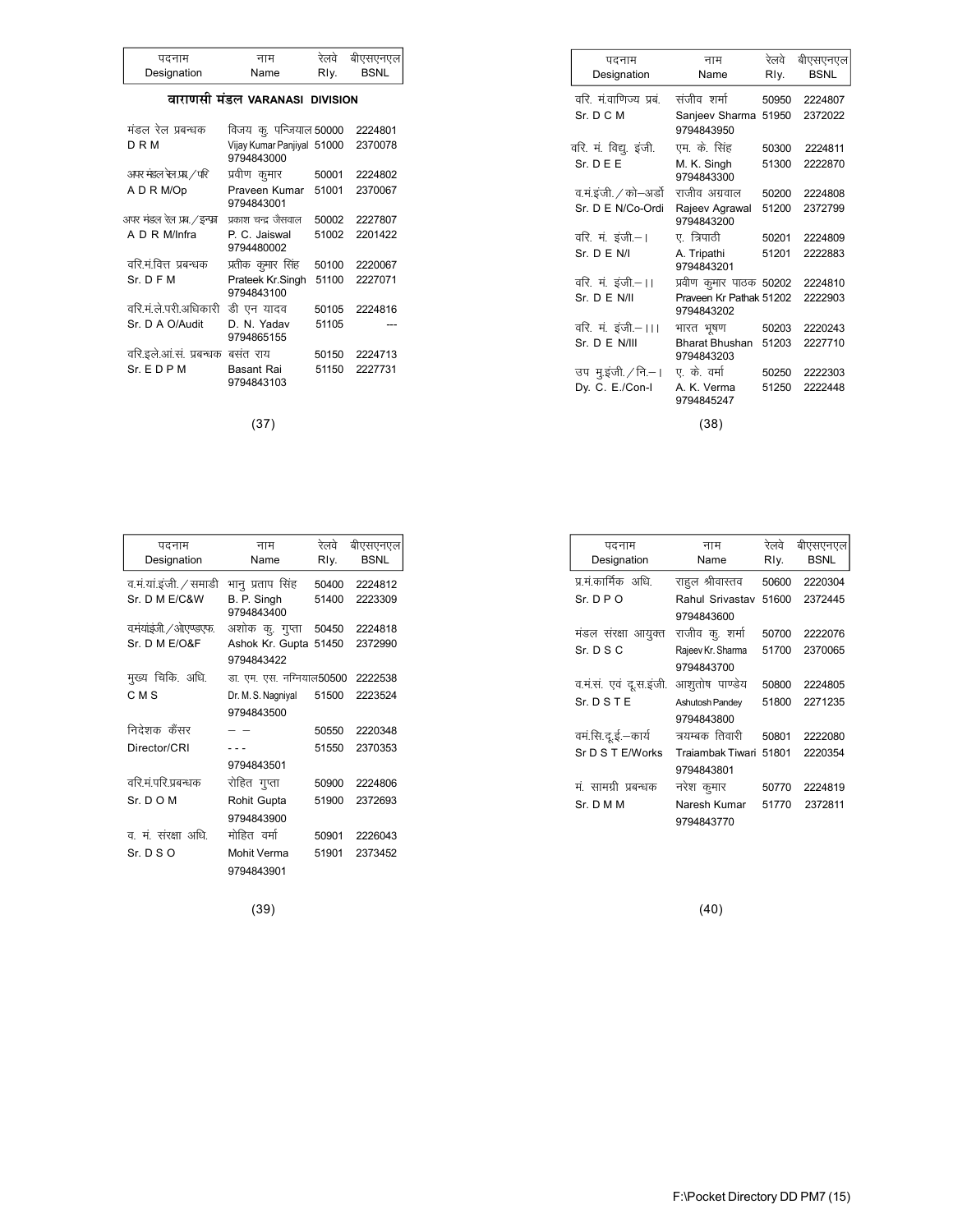| पटनाम       |      | रेलवे             | बीएसएनएल    |
|-------------|------|-------------------|-------------|
| Designation | Name | RI <sub>V</sub> . | <b>BSNI</b> |

 $\sqrt{ }$ 

पूर्व मध्य रेलवे, हाजीपुर के विभागाध्यक्षों TELEPHONE NUMBERS OF HOD's EAST CENTRAL RAILWAY, HAJIPUR

|                                                                                                                  |                                                                                                   |       |                                       | PUMD DIMMONIK                                                                                                                                                                                      |                       |
|------------------------------------------------------------------------------------------------------------------|---------------------------------------------------------------------------------------------------|-------|---------------------------------------|----------------------------------------------------------------------------------------------------------------------------------------------------------------------------------------------------|-----------------------|
| महाप्रबन्धक                                                                                                      | एल. सी. त्रिवेदी                                                                                  |       | 22000 274728                          | प्र. मुख्य परि. प्रबन्धक सलिल कु                                                                                                                                                                   |                       |
| G M                                                                                                              | L. C. Trivedi                                                                                     |       | 22001 2300100                         | PCOM Salil Ku.                                                                                                                                                                                     |                       |
| सचिव महाप्रबन्धक ए. के. झा 22008 2724090<br>Secy./G M<br>अपर महाप्रबन्धक<br>A G M<br>वरि. उप महाप्रबन्धक<br>SDGM | A. K. Jha<br>विद्याभूषण<br>Vidya Bhushan<br>नीरज अग्रवाल 22006 272494<br>Neeraj Agrawal - 2344585 | 22002 | $-2356702$<br>272137<br>83501 2360012 | प्र. मुख्य संरक्षा अधि.एस. के. शम<br>PCSO S.K. Sha<br>प्र. मुख्य कार्मिक अधि.शैलेन्द्र कुम<br>PCPO<br>प्र. मु.सं. एवं दू.सं.इंजी वाई. पी. नि<br>PCSTE Y. P. Sing<br>मुख्य सिगनल इंजी. एम. के. श्री | Shailendra            |
| मु. जन स. अधि.     राजेश कुमार      22020<br>CPRO<br>प्रविस ध्रुवकुमार सिंह 22100 272083<br>PFA                  | Rajesh Kumar - 2342577<br>Dhruv Ku. Singh 22104 2530011                                           |       | 277010                                | C S E<br>मुख्य सं. इंजी.       राकेश रंज<br>C C E<br>प्र मुख्य सामग्री प्रबंधक एन. पी. सि                                                                                                          | M. K. Sri<br>Rakesh R |
|                                                                                                                  |                                                                                                   |       | 277211                                | PCMM<br>प्र मुख्य सुरक्षा आयुक्त  रविन्द्र वर्मा                                                                                                                                                   | N. P. Sing            |
| <b>PCCM</b><br><b>PCEE</b>                                                                                       | Vishnu Kumar<br>Rakesh Tiwari                                                                     | 83447 | 2340160<br>274456<br>83579 2367022    | <b>PCSC</b>                                                                                                                                                                                        | Ravindra              |
|                                                                                                                  | (41)                                                                                              |       |                                       |                                                                                                                                                                                                    | (42)                  |

| पदनाम                                                                       | नाम             | रेलवे         | बीएसएनएल    |
|-----------------------------------------------------------------------------|-----------------|---------------|-------------|
| Designation                                                                 | Name            | RIy.          | <b>BSNL</b> |
| प्रमुख मुख्य इंजीनियर के. डी राठ                                            |                 | 22700         | 274749      |
|                                                                             |                 | 83564         | 2367011     |
| P C E $\overline{ }$ K. D. Rath<br>प्र.  मुख्य  यांत्रिक  इंजी. अनिल  शर्मा |                 | 23000         | 274755      |
| PCME                                                                        | Anil Sharma     | $\sim$        | 2532366     |
| प्र मुख्य चिकि. निदेशक डा मोनिका सिंह                                       |                 | 23200         | 272693      |
| P C M D Dr. Monika Singh                                                    |                 | $\sim$ $-$    | 2592853     |
| प्र. मुख्य परि. प्रबन्धक सलिल कु0 झा                                        |                 | 23300         | 272691      |
| P C O M Salil Ku. Jha                                                       |                 | 83701         | 2360666     |
| प्र. मुख्य संरक्षा अधि.एस. के. शर्मा                                        |                 | 23302         | 272874      |
| P C S O S. K. Sharma                                                        |                 | 83577         | 2355645     |
| प्र. मुख्य कार्मिक अधि.शैलेन्द्र कुमार                                      |                 | 22900         | 274353      |
| P C P O Shailendra Kr.                                                      |                 | $\sim$ $\sim$ | 2323255     |
| प्र. मु.सं. एवं दू.सं.इंजी. वाई. पी. सिंह          23700                    |                 |               | 272708      |
| PCSTE Y.P.Singh                                                             |                 | 83737         | 2360002     |
| मुख्य सिगनल इंजी. एम. के. श्रीवास्तव                                        |                 | 23718         | 273650      |
|                                                                             |                 |               | (06224)     |
| CSE                                                                         | M. K. Srivastav |               |             |
| मुख्य सं. इंजी.<br>C C E                                                    | राकेश रंजन      | 23708         | 2531144     |
|                                                                             | Rakesh Ranjan   | 22104         | 277493      |
| प्र मुख्य सामग्री प्रबंधक एन. पी. सिंह        23600                         |                 |               | 273319      |
| P C M M                                                                     | N. P. Singh --- |               | 2367525     |
|                                                                             |                 |               | 273201      |
| PCSC                                                                        | Ravindra Verma  | 83862         | 2345100     |

|             |       | ਹੋਕਾਂ | बीएसएनएल |
|-------------|-------|-------|----------|
| Designation | Name. |       | ٦NI.     |

उत्तर मध्य रेलवे ∕इलाहाबाद NORTH CENTRAL RAILWAY / ALLAHABAD

| महाप्रबन्धक              | राजीव चौधरी           | 23001 | 2230200 |
|--------------------------|-----------------------|-------|---------|
| G M                      | Rajiv Chaudhary 23002 |       | 2616543 |
| अति. महाप्रबन्धक         | अरून मलिक             | 25003 | 2435128 |
| A G M                    | Arun Malik            | 23803 | 2435131 |
| सचिव महाप्रबन्धक         | अमित मिश्रा           | 23011 | 2230091 |
| Secy./G M                | Amit Mishra           | 23012 | 2424101 |
| वरि. उप महाप्रबन्धक      | अमिताभ ओझा            | 23003 | 2230173 |
| SDGM                     | Amitabh Ojha          | 23004 | 2435167 |
| प्रविस                   | जे. पी. पाण्डेय       | 23031 | 2230106 |
| P F A                    | J. P. Pandey          | 23032 | 2560453 |
| मु. जनसम्पर्क अधि.       | विजय कुमार            | 23461 | 2560036 |
| CPRO                     | Vijay Kumar           | 23462 | 2401633 |
| प्र. मुख्य वाणिज्य प्रब. | एम. के. ओझा           | 23451 | 2230792 |
| PCCM                     | M. N. Ojha            | 23452 | 2230012 |
| प्र. मुख्य विद्युत इंजी. | नशमददीन               | 23201 | 2230217 |
| PCEE                     | Nashmuddin            | 23202 | 2230374 |
|                          |                       |       |         |

 $(43)$  (44)

| पदनाम                                          | नाम                    | रेलवे | बीएसएनएल    |
|------------------------------------------------|------------------------|-------|-------------|
| Designation                                    | Name                   | Rly.  | <b>BSNL</b> |
| प्रमुख मुख्य इंजी. अनिल कुमार लोहाटी 23101     |                        |       | 2230265     |
| PCE                                            | Anil Ku. Lohati        | 23102 | 2230828     |
| प्र. मुख्य यांत्रिक इंजी जी.सी.बुढलाकोटी 23341 |                        |       | 2230219     |
| PCME                                           | G.C.Budhalakoti 23342  |       | 2230677     |
| प्र. मु. चिकि. निदेशक डा. राजीव कपूर           |                        | 23301 | 2230855     |
| PCMD                                           | Dr. Rajiv Kapoor 23302 |       | 2230724     |
| प्र. मृ. परिचालन प्रब.   रवि वल्लूरी           |                        | 23401 | 2230287     |
| PCOM                                           | Ravi Valluri           | 23402 | 2230079     |
| प्र. मृ. कार्मिक अधि.  निशा तिवारी             |                        | 23471 | 2230773     |
| PCPO                                           | Nisha Tiwari           | 23472 | 2435144     |
| प्र मु.सि. एवं दू.सं.इ. . पी. एस. राय          |                        | 23701 | 2230114     |
| PCSTE                                          | P.S.Rai                | 23702 | 2435161     |
| मु.सि. एवं दू.सं.इं. / नि. अजय  कुमार          |                        | 23707 | 2230234     |
| C S T E/Plg.                                   | Ajay Kumar             | 23708 | 2230863     |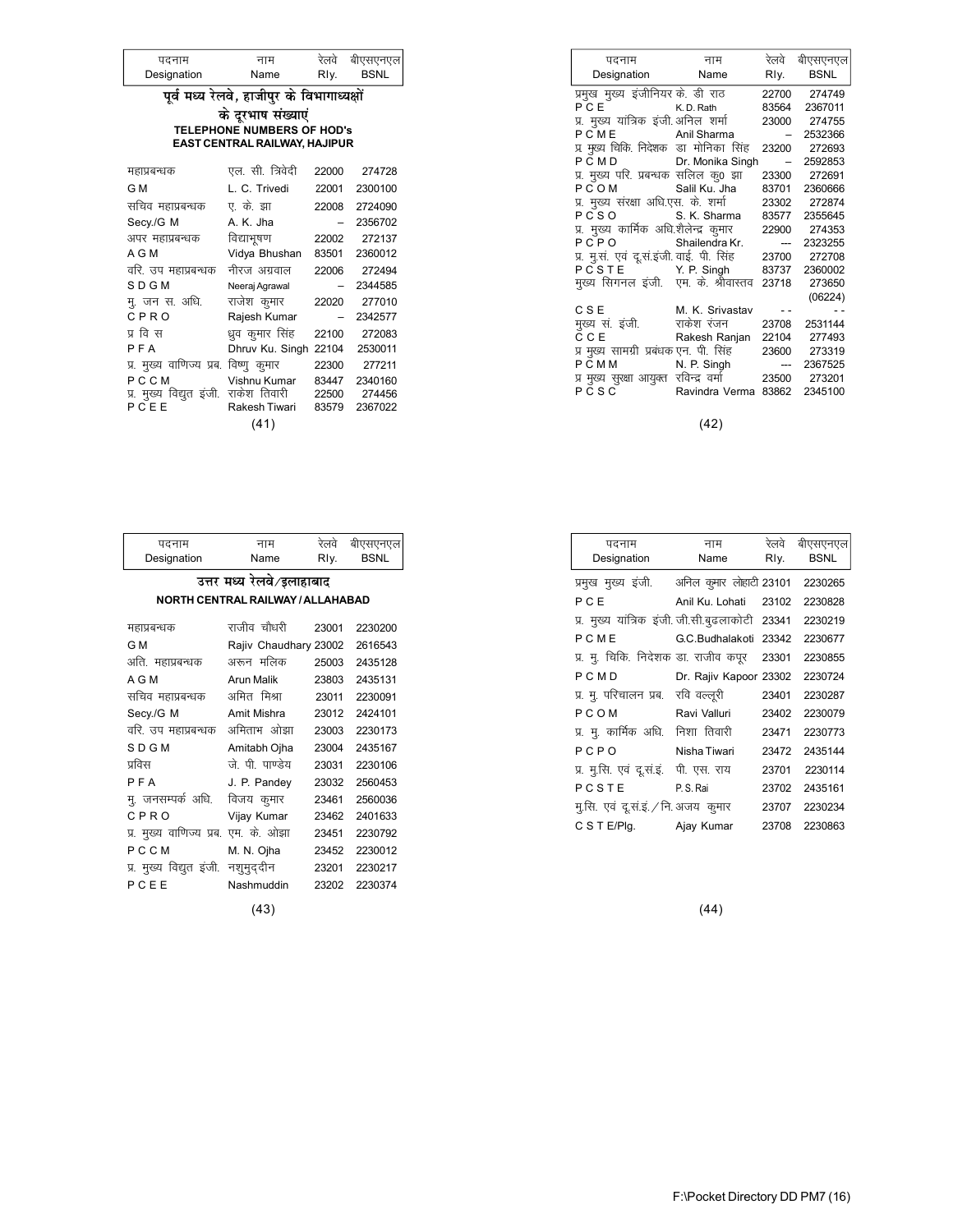| पदनाम                    | नाम                  | रेलवे | बीएसएनएल |
|--------------------------|----------------------|-------|----------|
| Designation              | Name                 | Rly.  | BSNL     |
| प्र. मृ. सुरक्षा आयुक्त  | एन. के. सक्सेना      | 23541 | 2230820  |
| PCSC                     | N. K. Saxena         | 23542 | 2230740  |
| प्र. मु. सामग्री प्रबं   | रामलाल               | 23551 | 2230800  |
| PCMM                     | Ramlal               | 23552 | 2230143  |
| चेयरमैन / रे.भर्ती बोर्ड |                      | 22541 | 2433052  |
| CRRB                     |                      |       |          |
| प्रधान ले. परीक्षा निदे. | सुमन्त नारायण        | 25901 | 2435022  |
| PDA                      | <b>Sumant Narain</b> |       | 2548640  |
| मृ.सि.एवं दू.सं.इ. / नि. | डी. के. सिन्हा       | 23705 | 2435173  |
| C S T E/Con.             | D. K. Sinha          | 23706 | 2435163  |
| म् सि.एवंद्.सं.इ. / प्रो | नवीन तलवार           | 23717 | 2435177  |
| C S T E/Project          | Naveen Talwar        | 23718 | 2420740  |
| मूसंधि                   | एस. के. कश्यप        | 23407 |          |
| C S O                    | S. K. Kashyap        | 23408 |          |

| पदनाम<br>Designation                | नाम<br><b>Name</b> | RIv. | रेलवे एमटीएनएल।<br>MTNI |  |  |
|-------------------------------------|--------------------|------|-------------------------|--|--|
| उत्तर रेलवे ∕नई दिल्ली              |                    |      |                         |  |  |
| <b>NORTHERN RAILWAY / NEW DELHI</b> |                    |      |                         |  |  |

| महाप्रबन्धक         | टी. पी. सिंह    | 38110 23387227 |  |
|---------------------|-----------------|----------------|--|
| G M                 | T. P. Singh     | 44901 26884922 |  |
| सचिव महाप्रबन्धक    | अनुपम सिंह      | 38000 23387227 |  |
| Secy./G M           | Anupam Singh    | 55252 26116465 |  |
| अपर महाप्रबन्धक     | मंज गप्ता       | 32416 23388392 |  |
| A G M               | Manju Gupta     | 55008          |  |
| वरि. उप महाप्रबन्धक | सी. एल. मुखर्जी | 32599 23387349 |  |
| SDGM                | C. L. Mukherji  | 55005 24670069 |  |
| प्र वि स            | जय श्रीनिवासन   | 32230 23387019 |  |
| PFA                 | J Srinivasan    | 53238 24121072 |  |
| म्. जनसम्पर्क अधि.  | नीरज शर्मा      | 28200 23747084 |  |
| CPRO                | Neeraj Sharma   | 23447 23342736 |  |
| मुख्य वाणिज्य प्रब. | देवेश मिश्र     | 32527 23387326 |  |
| C C M               | Devesh Mishra   |                |  |

 $(45)$  (46)

| पदनाम<br>Designation                  | नाम<br>Name                       | रेलवे<br>Rly. | एमटीएनएल<br><b>MTNL</b> |
|---------------------------------------|-----------------------------------|---------------|-------------------------|
| प्र म् सामग्री प्रबं                  | प्रदीप कुमार                      |               | 32700 23388050          |
| PCMM                                  | Pradeep Kumar                     |               | 55032 24673544          |
| प्र.ले.परीक्षा महानिदेशक              | पी. एस. दास                       |               | 32553 23386695          |
| $D$ G/P $D$ A                         | P.S.Das                           |               | 53259 26887448          |
| म.स.एवंद.स.इ. / नियो.  जे. पी. सिन्धू |                                   |               | 32166 23387047          |
| C S T E/Plg.                          | J. P. Sindhu                      |               |                         |
| म स.एवंदू.स.इ. / नि.                  | एस. पी. उपाध्याय  32390  23386955 |               |                         |
| C S T E/Con.                          | S. P. Upadhyay 23914 23367217     |               |                         |
|                                       |                                   |               | (0120)                  |
| मुसंएवंदुसंईजी/उत्पा/फूं              | डी. डी. सिंह                      |               | 32028 23387503          |
| C S T E/Project/E                     | D. D. Singh                       |               | 32493 23379426          |
| म्. प्रशा. अधि./नि.                   | पी. के. सांगी                     |               | 77338 23386661          |
| C A O/Con.                            | P. K. Sanghi                      |               |                         |
| मुख्य संरक्षा अधि.                    | श्रीमती सीमा कुमार 32744 23388050 |               |                         |
| C S O                                 | Smt Seema Kumar5500826882541      |               |                         |

 $(47)$  (48)

| पदनाम                                 | नाम                               |       | रेलवे एमटीएनएल |
|---------------------------------------|-----------------------------------|-------|----------------|
| Designation                           | Name                              | Rly.  | <b>MTNL</b>    |
| प्र. मुख्य विद्युत इंजी. राजेश तिवारी |                                   |       | 32554 23387198 |
| PCEE                                  | Rajesh Tiwari                     | 55162 |                |
| प्रमुख मुख्य इंजी.    नवीन चोपड़ा     |                                   |       | 32357 23387992 |
| PCE                                   | Naveen Chopra                     |       | 55312 24678086 |
| प्र. मुख्य यांत्रिक इंजी अरून अरोरा   |                                   |       | 32410 23387114 |
| PCME                                  | Arun Arora                        |       | 55014 24102275 |
| प्र. मू. चिकि. निदेशक डा. सुनील कपूर  |                                   |       | 32225 23387556 |
| PCMD                                  | Dr. Sunil Kapur                   |       | 22979 23747540 |
| प्र. मृ. परिचालन प्रब.  राजीव सक्सेना |                                   |       | 32311 23387976 |
| PCOM                                  | Rajeev Saxena                     |       | 55011 26114085 |
| प्र. म्. कार्मिक अधि.                 | अंगराज मोहन                       |       | 32525 23386881 |
| $P$ C $P$ O                           | Angraj Mohan                      |       | 55029 26885131 |
| प्र. मृ.सि. एवं दू.सं.इ.              | एस. पी. उपाध्याय                  |       | 32373 23386569 |
| PCSTE                                 | S. P. Upadhyay                    |       | 55027 26113751 |
| मुख्य संचार इंजी.                     | शोभना बन्धोपाध्याय 32375 23342780 |       |                |
| C C E                                 | Shobhna Badhopadhyay              |       |                |
| प्र. मु. सुरक्षा आयुक्त               | संजय किशोर 32431 23388171         |       |                |
| PCSC                                  | Sanjay Kishore 55006 26876041     |       |                |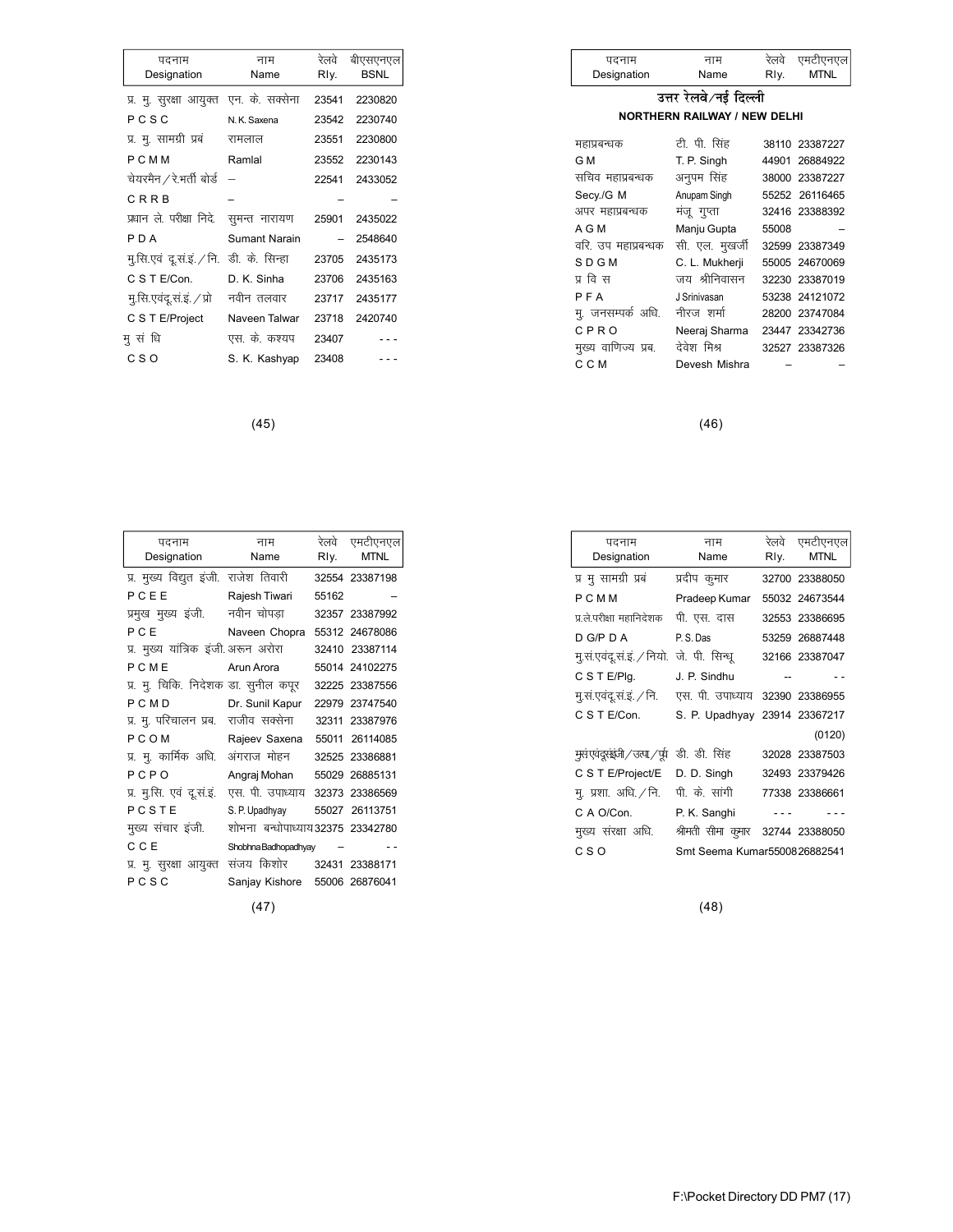| पटनाम       | नाम  |                   | रेलवे एमटीएनएल |
|-------------|------|-------------------|----------------|
| Designation | Name | RI <sub>V</sub> . | <b>MTNL</b>    |

# रेल मंत्रालय के सदस्यों एवं अपर सदस्यों की दूरभाष संख्याएं<br>TELEPHONE NUMBERS OF MEMBERS & AMS RAILWAY BOARD

| अध्यक्ष रेलवे बोर्ड    | विनोद कुमार यादव 44700 23384010   |                          |                |
|------------------------|-----------------------------------|--------------------------|----------------|
| CRB                    | Vinod Ku. Yadav                   |                          | 23382753       |
|                        |                                   |                          | $-26886851$    |
| वित्त आयुक्त (रेलवे)   | बी. एन. महापात्रा                 |                          | 44702 23382754 |
| Fin. Comm. (Rly.)      | B. N. Mohapatra                   | $\overline{\phantom{a}}$ |                |
| सदस्य बिजली / ट्रैक्शन | घनश्याम सिंह                      |                          | 44710 23385100 |
| <b>Member Traction</b> | Ghanshyam Singh 44711 24121019    |                          |                |
| सदस्य इंजीनियरी        | महेश कुमार गुप्ता                 |                          | 44706 23383879 |
|                        |                                   |                          |                |
| Member Engi.           | Mahesh Kumar Gupta 55001 26882567 |                          |                |
| सदस्य रोलिंग स्टाक     | रवीन्द्र गुप्ता                   |                          | 44708 23381477 |
| Member Rolling Stock   | Ravindra Gupta                    |                          |                |
| सदस्य कार्मिक          | डी. के. ज्ञान                     |                          | 44704 23382762 |
| Member Staff           | D. K. Gayen                       |                          | 44709 24675513 |
| सदस्य यातायात          | मो. जमशेद                         |                          | 44712 23382776 |
| Member Traffic         | Mohd. Jamshed                     |                          | 44713 24107208 |

(49)

| पदनाम<br>Designation                  | नाम<br>Name                   | RIv.  | रेलवे एमटीएनएल<br><b>MTNL</b> |
|---------------------------------------|-------------------------------|-------|-------------------------------|
| अपर सदस्य (सि.इ.)                     | आलोक रंजन                     |       | 44800 23382607                |
| A M (C E)                             | Alok Ranjan                   | 26338 |                               |
| अपर सदस्य (कार्य)                     | अजीत पंडित                    |       | 44855 23387963                |
| A M (Works)                           | Ajit Pandit                   |       | 44877 26887920                |
| अपर सदस्य (बजट)                       | नलिनी काक                     |       | 43350 23381186                |
| A M (Budget) L/A                      | Nalini Kak                    |       | $-23740028$                   |
| अपर सदस्य (वित्त)                     | ए. के. प्रसाद                 |       | 43291 23382438                |
| A M (Fin.)                            | A. K. Prasad                  |       | 26211 24121072                |
| अफरसदस्य (सीएण्डअर्ड्स्स) दीपक छाबरा  |                               |       | 43610 23384728                |
| A M (C & I S)                         | Deepak Chhabra 55012 26886263 |       |                               |
| अपर सदस्य (यांत्रिक) रमन लाल गुप्ता   |                               |       | 43400 23382975                |
| A M (Mech.)                           | Raman Lal Gupta               |       | $-26111557$                   |
| अपर सदस्य (उत्पा.यू.) बी. के. अग्रवाल |                               |       | 43753 23381238                |
| A M (P U)                             | B. K. Agrawal                 |       |                               |
| अपर सदस्य (स्टाफ)  मनोज पाण्डेय       |                               |       | 43281 23382674                |
| A M (Staff)                           | Manoj Pandey                  |       | $-23344222$                   |
| अपर सदस्य (टीएण्डसी)  संजीव गर्ग      |                               |       | 43557 23389215                |
| A M (T&C)                             | Sanjeev Garg                  |       | $-26114184$                   |
|                                       | (51)                          |       |                               |

| पदनाम                                         | नाम                                             | रेलवे | एमटीएनएल       |
|-----------------------------------------------|-------------------------------------------------|-------|----------------|
| Designation                                   | Name                                            | Rly.  | <b>MTNL</b>    |
| सचिव/महानिदेशक/पीएसओ/ओएसडी की दूरभाष संख्याएं |                                                 |       |                |
|                                               | TELEPHONE NUMBERS OF SECRETARY / DG / PSO / OSD |       |                |
| महनिदेशक /आरएचएस                              | डा. अनिल कुमार                                  |       | 43799 23383638 |
| DG/RHS                                        | Dr. Anil Kumar                                  |       | 23188 23348633 |
| महानिदेशक / आरपीएफ                            | धर्मेन्द्र कुमार                                |       | 43480 23382209 |
| DG/RPF                                        | Dharmendra Kumar                                |       | $-23075255$    |
| महानिदेशक / एसएण्डटी                          | अखिल अग्रवाल                                    |       | 44100 23073180 |
| DG/S&T                                        | Akhil Agarwal                                   |       | 55003 26876292 |
| महानिदेशक / कामिक                             | आनन्द माथूर                                     |       | 43281 23382674 |
| DG/Personal                                   | Anand Mathur                                    |       | 23554 23344222 |
| महानिदेशक / आरएस                              | ए. के. गोयल                                     |       | 43530 23381287 |
| DG/RS                                         | A. K. Goel                                      |       | 22935 23348661 |
| ईडी / सीसी                                    | शेलेन्द्र शर्मा                                 |       | 44716 23382834 |
| ED/CC                                         | Shailendra Sharma 53203 24672247                |       |                |
| उपसचिव ∕ गोपनीय ∕ रे.बो.रविन्द्र  पाण्डेय     |                                                 |       | 44718 23382295 |
| Dy Secy./Confi/CRB                            | Ravindra Pandey                                 |       | $-26102988$    |
|                                               | ओएसडी ⁄ सीआरबी    संजय  पराशर                   |       | 44700 23384010 |

Secy./Rly.Bd. S. K. Mishra 55028 24675656 (50)

OSD/CRB Sanjay Parashar – 26876792 सचिव $\sqrt{3}$ लवे बोर्ड एस. के. मिश्रा 44714 23385227

| पदनाम<br>Designation                     | नाम<br>Name       | रेलवे<br>RIy. | एमटीएनएल<br><b>MTNL</b> |
|------------------------------------------|-------------------|---------------|-------------------------|
| अपर सदस्य (नियो.)                        | वेदपाल            |               | 43425 23382623          |
| A M (PIg.)                               | Ved Pal           |               |                         |
| अपर सदस्य (सिगनल)                        | एन. काशीनाथ       |               | 44600 23382122          |
| A M (Signal)                             | N. Kashinath      |               |                         |
| अपर सदस्य (दू.सं.)                       | एच.के. अग्रवाल    |               | 44610 23383815          |
| A M (Tele.)                              | H. K. Agarwal     |               | $-21610211$             |
| अपर सदस्य (याता.)                        | ए. के. गुप्ता     |               | 43575 23382427          |
| A M (Traffic)                            | A. K. Gupta       |               | $-24103255$             |
| अपर सदस्य (वाणिज्य) राजीव दत्त शर्मा     |                   |               | 43650 23382112          |
| A M (Comm.)                              | Rajiv Dutt Sharma |               | 23675 21610074          |
| अपर सदस्य (विद्युत)                      | वी.के. अगवाल      |               | 44645 23381227          |
| A M (Elect.)                             | V.K. Agarwal      |               | $-27342544$             |
| अपर सदस्य (आर.एस.)एच. आर. मीना           |                   |               | 44510 23383317          |
| A M (RS)                                 | H. R. Meena       |               | $-26874813$             |
| प्रमुख अधी0 निदे0 (संरक्षा)              | विनोद कुमार       |               | 43302 23381344          |
| Principal Exe.Direc.(Safety) Vinod Kumar |                   |               | $-26114085$             |

(52)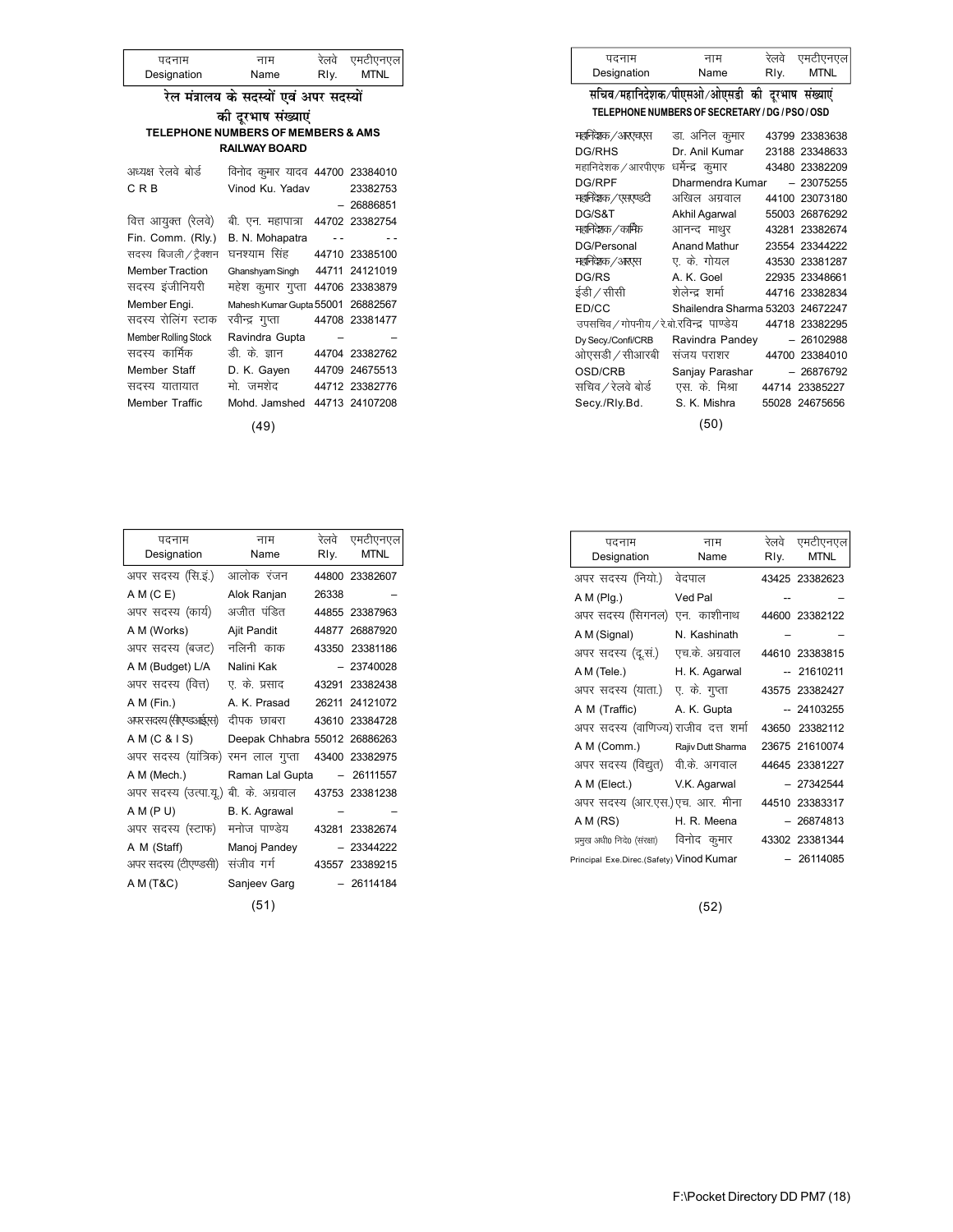| पदनाम<br>Designation                           | नाम<br>Name         | RI <sub>V</sub> . | रेलवे बीएसएनएल<br><b>BSNL</b> |
|------------------------------------------------|---------------------|-------------------|-------------------------------|
| रेल संआयु./दपूरे/गार्डेनरीच एस. नायक           |                     |                   | 27062 24394814                |
| CRS/SER/Garden Reach S. Nayak                  |                     |                   | 44604 24483530                |
|                                                |                     | (080)             | (033)                         |
| रेल संआय् /फ़्रे/सर्किल/कोलकाता पी. के. आचार्य |                     |                   | 27061 22483945                |
| CRS/ER Circle/Kolkata P. K. Acharya            |                     |                   | 35129 22227061                |
|                                                |                     | (020)             | (033)                         |
| रेल संआयु./दरे/बंगलोर सिटी                     | के. ए. मनोहरन       |                   | 56800 22260650                |
| CRS/SR/Bangalore City                          | K.A. Manoharan      |                   | 56801 22265926                |
|                                                |                     | (065)             | (080)                         |
| रेल संआय् / पूसीरे / गार्डेनरीच                | शैलेश क. पाठक       |                   | 27060 22481493                |
| CRS/NFR/GardenReach                            | Shailesh Kr. Pathak |                   |                               |
|                                                |                     | (080)             | (033)                         |
| रेल संआय् / दमरे / सिकन्दराबाद राम कृपाल       |                     |                   | 86980 27820104                |
|                                                |                     |                   |                               |
| CRS/SCR/Secunderabad Ram Kripal                |                     |                   | 86979 27000219                |
|                                                |                     | (070)             | (040)                         |

(54)

| क्षेत्र                              | रेलवे             | बीएसएनएल ⁄ एमटीएनएल |  |  |  |
|--------------------------------------|-------------------|---------------------|--|--|--|
| Zone                                 | RI <sub>V</sub> . | <b>BSNL/MTNL</b>    |  |  |  |
| महाप्रबन्धक क्षेत्रीय रेलवे          |                   |                     |  |  |  |
| <b>GENERAL MANAGER ZONAL RAILWAY</b> |                   |                     |  |  |  |
| उत्तर रेलवे                          | 38000             | 23387227            |  |  |  |
| Northern Railway                     | 56000             | 24676954            |  |  |  |
| मध्य रेलवे                           | 54000             | 22621230            |  |  |  |
| Central Railway                      | 54001             | 23648877            |  |  |  |
| पर्व रेलवे                           | 24000             | 22307596            |  |  |  |

Eastern Railway 35720 24793219 if'pe jsyos 22000 22005670 Western Railway 22588 23525086 nf{k.k j syos 22687 25332157

nf{k.k iwoZ jsyos 44000 24393532 S. E. Railway 44001 24393427 दक्षिण मध्य रेलवे 86499 27822874 S. C. Railway 86500 27825309 iwoksZÙkj j syos 62100 2201041 N. E. Railway 62101 2202065

(55)

Southern Railway

पदनाम Designation

CRS/NER Circle/LJN

नाम Name

COMMISSIONER OF RAILWAY SAFETY  $\frac{1}{2}$ मेल रसंक्ष आयुगत / लखनऊ आर.के. करदम 31140 2233108 C C R S/LKO R. K. Kardam 23290 (NR)

रेल संरक्षा आयोग

रेल रसंक्षा आयु/उरे/दिल्ली एस. के. पाठक 54752 26886589 C R S/N.R./DLI S. K. Pathak -- 26886635

रेल संआयु/मरेलवे/मुंबई सुशील चन्द्रा 22695 22056058 CRS/C.Rly./Mumbai L/A Sushil Chandra 21311 22023202

रेल संअप्यु/प रेलवे/मुंबई सुशील चन्द्रा 22694 22034351 CRS/W.Rly./Mumbai Sushil Chandra 54951 22023202

jsy l-avk;q-@iwmj@s lfdZy@y[kuÅ ih-d s-cktis;h 31141 2234515

(53)

रेलवे Rly.

बीएसएनएल BSNL

32140 2237702 (040) (0522)

(030) (011)

(010) (022)

(090) (022)

(040) (0522)

| क्षेत्र<br>Zone          | रेलवे<br>Rly. | बीएसएनएल ⁄ एमटीएनएल<br><b>BSNL/MTNL</b> |
|--------------------------|---------------|-----------------------------------------|
| पूर्वोत्तर सीमान्त रेलवे | 22000         | 2676000                                 |
| N. F. Railway            | 22001         | 2676001                                 |
| पूर्व मध्य रेलवे         | 22000         | 274728                                  |
| E. C. Railway            | 22001         | 2300100                                 |
|                          |               | (0612)                                  |
| उत्तर पश्चिम रेलवे       | 25000         | 2725800                                 |
| N. W. Railway            | 49001         | 2201540                                 |
| उत्तर मध्य रेलवे         | 23001         | 2230200                                 |
| N. C. Railway            | 23002         | 2616543                                 |
| पूर्व तट रेलवे           | 50000         | 2300773                                 |
| East Coast Railway       | 50001         | 2301443                                 |
| दक्षिण पूर्व मध्य रेलवे  | 64000         | 247000                                  |
| S. E. C. Railway         | 64001         | 269005                                  |
| दक्षिण पश्चिम रेलवे      | 25000         | 2360888                                 |
| S. W. Railway            | 25001         | 2289825                                 |
| पश्चिम मध्य रेलवे        | 54000         | 2627444                                 |
| W. C. Railway            | 54001         | 2607555                                 |
|                          |               |                                         |

(56)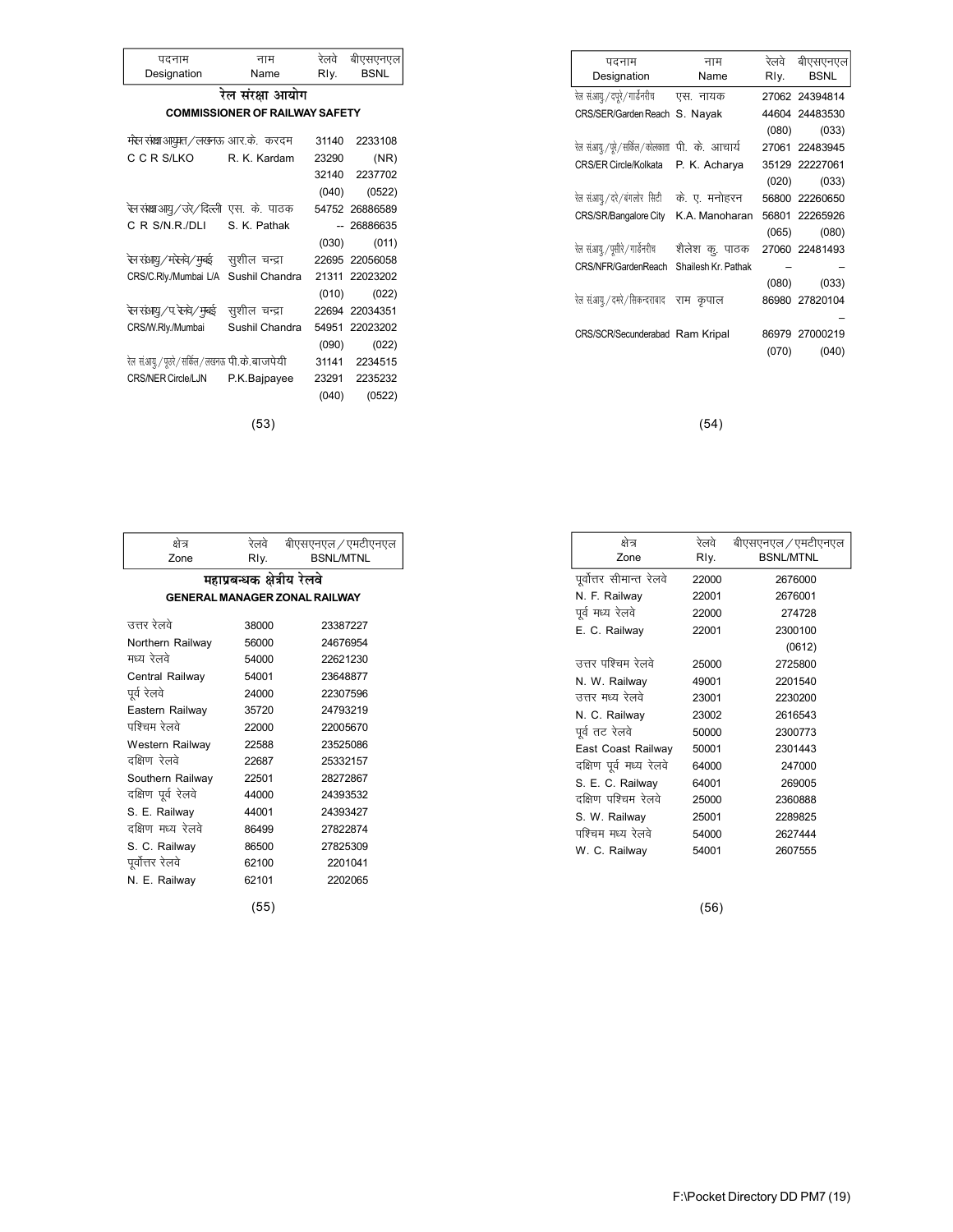| पदनाम       | सरव्या |
|-------------|--------|
| Designation | Number |

#### समीपस्थ मंडलों के मं. रे. प्र. का सेल फोन CELLPHONES OF DRM NEIGHBOURING DIVISIONS

| DRM / LKO/NR   | 9794833000 |
|----------------|------------|
| DRM / MB/NR    | 9760534000 |
| DRM / AGC/NCR  | 9760536000 |
| DRM / ALD/NCR  | 9794837000 |
| DRM / MGS/FCR  | 9794848000 |
| DRM / SFF/FCR  | 9771429000 |
| DRM / SP.I/FCR | 9771428000 |
|                |            |

(57)

#### \_<br>मुख्यालय∕मण्डलों के सेटेलाइट दूरभाष संख्या Satellite Telephone Nos. of HQ/Division

| गोरखपुर<br>Gorakhpur   | CTC/TR          | 91-8991112715 |
|------------------------|-----------------|---------------|
| लखनऊ<br>Lucknow        | CONT/TR         | 91-8991112711 |
| गोण्डा<br>Gonda        | CONT/TR         | 91-8991112713 |
| मैलानी<br>Mailani      | <b>ART</b>      | 91-8991112712 |
| इज्जतनगर<br>Izzatnagar | CONT/TR         | 91-8991112708 |
| पीलीभीत<br>Peelibhit   | <b>ART</b>      | 91-8991112709 |
| कासगंज<br>Kasganj      | ART             | 91-8991112710 |
| वाराणसी<br>Varanasi    | CONT/TR<br>(58) | 91-8991112714 |

| <b>HQ/Division</b>                 | Place           | I D Alloted                                     |
|------------------------------------|-----------------|-------------------------------------------------|
| छपरा<br>Chhapra                    | CONT/TR         | 91-8991112716                                   |
| सोनपुर<br>Sonpur                   | <b>ART</b>      | 91-8991112800                                   |
| समस्तीपुर<br>Samastipur            | <b>AUTO/TR</b>  | 91-8991112797<br>91-8991112798<br>91-8991112799 |
| मगल सराय<br>Mughal Sarai           | CONT/TR         | 91-8991112795<br>91-8991112796                  |
| लखनऊ (उ. रेलवे)<br>Lucknow (N. R.) | CONT/TR         | 91-8991112693<br>91-8991112694 (BSB/NR)         |
| इलाहाबाद<br>Allahabad              | <b>ART</b>      | 91-8991112817                                   |
| मुरादाबाद<br>Moradabad             | CONT/TR         | 91-8991112695                                   |
| शाहजहांपुर<br>Shahjahanpur         | CONT/TR<br>(59) | 91-8991112696                                   |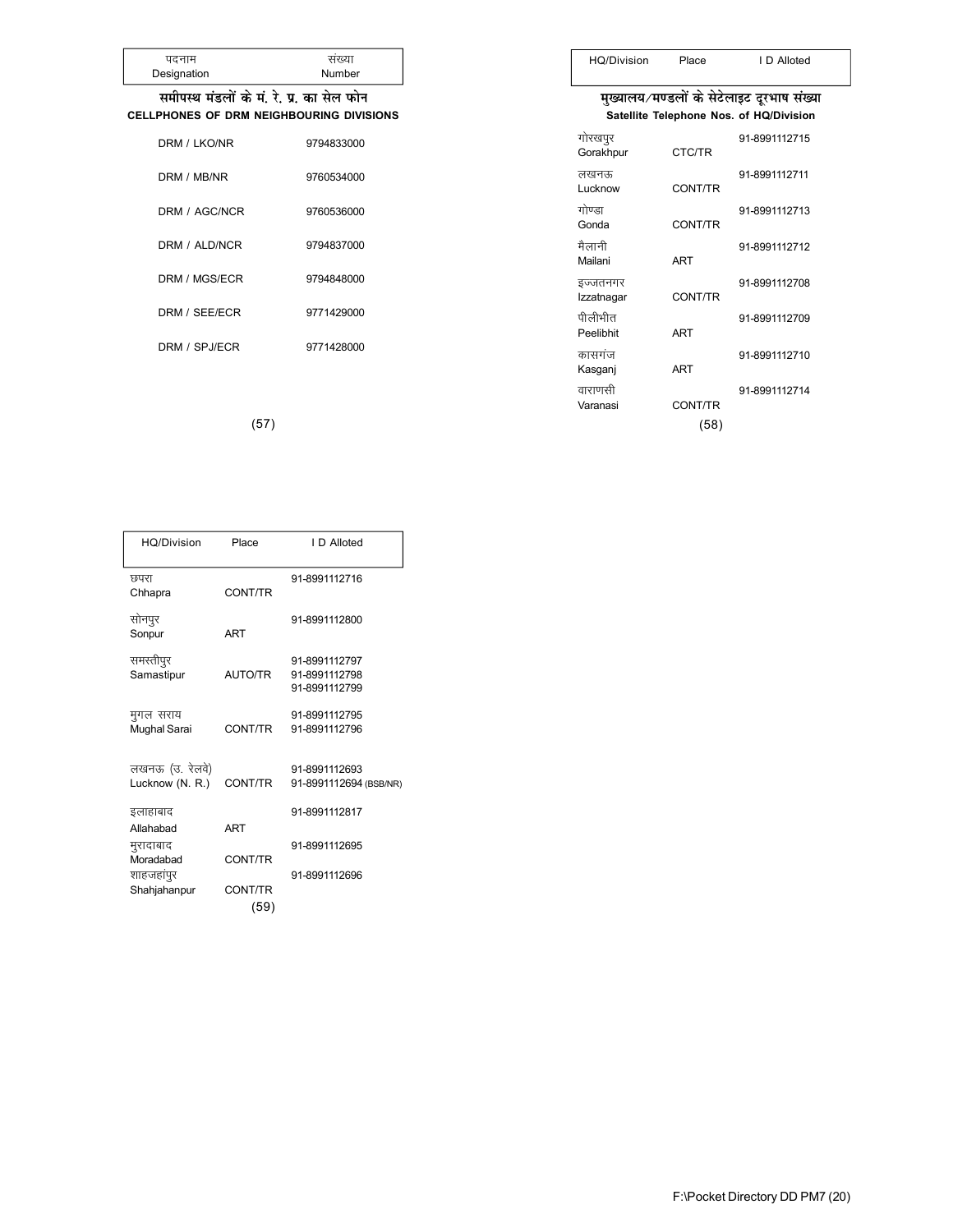| पदनाम              | जिला            | कोड          | (O) | बेख्सम्बल   |
|--------------------|-----------------|--------------|-----|-------------|
| Designation        | <b>District</b> | Code         | (R) | <b>BSNL</b> |
| आयुक्त             | आजमगढ           | 05462        | (O) | 260900      |
| Commissioner       | Azamgarh        |              | (R) | 268916      |
| जिलाधिकारी         |                 | 05462        |     | 269930      |
| D <sub>M</sub>     |                 |              | (O) | 260402      |
|                    | 9454417521      |              | (R) |             |
| उप महानिरीक्षक     |                 |              | (O) | 243249      |
| $D$   G            |                 |              | (R) | 243201      |
|                    | 9454400203      |              |     |             |
| पुलिस अधीक्षक      |                 | "            | (O) | 246427      |
| S <sub>P</sub>     |                 |              | (R) | 260403      |
|                    | 9454400250      |              |     |             |
|                    |                 |              |     |             |
| आयुक्त             | इलाहाबाद        | 0532         |     | (O) 2550800 |
| Commissioner       | Allahabad       |              |     | (R) 2550900 |
| जिलाधिकारी         | $\overline{a}$  | 0532         |     | (O) 2250300 |
| D <sub>M</sub>     |                 |              |     | (R) 2250400 |
| उप महानिरीक्षक     |                 | Ħ            |     | (O) 2260527 |
| D   G              | 9454400195      |              |     | (R) 2260527 |
| वरि0 पुलिस अधीक्षक |                 | $\mathbf{u}$ |     | (O) 2641902 |
| SSP                | 9454400248      |              |     | (R) 2440700 |
| महानिरीक्षक        |                 | $\mathbf{u}$ |     | (O) 2424630 |
| I G                | 9454400140      |              |     | (R) 2510833 |
|                    |                 |              |     |             |
|                    | (60)            |              |     |             |

पदनाम Designation कोड Code जिला District (O) बीएसएनएल (R) BSNL जिलाधिकारी बहराइच 05252 (O) 232815<br>D.M. Bahraich (R) 232401  $(R)$  232401 9454417535 iqfyl v/kh{kd " (O) 232892  $\widetilde{\mathbf{S}}$  P (R) 232407 9454400259<br>बलरामपुर जिलाधिकारी बलरामपुर 05363 (O) 233942<br>D.M. Balrampur (R) 232231  $(R)$  232231 9454417536 iqfyl v/kh{kd " (O) 233100  $\overline{S} P$  (R) 232490 9454400265<br>बलिया ftykf/kdkjh cfy;k 05498 (O) 220879  $(R)$  220311<br>" (O) 220373 iqfyl v/kh{kd " (O) 220373  $\widetilde{\mathbf{S}}$  P  $(\mathbf{R})$  2212370 9454400255<br>बाराबंकी क्ति कार्यको । अन्य । अन्य अन्य २०१९) (अत्र २२२७)<br>The Barabanki (R) 222229  $(R)$  222229 9454417540 iqfyl v/kh{kd " (O) 233100  $\overline{S} P$  (R) 232490 9454400251

| पदनाम           | जिला            | कोड   | (O) | बेख्स्स्नरल |
|-----------------|-----------------|-------|-----|-------------|
| Designation     | <b>District</b> | Code  | (R) | <b>BSNL</b> |
| आयुक्त          | बरेली           | 0581  |     | (O) 2455661 |
| Commissioner    | Bareilly        |       |     | (R) 2550501 |
|                 | 9454417495      |       |     |             |
| जिलाधिकारी      |                 | 0581  |     | (O) 2457043 |
| D <sub>M</sub>  |                 |       |     | (R) 2557011 |
|                 | 9454417524      |       |     |             |
| महानिरीक्षक     |                 | Ħ     |     | (O) 2511199 |
| I G             |                 |       |     | (R) 2510833 |
|                 | 9454400140      |       |     |             |
| उप महानिरीक्षक  |                 |       |     | (O) 2511049 |
| $D$ I G         |                 |       |     | (R) 2427075 |
|                 | 9454400204      |       |     |             |
| आयुक्त          | बस्ती           | 05542 | (O) | 283432      |
| Commissioner    | Basti           |       | (R) | 246269      |
|                 | 9936400000      |       |     |             |
| जिलाधिकारी      |                 | 05542 | (O) | 247155      |
| D <sub>M</sub>  |                 |       | (R) | 246306      |
|                 | 9454417528      |       |     |             |
| उप महानिरीक्षक  |                 |       | (O) | 246487      |
| $D$ I G         | 9454400205      |       | (R) | 246487      |
| अधीक्षक<br>पलिस |                 |       | (O) | 246904      |
| S <sub>P</sub>  | 9454400261      |       | (R) | 246309      |
|                 |                 |       |     |             |
|                 |                 |       |     |             |

| कोड<br>Code | बेखरम्बर<br>(O)<br><b>BSNL</b><br>(R) | पदनाम<br>Designation | जिला<br><b>District</b>         | कोड<br>Code          | (R)        |
|-------------|---------------------------------------|----------------------|---------------------------------|----------------------|------------|
| 0581        | (O) 2455661<br>(R) 2550501            | जिलाधिकारी<br>D M    | बदांयू<br>Badayun<br>9454417525 | 05832                | (O)<br>(R) |
| 0581        | (O) 2457043                           | वरि. पुलिस अधीक्षक   |                                 | $\pmb{\mathfrak{m}}$ | (O)        |
|             | (R) 2557011                           | <b>SSP</b>           | 9454400252                      |                      | (R)        |
|             | (O) 2511199                           | जिलाधिकारी           | चम्पावत                         | 05965                | (O)        |
|             | (R) 2510833                           | D <sub>M</sub>       | Champwat<br>9412085922          |                      | (R)        |
|             | (O) 2511049                           | पुलिस अधीक्षक        |                                 | $\pmb{\mathfrak{m}}$ | (O)        |
|             | (R) 2427075                           | S <sub>P</sub>       | 9411111951                      |                      | (R)        |
| 05542       | (O)<br>283432                         | जिलाधिकारी           | छपरा                            | 06152                | (O)        |
|             | (R)<br>246269                         | D <sub>M</sub>       | Chhapra                         |                      | (R)        |
|             |                                       | वरि0 पुलिस अधीक्षक   |                                 | $\pmb{\mathfrak{m}}$ | (O)        |
| 05542       | 247155<br>(O)                         | <b>SSP</b>           |                                 |                      | (R)        |
|             | 246306<br>(R)                         | जिलाधिकारी           | देवरिया                         | 05568                | (O)        |
|             | 246487<br>(O)                         | D <sub>M</sub>       | Deoria<br>9454417543            |                      | (R)        |
|             | 246487<br>(R)                         | पुलिस अधीक्षक        |                                 | $\pmb{\mathfrak{m}}$ | (O)        |
| "           | 246904<br>(O)                         | S <sub>P</sub>       |                                 |                      | (R)        |
|             | 246309<br>(R)                         |                      | 9454400264                      |                      |            |
|             |                                       |                      | (63)                            |                      |            |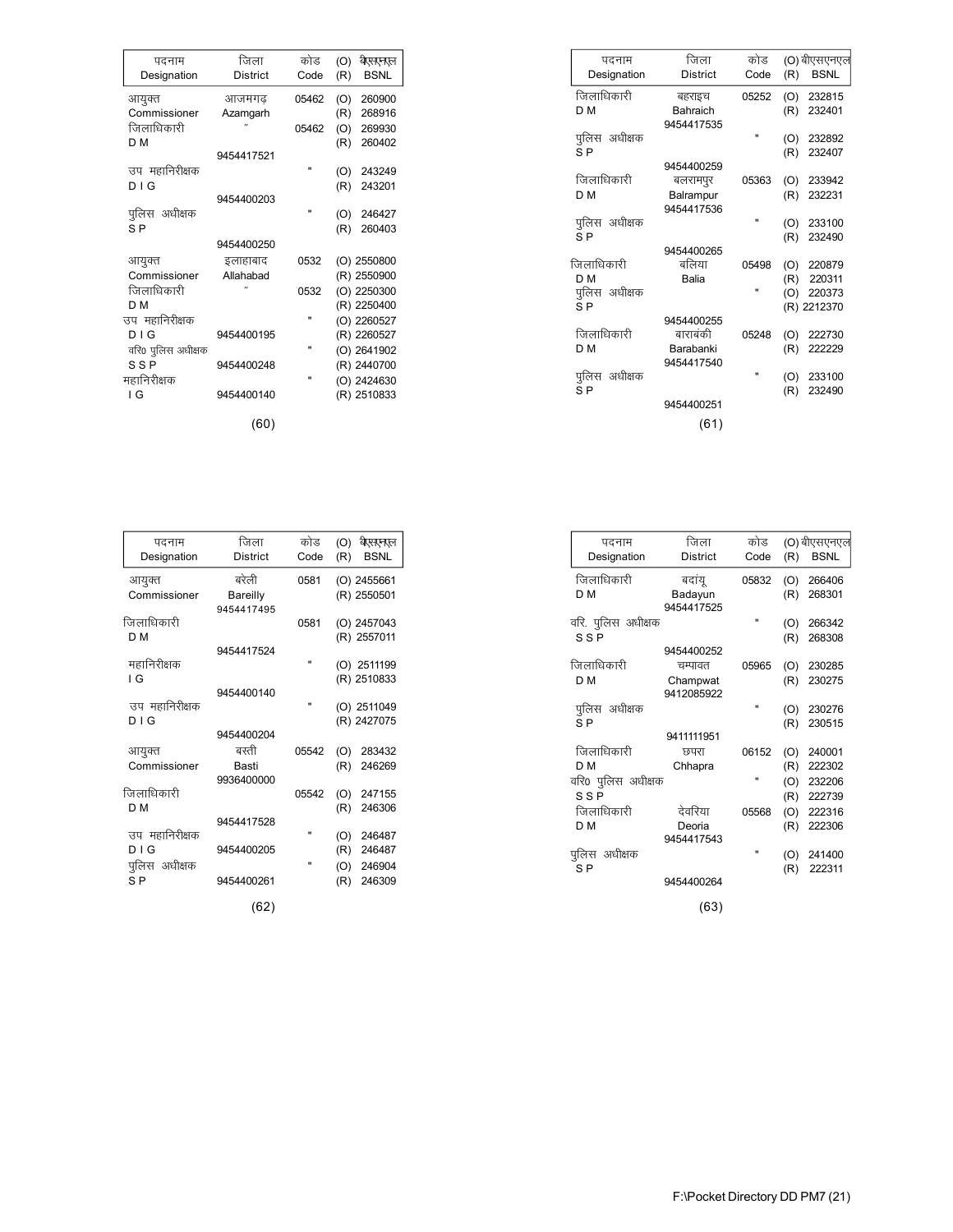| पदनाम              | जिला                      | कोड            | (O) | बेएसएनएल    |
|--------------------|---------------------------|----------------|-----|-------------|
| Designation        | <b>District</b>           | Code           | (R) | <b>BSNL</b> |
| जिलाधिकारी         | फर्रुखाबाद                | 05692          | (O) | 234133      |
| D <sub>M</sub>     | Farrukhabad<br>9454417552 |                | (R) | 234297      |
| वरि. पुलिस अधीक्षक |                           | "              | (O) | 234410      |
| SSP                |                           |                | (R) | 234206      |
|                    | 9454400267                |                |     |             |
| जिलाधिकारी         | गाजीपुर                   | 0548           |     | (O) 2220204 |
| D M                | Ghazipur                  |                |     | (R) 2220240 |
| पुलिस अधीक्षक      |                           | $\blacksquare$ |     | (O) 2220568 |
| S <sub>P</sub>     |                           |                |     | (R) 2220567 |
|                    | 9454400275                |                |     |             |
| जिलाधिकारी         | गोण्डा                    | 05262          | (O) | 222400      |
| D <sub>M</sub>     | Gonda                     |                | (R) | 222241      |
| पुलिस अधीक्षक      |                           | Ħ              | (O) | 222544      |
| S <sub>P</sub>     |                           |                | (R) | 222760      |
| जिलाधिकारी         | गोपालगंज                  | 0656           | (O) | 224661      |
| D M                | Gopalganj                 |                | (R) | 224662      |
| पलिस अधीक्षक       |                           | $\blacksquare$ | (O) | 224669      |
| S <sub>P</sub>     |                           |                | (R) | 224668      |

| पदनाम          | जिला            | कोड   |     | (O) बेएसएनएल |
|----------------|-----------------|-------|-----|--------------|
| Designation    | <b>District</b> | Code  | (R) | <b>BSNL</b>  |
| जिलाधिकारी     | कुशीनगर         | 05564 | (O) |              |
| D <sub>M</sub> | Kushinagar      |       | (R) |              |
| पुलिस अधीक्षक  |                 |       | (O) | 240128       |
| S <sub>P</sub> |                 |       | (R) | 240212       |
|                | 9454400289      |       |     |              |
| जिलाधिकारी     | काशीराम नगर     | 05744 | (O) | 247481       |
| D <sub>M</sub> | Kashiram Nagar  |       | (R) | 247482       |
|                | 9454417516      |       |     |              |
| पुलिस अधीक्षक  |                 |       | (O) | 247486       |
| S <sub>P</sub> |                 |       | (R) | 247488       |
|                | 9454400393      |       |     |              |
| जिलाधिकारी     | लखीमपुर         | 05872 | (O) | 252822       |
| D <sub>M</sub> | Lakhimpur       |       | (R) | 272715       |
| पुलिस अधीक्षक  | 9454417558      |       |     | 253210       |
| S <sub>P</sub> |                 |       | (O) | 273575       |
|                | 9454400284      |       | (R) |              |
| आयुक्त         | लखनऊ            | 0522  |     | (O) 2629522  |
| Commissioner   | Lucknow         |       | (R) |              |
|                | 9454417503      |       |     |              |
| जिलाधिकारी     |                 | 0522  |     | (O) 2625653  |
| D <sub>M</sub> |                 |       |     | (R) 2614700  |
|                | 9415005000      |       |     |              |
|                | (66)            |       |     |              |
|                |                 |       |     |              |

| जिला<br>बेख्सल<br>कोड<br>पदनाम<br>Designation<br>Code<br><b>BSNL</b><br><b>District</b><br>गोरखपुर<br>0551<br>आयुक्त<br>234133<br>Commissioner<br>Gorakhpur<br>234297 |
|-----------------------------------------------------------------------------------------------------------------------------------------------------------------------|
|                                                                                                                                                                       |
|                                                                                                                                                                       |
|                                                                                                                                                                       |
| 9454417500                                                                                                                                                            |
| जिलाधिकारी<br>0551                                                                                                                                                    |
| 9454417544                                                                                                                                                            |
| महानिरीक्षक<br>0551                                                                                                                                                   |
|                                                                                                                                                                       |
| 9454400141                                                                                                                                                            |
| उप महानिरीक्षक<br>$D \mid G$                                                                                                                                          |
|                                                                                                                                                                       |
| 9454400209<br>जिलाधिकारी<br>हाथरस<br>05722                                                                                                                            |
| Hathras                                                                                                                                                               |
| 9454417515                                                                                                                                                            |
| पुलिस अधीक्षक<br>$\pmb{\mathfrak{m}}$                                                                                                                                 |
|                                                                                                                                                                       |
| 9454400278                                                                                                                                                            |
| जिलाधिकारी<br>जौनपुर<br>05452                                                                                                                                         |
| Jaunpur<br>पुलिस अधीक्षक<br>$\pmb{\mathfrak{m}}$                                                                                                                      |
|                                                                                                                                                                       |
| 9454400280                                                                                                                                                            |
| (65)                                                                                                                                                                  |

| पदनाम<br>Designation            | जिला<br><b>District</b>  | कोड<br>Code    | (O) बेरसरनरल<br><b>BSNL</b><br>(R) |
|---------------------------------|--------------------------|----------------|------------------------------------|
| महानिरीक्षक                     | लखनऊ                     | 0522           | (O) 2393350                        |
| I G                             | Lucknow<br>9454402568    |                | (R) 2392898                        |
| उप महानिरीक्षक                  |                          | $\blacksquare$ | (O) 2628965                        |
| $D$ I G                         | 9454400290               |                | (R) 2625983                        |
| जिलाधिकारी                      | महराजगंज                 | 05523          | 222044<br>(O)                      |
| D M                             | Mahrajganj<br>9454417546 |                | (R)<br>222206                      |
| पुलिस अधीक्षक<br>S <sub>P</sub> |                          |                | (O)<br>222062<br>(R)<br>222046     |
|                                 | 9454400296               |                |                                    |
| जिलाधिकारी                      | मथुरा                    | 0565           | (O) 2404152                        |
| D M                             | Mathura<br>9454417512    |                | (R) 2403200                        |
| वरि. पुलिस अधीक्षक              |                          | $\blacksquare$ | (O) 2505172                        |
| <b>SSP</b>                      |                          |                | (R) 2404600                        |
| पुलिस अधीक्षक                   | 9454400298               |                | (O) 2471130                        |
| S P                             |                          |                | (R) 2470250                        |
|                                 | 9454401103               |                |                                    |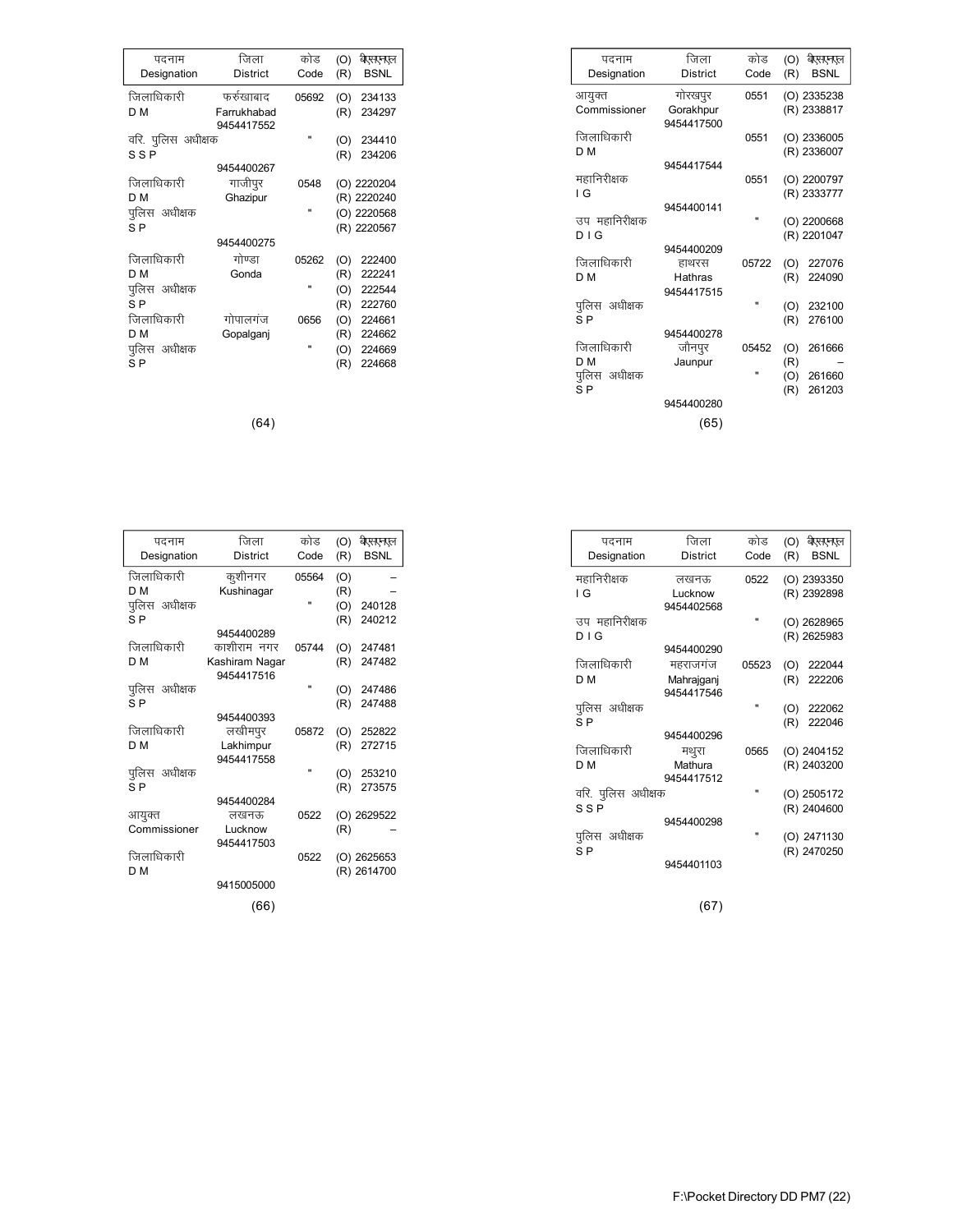| पदनाम              | जिला            | कोड            |     | (O) बेरसरनरल |
|--------------------|-----------------|----------------|-----|--------------|
| Designation        | <b>District</b> | Code           | (R) | <b>BSNL</b>  |
| जिलाधिकारी         | मऊ              | 0547           |     | (O) 2220233  |
| D M                | Mau             |                |     | (R) 2500411  |
|                    | 9454417523      |                |     |              |
| पुलिस अधीक्षक      |                 | Ħ              |     | (O) 2220629  |
| S <sub>P</sub>     |                 |                |     | (R) 2500620  |
|                    | 9454400292      |                |     |              |
| आयुक्त             | नैनीताल         | 05942          | (O) | 235750       |
| Commissioner       | Nainital        |                | (R) | 236217       |
|                    | 9411344809      |                |     |              |
| जिलाधिकारी         |                 | 05942          | (O) | 235684       |
| D M                |                 |                | (R) | 235265       |
|                    | 9412999066      |                |     |              |
| महानिरीक्षक        |                 | $\blacksquare$ | (O) | 235456       |
| ١G                 |                 |                | (R) | 235323       |
|                    | 9412058559      |                |     |              |
| वरि. पुलिस अधीक्षक |                 | $\blacksquare$ | (O) | 235730       |
| SSP                |                 |                | (R) | 235586       |
|                    | 9411112712      |                |     |              |

| पदनाम<br>Designation | जिला<br><b>District</b> | कोड<br>Code    | (O)<br>(R) | बेएसएनएल<br><b>BSNL</b> |
|----------------------|-------------------------|----------------|------------|-------------------------|
| जिलाधिकारी           | सीतापुर                 | 05862          | (O)        | 242996                  |
| D M                  | Sitapur                 |                | (R)        | 242600                  |
|                      | 9454417560              |                |            |                         |
| पुलिस अधीक्षक        |                         | $\blacksquare$ | (O)        | 248315                  |
| S <sub>P</sub>       |                         |                | (R)        | 242229                  |
|                      | 9454400309              |                |            |                         |
| जिलाधिकारी           | सीवान                   | 06154          | (O)        | 222098                  |
| D M                  | Siwan                   |                | (R)        | 222099                  |
| पुलिस अधीक्षक        | $\blacksquare$          | $\blacksquare$ | (O)        | 222060                  |
| S P                  |                         |                | (R)        | 222366                  |
| जिलाधिकारी           | उधम सिंह नगर            | 05944          | (O)        | 242344                  |
| D M                  | Udham Singh Nagar       |                | (R)        | 242345                  |
|                      | 9410393966              |                |            |                         |
| पुलिस अधीक्षक        |                         | Ħ              | (O)        | 243907                  |
| S P                  |                         |                | (R)        | 242025                  |
|                      | 9411112084              |                |            |                         |

(70)

|      | कोड          | (O) | बेखराजल     | पदनाम          | जिला                           | कोड          | (O)        |  |
|------|--------------|-----|-------------|----------------|--------------------------------|--------------|------------|--|
|      | Code         | (R) | <b>BSNL</b> | Designation    | <b>District</b>                | Code         | (R)        |  |
|      | 0547         |     | (O) 2220233 | जिलाधिकारी     | पीलीभीत                        | 05882        | (O)        |  |
| 7523 |              |     | (R) 2500411 | D <sub>M</sub> | Pilibhit<br>9454417526         |              | (R)        |  |
|      | $\mathbf{u}$ |     | (O) 2220629 | पुलिस अधीक्षक  |                                | $\mathbf{u}$ | (O)        |  |
| 0292 |              |     | (R) 2500620 | S <sub>P</sub> | 9454400301                     |              | (R)        |  |
|      | 05942        | (O) | 235750      | जिलाधिकारी     | सन्त कबीर नगर                  | 05547        | (O)        |  |
| 4809 |              | (R) | 236217      | D M            | Sant Kabir Nagar<br>9454417529 |              | (R)        |  |
|      | 05942        | (O) | 235684      | पुलिस अधीक्षक  |                                | $\mathbf{u}$ | (O)        |  |
|      |              | (R) | 235265      | S <sub>P</sub> |                                |              | (R)        |  |
|      |              |     |             | जिलाधिकारी     | 9454400283<br>श्रावस्ती        |              |            |  |
|      |              | (O) | 235456      | D <sub>M</sub> | Shrawasti                      | 055250       | (O)<br>(R) |  |
|      |              | (R) | 235323      |                | 9454417538                     |              |            |  |
|      |              |     |             | पुलिस अधीक्षक  |                                | $\mathbf{u}$ | (O)        |  |
|      |              | (O) | 235730      | S <sub>P</sub> |                                |              | (R)        |  |
|      |              | (R) | 235586      |                | 9454400311                     |              |            |  |
| 2712 |              |     |             | जिलाधिकारी     | सिद्धार्थनगर                   | 05544        | (O)        |  |
|      |              |     |             | D <sub>M</sub> | Siddharth Nagar<br>9454417530  |              | (R)        |  |
|      |              |     |             | पुलिस अधीक्षक  |                                | $\mathbf{u}$ | (O)        |  |
|      |              |     |             | S <sub>P</sub> |                                |              | (R)        |  |
|      |              |     |             |                | 9454400305                     |              |            |  |
|      |              |     |             |                | (69)                           |              |            |  |
|      |              |     |             |                |                                |              |            |  |

| पदनाम              | जिला            | कोड            | (O) | बेखराजस्त   |
|--------------------|-----------------|----------------|-----|-------------|
| Designation        | <b>District</b> | Code           | (R) | <b>BSNL</b> |
| आयुक्त             | वाराणसी         | 0542           |     | (O) 2282333 |
| Commissioner       | Varanasi        |                |     | (R) 2282444 |
| जिलाधिकारी         |                 | Ħ              |     | (O) 2508585 |
| D <sub>M</sub>     |                 |                |     | (R) 2502626 |
| उप महानिरीक्षक     |                 | Ħ              |     | (O) 2243249 |
| D   G              |                 |                |     | (R) 2243201 |
|                    | 9454400203      |                |     |             |
| वरि. पुलिस अधीक्षक |                 | $\blacksquare$ |     | (O) 2502644 |
| <b>SSP</b>         |                 |                |     | (R) 2502655 |
|                    | 9454400217      |                |     |             |
| पुलिस अधीक्षक      | राय बरेली       |                |     | (O) 2202315 |
| S <sub>P</sub>     | Rae Bareilly    |                |     | (R) 2701736 |
|                    | 9454400302      |                |     |             |
| आयुक्त             | गोण्डा          | 05262          | (O) | 232400      |
| Commissioner       | Gonda           |                | (R) | 232500      |
| जिलाधिकारी         |                 | Ħ              | (O) | 230125      |
| D <sub>M</sub>     |                 |                | (R) | 232600      |
| अधीक्षक<br>पलिस    | शाहजहांपुर      | 05842          | (O) | 222553      |
| S <sub>P</sub>     | Shahjahanpur    |                | (R) | 222415      |
|                    | 9454400306      |                |     |             |

(71)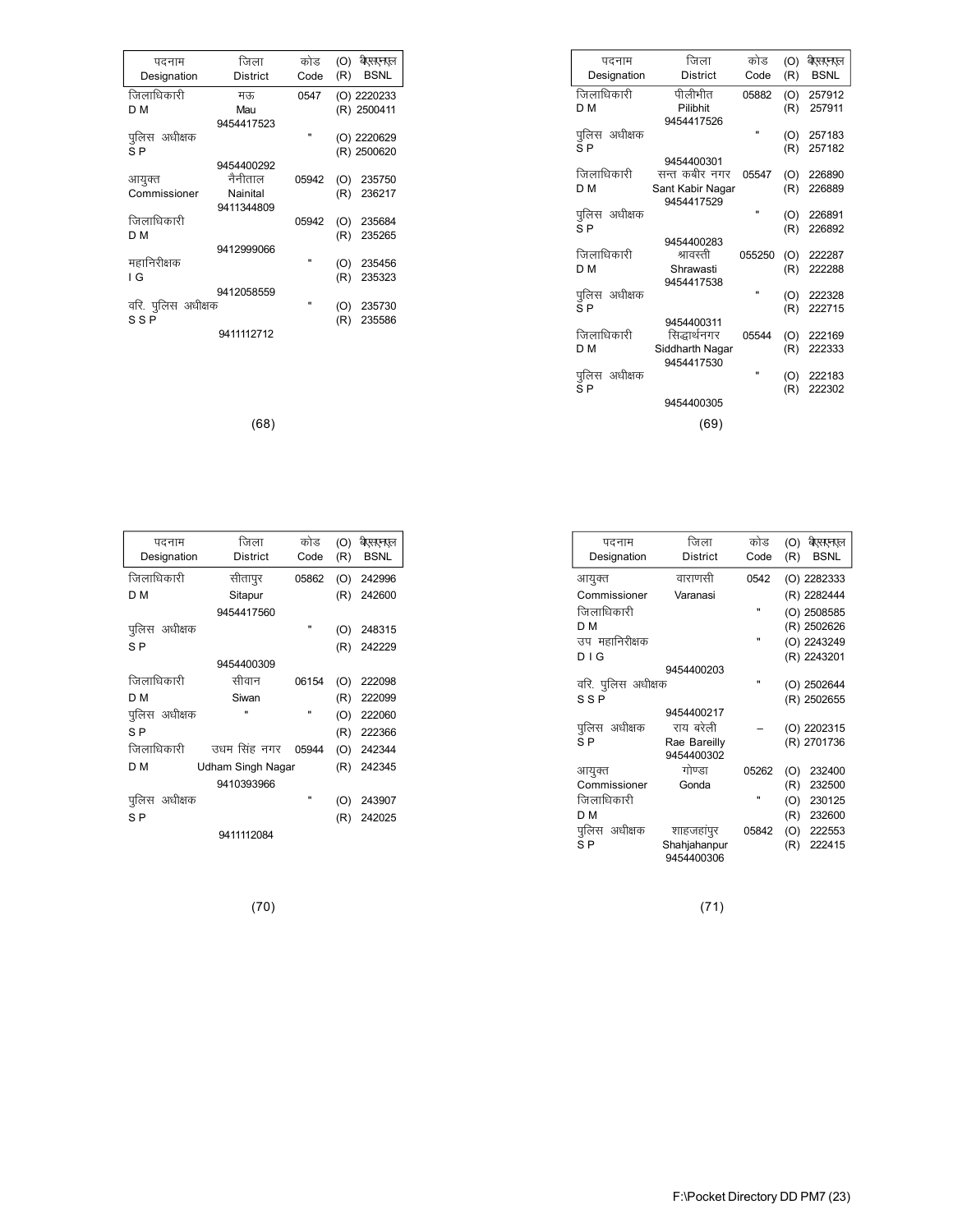| पदनाम       | रेलवे             | बीएसएनएल    |
|-------------|-------------------|-------------|
| Designation | RI <sub>v</sub> . | <b>BSNI</b> |

## पूर्वोत्तर रेलवे मुख्यालय के फैक्स नम्बर

#### N. E. Railway Head Quarter Fax Number

| महाप्रबन्धक                |      | 64102 | 2201299 |
|----------------------------|------|-------|---------|
| G M                        |      |       |         |
| वरि. उप महाप्रबन्धक        |      | 64104 | 2200824 |
| S D G M                    |      |       |         |
| उप महाप्रबन्धक / सा.       |      |       | 2200076 |
| Dy. G M/G                  |      |       |         |
| प्रधान लेखा परीक्षा        |      |       | 2201572 |
| PDA                        |      |       |         |
| प्रधान वित्त सलाहकार       |      |       | 2201808 |
| PFA                        |      |       |         |
| विसमलेधि ∕ एफ एण्ड बी      |      | 64202 | 2200429 |
| FA & C A O/F & B           |      |       |         |
| विसमलेधि ∕ डब्ल् एस टी     |      | 64211 | 2201958 |
| FA&CAO/WST                 |      |       |         |
| प्र मुख्य वाणिज्य प्रबन्धक |      | 64300 | 2200384 |
| PCCM                       |      |       |         |
| मु. वा. प्र. ⁄ एफ) एम      |      |       | 2200516 |
| C C M/FM                   |      |       |         |
|                            | (72) |       |         |
|                            |      |       |         |

iz eq[; fo|qr bathfu;j 63300 2200552 P C E E मुख्य विद्युत सेवा इंजी. 63304 2202128 C E S E मुख्य विद्युत इंजी. / मुख्या -- 2203178 C E E/HQ izeq[k e[q ; bathfu;j -- 2200482  $P$   $C$   $E$ e[q ; iqy bathfu;j 62400 2200822 C B E मुख्य सामान्य इंजी. 64403 --C G E उपमु. इंजी. $\angle$ टीपी -- 2200587 Dy. C E/TP mi eq- bath-@xks- {ks- 62466 -- Dy. C E/GA mi e-q lrdZrk vf/k-@bath- -- 2200231 Dy. C V O/Engg. मुख्य जनसम्पर्क अधिकारी  $62160$  2201290 C P R O e[q ; ;kaf=d bathfu;j -- 2200033 C M E (73)

रेलवे Rly. बीएसएनएल BSNL

पदनाम Designation

| पदनाम                       | रेलवे | बीएसएनएल    |
|-----------------------------|-------|-------------|
| Designation                 | Rly.  | <b>BSNL</b> |
| मुख्य कारखाना इंजीनियर      |       | 2202034     |
| C W E                       |       |             |
| मुख्य चालन शक्ति इंजी.      |       | 2202835     |
| CMPE                        |       |             |
| मुख्य कारखाना प्रबन्धक      |       | 2281384     |
| C W M                       |       |             |
| प्र मुख्य चिकित्सा निदेशक   | 64600 | 2200600     |
| PCMD                        |       |             |
| चिकित्सा निदेशक             |       | 2280119     |
| M <sub>D</sub>              |       |             |
| प्र मुख्य परिचालन प्रबन्धक  | 62775 | 2201040     |
| PCOM                        |       |             |
| मुख्य भाड़ा याता. प्रबन्धक  |       | 2201156     |
| <b>CFTM</b>                 |       |             |
| मुख्य यात्री याता. प्रबन्धक | 64704 | 2200441     |
| CPTM                        |       |             |
| प्र मुख्य कार्मिक अधिकारी   | 64800 | 2200137     |
| PCPO                        |       |             |
| मुख्य कार्मिक अधि. / प्रशा. | 64802 | 2200498     |
| C P O/Adm.                  |       |             |
| चेयरमैन रे. भर्ती बोर्ड     |       | 2201209     |
| CRRB                        |       |             |

$$
(74)
$$

| पदनाम                                       | रेलवे | बीएसएनएल    |
|---------------------------------------------|-------|-------------|
| Designation                                 | Rly.  | <b>BSNL</b> |
| प्र. मु. सि. दू. सं. इंजी.                  | 64900 | 2203384     |
| PCSTE                                       |       |             |
| मुसिदूसइंजी / कार्य<br>C S T E/Work         |       | 2203635     |
| उप मुसिद्इं / नियोजन                        |       | 2203147     |
| Dy. C S T E/PI.                             |       |             |
| उप मुसिद्इं / मुख्या.                       |       | 2204871     |
| Dy. Č S Ť E/HQ                              |       |             |
| मुख्य कारखाना प्रबंधक / सि.का.<br>C W M/SWS |       | 2273576     |
| प्रधानाचार्य / सिग.एवं दूरसंचार             |       | 2280759     |
| Principal/STTC                              |       |             |
| मुख्य सिगनल इंजी.                           | 64902 | 2201400     |
| ĆSE                                         |       |             |
| मु. सि. दू. सं. इंजी. ∕ नि.<br>C S T E/Con. | 64948 | 2282306     |
| मुख्य सुरक्षा आयुक्त                        | 64110 | 2200889     |
| ć s c                                       |       |             |
| प्र. मुख्य सामग्री प्रबंधक                  |       | 2200721     |
| PCMM                                        |       |             |
| मुख्य प्रशा. अधि. / नि.<br>C A O/Con.       | 64411 | 2281842     |
| विसमुलेधि / नि.                             |       | 2281188     |
| FA&CAO/Con.                                 |       |             |
| सी.पी.एम. ∕ रे. विद्युत                     |       | 2205792     |
| $C$ P M/R F                                 |       |             |
| (75)                                        |       |             |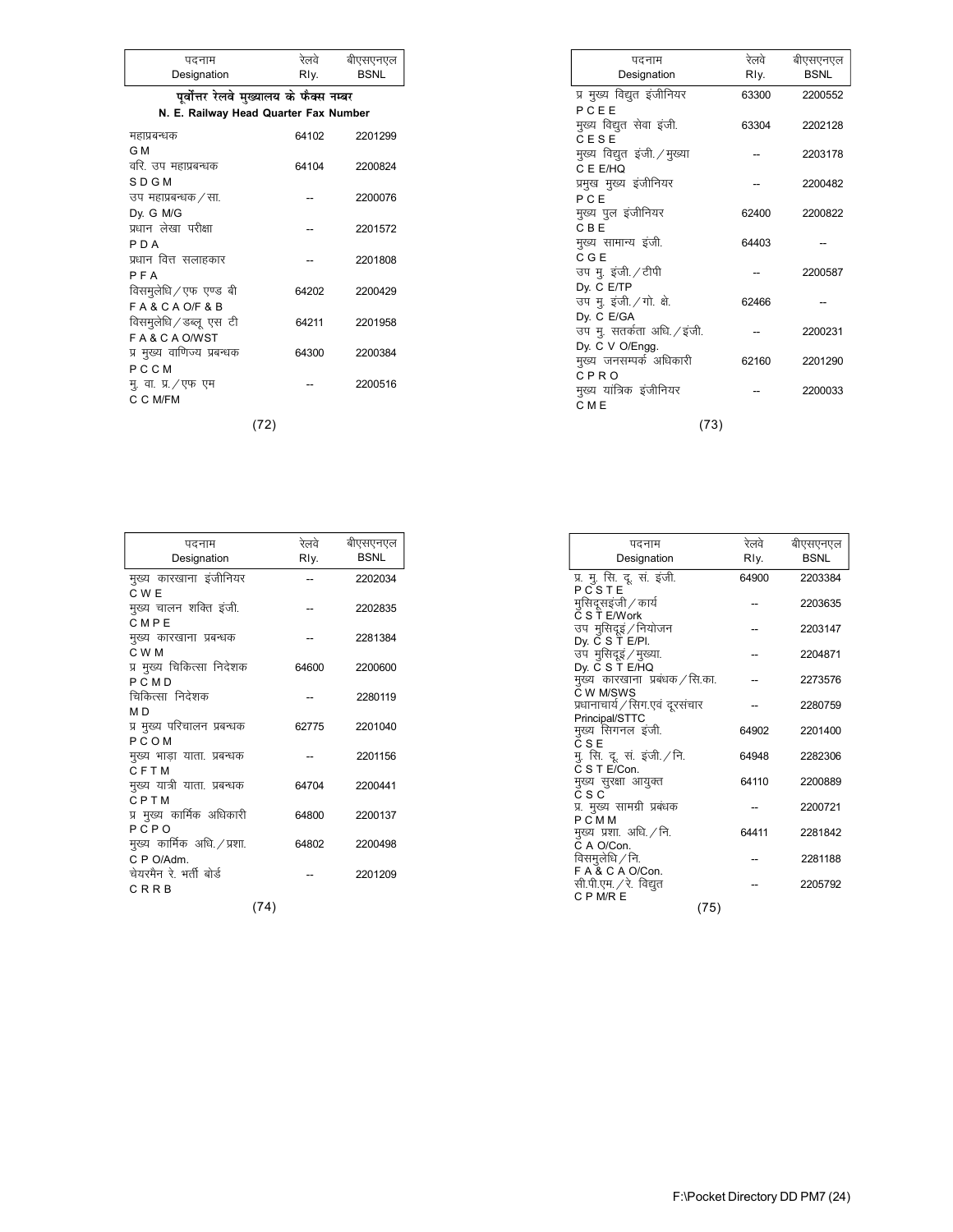| पदनाम                          | रेलवे | बीएसएनएल    |
|--------------------------------|-------|-------------|
| Designation                    | Rly.  | <b>BSNL</b> |
| इज्जतनगर फैक्स नम्बर           |       |             |
| Izzatnagar Fax Number          |       |             |
| मण्डल रेल प्रबन्धक             | 22100 | 2515946     |
| D <sub>R</sub> M               |       |             |
| अपर मण्डल रेल प्रबन्धक         |       | 2547217     |
| <b>ADRM</b>                    |       |             |
| वरि मं वित्त प्रबन्धक          |       | 2547369     |
| $Sr$ D $F$ M                   |       |             |
| मण्डल लेखा परीक्षा अधि.        |       | 2411451     |
| D A O/Audit                    |       |             |
| वरि. मं. वाणिज्य प्रबन्धक      | 22311 | 2411402     |
| Sr. D C M                      |       |             |
| वरि. मं. विद्युत इंजीनियर      | 22350 | 2457378     |
| $Sr$ D <sub>FF</sub>           |       |             |
| वरि. मं. इंजीनियर ∕ को–आर्डी   |       | 2410388     |
| Sr. D E N/Co-ord.              |       |             |
| उप मुख्य इंजी /नि.             |       | 2410493     |
| Dy. C E/Con.                   |       |             |
| वरि. मं. यांत्रिक इंजी. / डीजल |       | 2547094     |
| Sr. D M E/Diesel               |       |             |
| वरि. मं. यांत्रिक इंजी / समाडि |       | 2547359     |
| Sr D M F/C&W<br>(76)           |       |             |

| पदनाम<br>Designation                       | रेलवे<br>RIy. | बीएसएनएल<br><b>BSNL</b> |
|--------------------------------------------|---------------|-------------------------|
| मुख्य कारखाना प्रबन्धक                     |               | 2410547                 |
| C.W.M<br>मुख्य चिकित्सा अधीक्षक            | 22600         | 2410445                 |
| C M S                                      |               |                         |
| वरि. मं. परिचालन प्रबन्धक<br>$Sr$ D $O$ M  |               | 2411403                 |
| वरि मं कार्मिक अधिकारी                     |               | 2547399                 |
| $Sr$ DPO<br>वरि. मं. सं. एवं दू. सं. इंजी. | 22970         | 2547309                 |
| $Sr$ D $S$ T F                             |               |                         |
| उप मू. सामग्री प्रबं. / भंडार              |               | 2547327                 |
| Dy. C M M/Stores                           |               |                         |

(77)

| पदनाम<br>Designation                                 | रेलवे<br>Rly. | बीएसएनएल<br>BSNL |
|------------------------------------------------------|---------------|------------------|
| लखनऊ फैक्स नम्बर                                     |               |                  |
| Lucknow Fax Number                                   |               |                  |
| मण्डल रेल प्रबन्धक<br>D R M                          | 31112         | 2233109          |
| अपर मंडल रेल प्रबन्धक                                | 31101         | 2621247          |
| <b>ADRM</b><br>वरि मंडल वित्त प्रबन्धक               | 31200         | 2233111          |
| $Sr$ D F M<br>वरि. मं. वाणिज्य प्रबन्धक              | 31300         | 2233098          |
| $Sr$ D $C$ M                                         |               |                  |
| वरि. मं. विद्युत इंजीनियर<br>Sr. D E E               | 31301         |                  |
| इंजीनियरिंग<br>Engineering                           |               | 2233110          |
| यांत्रिक<br>Mechanical                               |               | 2233119          |
| वरि. मं. परिचालन प्रबन्धक                            |               | 2233023          |
| $Sr$ DOM<br>वरि. मं. संरक्षा अधिकारी<br>$Sr$ D $S$ O | 31701         | 2233033          |

| पदनाम                          | रेलवे | बीएसएनएल    |
|--------------------------------|-------|-------------|
| Designation                    | RIy.  | <b>BSNL</b> |
| वरि मं कार्मिक अधिकारी         | 31800 | 2233076     |
| Sr. D. PO                      |       |             |
| वरि. मण्डल सुरक्षा आयुक्त      | 31103 | 2233078     |
| $Sr$ D $S$ C                   |       |             |
| वरि. मं. सं. एवं दू. सं. इंजी. | 31900 | 2233039     |
| $Sr$ D $S$ T F                 |       |             |
| वरि. मंडल सामग्री प्रबन्धक     | 31000 | 2233113     |
| Sr D M M                       |       |             |

(78) (79)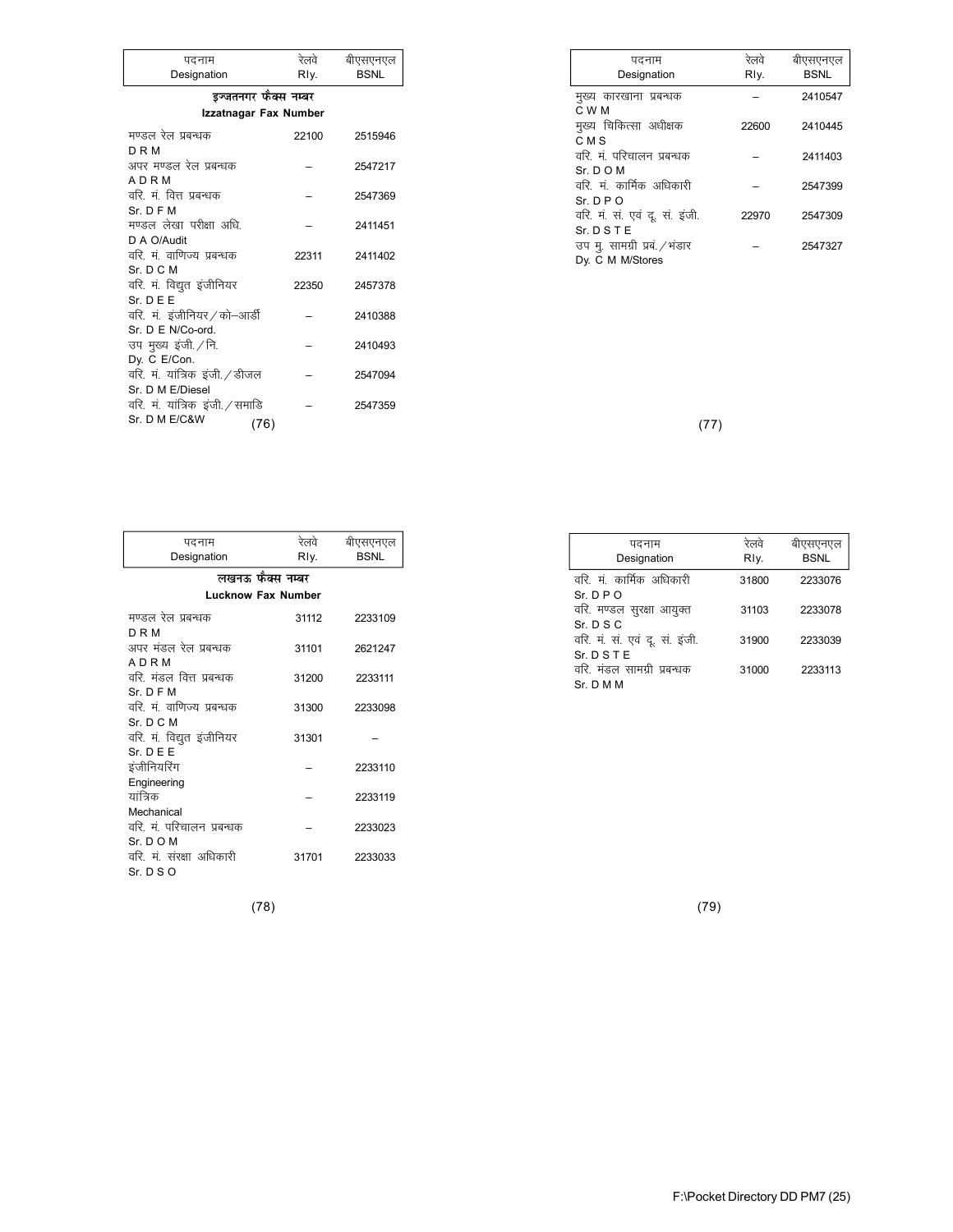| पदनाम<br>Designation                              | रेलवे<br>Rly. | बीएसएनएल<br><b>BSNL</b> |
|---------------------------------------------------|---------------|-------------------------|
| वाराणसी फैक्स नम्बर                               |               |                         |
| Varanasi Fax Number                               |               |                         |
| मण्डल रेल प्रबन्धक                                |               | 2226775                 |
| D <sub>R</sub> M                                  |               |                         |
| वरि. मं. वाणिज्य प्रबन्धक– ।                      |               | 2224742                 |
| $Sr$ D $C$ M-I                                    |               |                         |
| वरि. मं. विद्युत इंजीनियर                         |               | 2224811                 |
| $Sr$ D <sub>FF</sub>                              |               |                         |
| वरि. मं. इंजीनियर ∕ को−आर्डी<br>Sr. D E N/Co-ord. |               | 2226779                 |
| वरि. मं. यां. इंजी. ∕समाडि                        |               | 2224812                 |
| $S_r$ D M F/C & W                                 |               |                         |
| मंडल कार्मिक अधिकारी                              | 50600         |                         |
| $Sr$ DPO                                          |               |                         |
| वरि. मं. सं. एवं दू. सं. इंजी.                    |               | 2224805                 |
| $Sr$ D S T F                                      |               |                         |
| मण्डल सुरक्षा आयुक्त                              | 50700         | 2222076                 |
| $Sr$ D $S$ C                                      |               |                         |
| वरि. मं. वित्त प्रबन्धक                           |               | 2220067                 |
| $Sr$ D $F$ M                                      |               |                         |

(80)

| <b>ADMINISTRATION</b><br>G M<br>gm@ner.railnet.gov.in<br>Secy. to GM<br>A G M<br>agm@ner.railnet.gov.in<br>Secy. to A G M<br>SDGM<br>PS/SDGM<br>Dy. GM/G<br>CPRO<br>cpro@ner.railnet.gov.in<br>Dy. CV O/A<br>Dy. C V O/E<br>Dy. C V O/Stores<br>Dy. C V O/T<br>Dy. C V O/Elec | Designation | <b>E-Mail Address</b>        |
|-------------------------------------------------------------------------------------------------------------------------------------------------------------------------------------------------------------------------------------------------------------------------------|-------------|------------------------------|
|                                                                                                                                                                                                                                                                               |             |                              |
|                                                                                                                                                                                                                                                                               |             |                              |
|                                                                                                                                                                                                                                                                               |             | secygm@ner.railnet.gov.in    |
|                                                                                                                                                                                                                                                                               |             |                              |
|                                                                                                                                                                                                                                                                               |             | secyagm@ner.railnet.gov.in   |
|                                                                                                                                                                                                                                                                               |             | sdgm@ner.railnet.gov.in      |
|                                                                                                                                                                                                                                                                               |             | pssdgm@ner.railnet.gov.in    |
|                                                                                                                                                                                                                                                                               |             | dgmg@ner.railnet.gov.in      |
|                                                                                                                                                                                                                                                                               |             |                              |
|                                                                                                                                                                                                                                                                               |             | dycvoa@ner.railnet.gov.in    |
|                                                                                                                                                                                                                                                                               |             | dycvoe@ner.railnet.gov.in    |
|                                                                                                                                                                                                                                                                               |             | dycvos@ner.railnet.gov.in    |
|                                                                                                                                                                                                                                                                               |             | dycvot@ner.railnet.gov.in    |
|                                                                                                                                                                                                                                                                               |             | dycvoele@ner.railnet.gov.in  |
| Dy. C V O/Mech                                                                                                                                                                                                                                                                |             | dycvomech@ner.railnet.gov.in |
|                                                                                                                                                                                                                                                                               |             |                              |

(81)

| RAIL NET DIRECTORY HEADQUARTERS |                              |
|---------------------------------|------------------------------|
| Designation                     | <b>E-Mail Address</b>        |
|                                 | <b>ACCOUNTS</b>              |
| PFA                             | facao@ner.railnet.gov.in     |
| FA&CAO/Con.                     | facaocon@ner.railnet.gov.in  |
| Dy. FA&CAO/G                    | dyfacaog@ner.railnet.gov.in  |
| Dy. FA&CAO/S&W                  | dyfacaosw@ner.railnet.gov.in |
| Sr FDPM                         | sredpm@ner.railnet.gov.in    |
| FA & C A O/F & G                | facaofg@ner.railnet.gov.in   |
| FA&CAO/WST                      | facaowst@ner.railnet.gov.in  |
| Dy. FA&CAO/F                    | dyfacaof@ner.railnet.gov.in  |
| Dy. FA&CAO/T                    | dyfacaot@ner.railnet.gov.in  |
| <b>AUDIT</b>                    |                              |
| PDA                             | pda@ner.railnet.gov.in       |
| Dy. Dir. Audit                  | dyda@ner.railnet.gov.in      |
|                                 |                              |
|                                 |                              |
|                                 |                              |
|                                 |                              |
| (82)                            |                              |

| RAIL NET DIRECTORY HEADQUARTERS |                              |  |
|---------------------------------|------------------------------|--|
| Designation                     | <b>E-Mail Address</b>        |  |
| <b>COMMERCIAL</b>               |                              |  |
| PCCM                            | ccm@ner.railnet.gov.in       |  |
| C C M/F MS                      | ccmfms@ner.railnet.gov.in    |  |
| Dy. C C M/P M-I                 | dyccmpmi@ner.railnet.gov.in  |  |
| Dy. C C M/P M-II                | dyccmpmii@ner.railnet.gov.in |  |
| Dy. CCO                         | dydycco@ner.railnet.gov.in   |  |
| Dy. CCM/UTS                     | dyccmuts@ner.railnet.gov.in  |  |
| Dy. C C M/TC                    | dyccmtc@ner.railnet.gov.in   |  |
| <b>ELECTRICAL</b>               |                              |  |
| PCFF                            | cee@ner.railnet.gov.in       |  |
| CEE/HO                          | ceehq@ner.railnet.gov.i      |  |
| Dy. CEE/HQ                      | dyceehq@ner.railnet.gov.in   |  |
| Dy. CE E/MWS                    | dyceemws@ner.railnet.gov.in  |  |
| CESE                            | cese@ner.railnet.gov.in      |  |
| Dy. C E E/Coaching              | dyceec@ner.railnet.gov.in    |  |
| Dy. CE E/TRD                    | dyceetrd@ner.railnet.gov.in  |  |
| Secy. CEE                       | secycee@ner.railnet.gov.in   |  |
|                                 |                              |  |
| (83)                            |                              |  |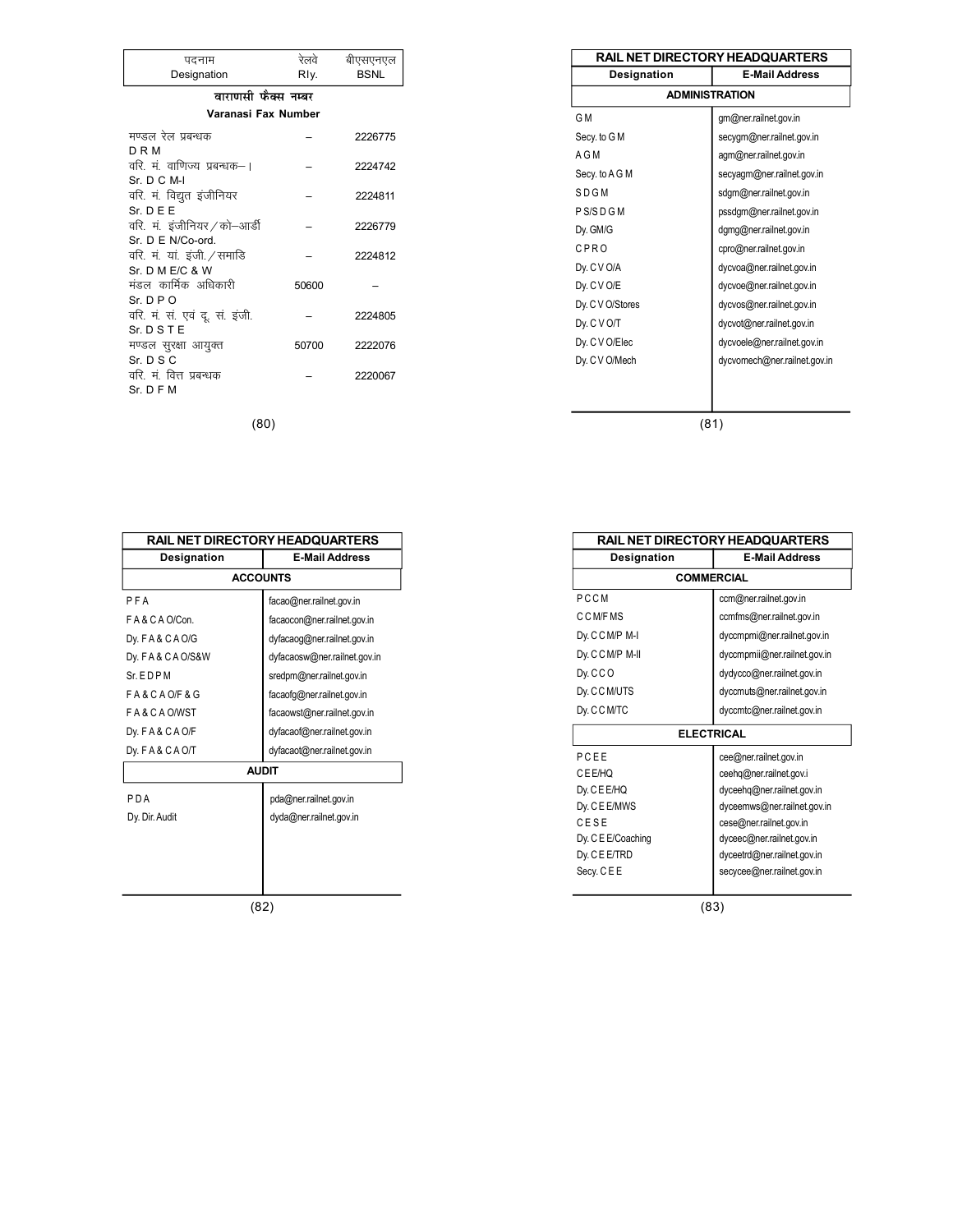| RAIL NET DIRECTORY HEADQUARTERS      |                             |
|--------------------------------------|-----------------------------|
| <b>E-Mail Address</b><br>Designation |                             |
| <b>ENGINEERING</b>                   |                             |
| PCF                                  | pce@ner.railnet.gov.in      |
| CAO/Con.                             | caocon@ner.railnet.gov.in   |
| CGE                                  | cge@ner.railnet.gov.in      |
| CPDE                                 | cpde@ner.railnet.gov.in     |
| C <sub>TF</sub>                      | cte@ner.railnet.gov.in      |
| CBF                                  | cbe@ner.railnet.gov.in      |
| C F/T M C                            | cetmc@ner.railnet.gov.in    |
| C W M/Bridge                         | cwmbr@ner.railnet.gov.in    |
| Dy. C E/Bridge/HQ                    | dycebrhq@ner.railnet.gov.in |
| Dy. C E/G A                          | dycega@ner.railnet.gov.in   |
| Dy. C E/G                            | dyceg@ner.railnet.gov.in    |
| Dy. C E/P&D                          | dycepd@ner.railnet.gov.in   |
| Dy. CE/T M C                         | dycetmc@ner.railnet.gov.in  |
| Dy. C E/T M S                        | dycetms@ner.railnet.gov.in  |
| Dy. C E/T P                          | dycetp@ner.railnet.gov.in   |
| Dy. C E/Track                        | dycetr@ner.railnet.gov.in   |

| <b>RAIL NET DIRECTORY HEADQUARTERS</b> |                               |  |
|----------------------------------------|-------------------------------|--|
| Designation                            | <b>E-Mail Address</b>         |  |
|                                        | <b>ENGINEERING</b>            |  |
| Secy./PCE                              | secypce@ner.railnet.gov.in    |  |
| Dy. C E/LC & ROB                       | dycelc&rob@ner.railnet.gov.in |  |
| C E/Con./East                          | cecone@ner.railnet.gov.in     |  |
| C E/Con./West                          | ceconw@ner.railnet.gov.in     |  |
| C E/Con./Plg.                          | ceconpl@ner.railnet.gov.in    |  |
| Dy. C E/LC                             | dycelc@ner.railnet.gov.in     |  |
| C E/Con/HQ                             | ceconhq@ner.railnet.gov.in    |  |
| C E/Con/North                          | ceconn@ner.railnet.gov.in     |  |
| Dy. C E/Con./P&D                       | dyceconpd@ner.railnet.gov.in  |  |
| Dy. C E/Con./G                         | dycecong@ner.railnet.gov.in   |  |
| Dy. C E/Con./East                      | dycecone@ner.railnet.gov.in   |  |
| Dy. C E/Con./Track                     | dycecont@ner.railnet.gov.in   |  |
| Dy. C E/Con./HQ                        | dyceconhq@ner.railnet.gov.in  |  |
| Dy. C E/Con./Bridge                    | dyceconbr@ner.railnet.gov.in  |  |
|                                        |                               |  |

(84)

(85)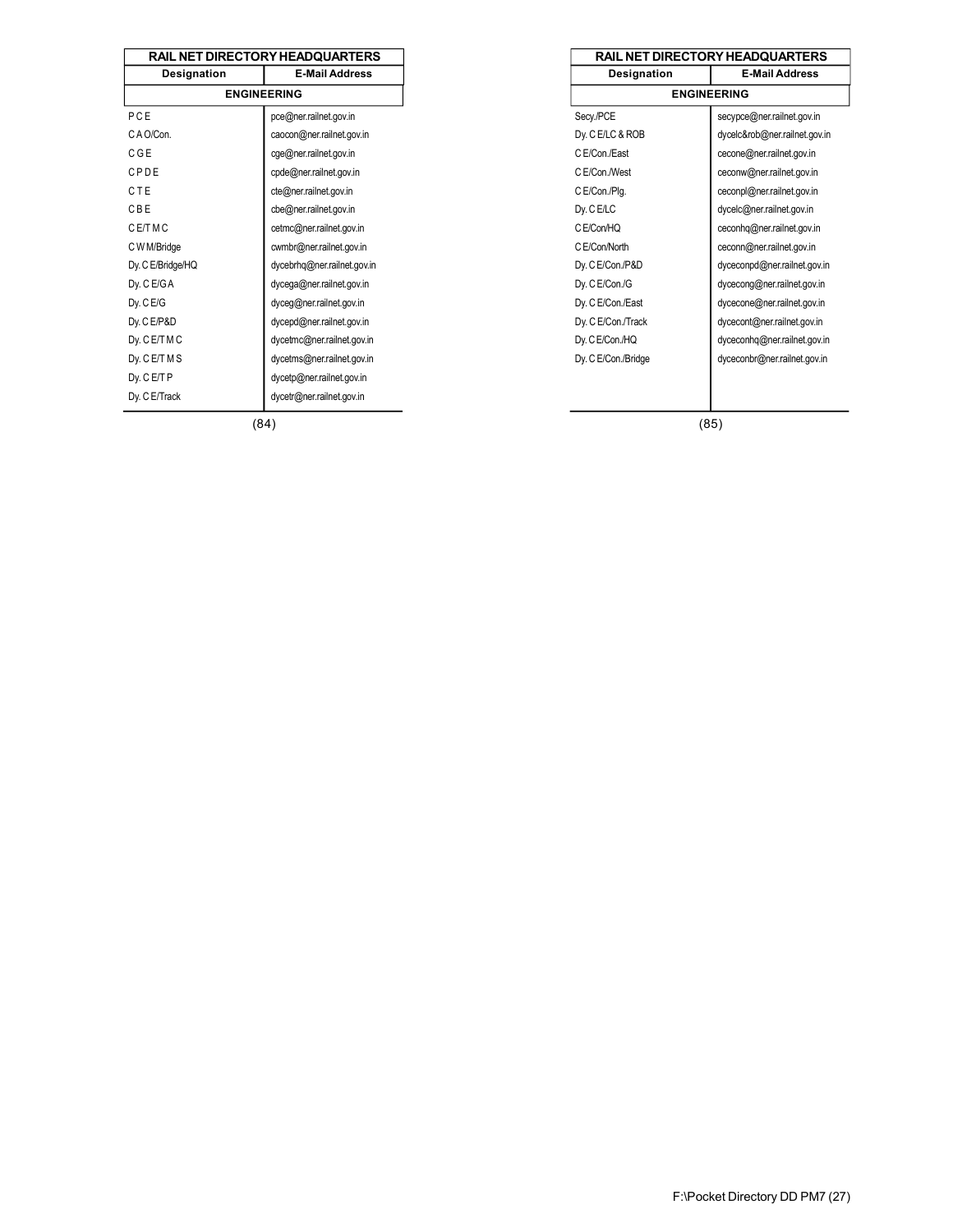| RAIL NET DIRECTORY HEADQUARTERS |                                |
|---------------------------------|--------------------------------|
| Designation                     | <b>E-Mail Address</b>          |
| <b>MECHANICAL</b>               |                                |
| PCME                            | cme@ner.railnet.gov.in         |
| CWF                             | cwe@ner.railnet.gov.in         |
| CRSF                            | crse@ner.railnet.gov.in        |
| C M P F/Diesel                  | cmpediesel@ner.railnet.gov.in  |
| C M E/Pla.                      | cmepl@ner.railnet.gov.in       |
| CWM/MWS                         | cwmmw@ner.railnet.gov.in       |
| Dy. C M E/Diesel                | dycmediesel@ner.railnet.gov.in |
| Dy. C M E/P L                   | dycmepl@ner.railnet.gov.in     |
| Dy. C M E/R & F                 | dycmer&f@ner.railnet.gov.in    |
| Dy. C M E/C&W                   | dycmec&w@ner.railnet.gov.in    |
| Dy. C M E/W/HQ                  | dycmecwhq@ner.railnet.gov.in   |
| Dy. C M E/W/MWS                 | dycmecwmws@ner.railnet.gov.in  |
| Principal/STC                   | stc@ner.railnet.gov.in         |
| Dy. C M E/Repair                | dycmer@ner.railnet.gov.in      |
| Dy. C M E/Plant                 | dycmeplant@ner.railnet.gov.in  |
| Dy. C M E/ENHM                  | dycmeenhm@ner.railnet.gov.in   |
| <b>MEDICAL</b>                  |                                |
| PCMD                            | cmd@ner.railnet.gov.in         |
| CHD                             | chd@ner.railnet.gov.in         |
| M <sub>D</sub>                  | md@ner.railnet.gov.in          |
| Add. CMD                        | addcmd@ner.railnet.gov.in      |
| Dy. CM D/HQ                     | dycmdhq@ner.railnet.gov.in     |
| <b>Chief Surgeon</b>            | cs@ner.railnet.gov.in          |
|                                 |                                |

(86)

| RAIL NET DIRECTORY HEADQUARTERS        |                                                   |  |  |
|----------------------------------------|---------------------------------------------------|--|--|
| <b>E-Mail Address</b><br>Designation   |                                                   |  |  |
| <b>OPERATING</b>                       |                                                   |  |  |
| PCOM<br>CFTM                           | com@ner.railnet.gov.in<br>cftm@ner.railnet.gov.in |  |  |
| CPTM                                   | cptm@ner.railnet.gov.in                           |  |  |
| CTPM                                   | ctpm@ner.railnet.gov.in                           |  |  |
| C.S.                                   | cso@ner.railnet.gov.in                            |  |  |
| Dv. COM/FOIS                           | dy.comfois@ner.railnet.gov.in                     |  |  |
| Dy. COM/G<br>dycomg@ner.railnet.gov.in |                                                   |  |  |
| Dy. C O M/Coaching                     | dycomc@ner.railnet.gov.in                         |  |  |
| Dy. C S O/Engg.                        | dycsoe@ner.railnet.gov.in                         |  |  |
| Dy. CS O/Mech.                         | dycsom@ner.railnet.gov.in                         |  |  |
| <b>PERSONNEL</b>                       |                                                   |  |  |
| PCPO                                   | cpo@ner.railnet.gov.in                            |  |  |
| CPO/Ad.                                | cpoad@ner.railnet.gov.in                          |  |  |
| CRRB                                   | crrb@ner.railnet.gov.in                           |  |  |
| CRRC                                   | crrc@ner.railnet.gov.in                           |  |  |
| Dy. CPO/G<br>dycpog@ner.railnet.gov.in |                                                   |  |  |
| Dy. CPO/NG                             | dycpong@ner.railnet.gov.in                        |  |  |
| Dy. CPO/IR                             | dycpoir@ner.railnet.gov.in                        |  |  |
| <b>SECURITY</b>                        |                                                   |  |  |
| PCSC                                   | csc@ner.railnet.gov.in                            |  |  |
| Addl. Security Comdt.                  | addlsc@ner.railnet.gov.in                         |  |  |
| (87)                                   |                                                   |  |  |

| RAIL NET DIRECTORY HEADQUARTERS                      |                                   |  |
|------------------------------------------------------|-----------------------------------|--|
| <b>E-Mail Address</b><br>Designation                 |                                   |  |
| <b>SIGNAL &amp; TELCOM</b>                           |                                   |  |
| PCSTE                                                | cste@ner.railnet.gov.in           |  |
| CSE                                                  | cse@ner.railnet.gov.in            |  |
| CCE                                                  | cce@ner.railnet.gov.in            |  |
| C S T E/Works                                        | cstew@ner.railnet.gov.in          |  |
| C S T E/Con                                          | cstecon@ner.railnet.gov.in        |  |
| Dy. C S T E/Con/GKP<br>dycstegkp@ner.railnet.gov.in  |                                   |  |
| Dy. C S T E/Con/HQ<br>dycsteconhq@ner.railnet.gov.in |                                   |  |
| Dy. C S T E/Works/GKP                                | dycsteworksgkp@ner.railnet.gov.in |  |
| Dy. CN M/FOIS<br>dycnmfois@ner.railnet.gov.in        |                                   |  |
| Dy. C STE/HQ                                         | dycstehq@ner.railnet.gov.in       |  |
| Dy. C STE/PI                                         | dycstepl@ner.railnet.gov.in       |  |
| Dy. C STE/D&D                                        | dycsted&d@ner.railnet.gov.in      |  |
| CWM/SWS                                              | cwmsws@ner.railnet.gov.in         |  |
| Principal/STTC                                       | sttc@ner.railnet.com              |  |
| <b>CONTROLLER OF STORES</b>                          |                                   |  |
| PCMM                                                 | cos@ner.railnet.gov.in            |  |
| CMM/G                                                | cmmg@ner.railnet.gov.in           |  |
| CO <sub>S/Con</sub>                                  | coscon@ner.railnet.gov.in         |  |
| Dy. C M M/G                                          | dycmmg@ner.railnet.gov.in         |  |
| Dy. C M M/C&W                                        | dycmmcw@ner.railnet.gov.in        |  |
| Dy. C M M/Depot                                      | dycmmdepot@ner.railnet.gov.in     |  |
| Dy. CMM/EST                                          | dycmmest@ner.railnet.gov.in       |  |
| Dy. CMM/Sale                                         | dycmmsale@ner.railnet.gov.in      |  |
| Dy. CMM/IC                                           | dycmmic@ner.railnet.gov.in        |  |

| <b>ORY HEADQUARTERS</b>           | <b>E-MAIL ADDRESS IZZATNAGAR DIVISION</b>                     |
|-----------------------------------|---------------------------------------------------------------|
| <b>E-Mail Address</b>             | Designation                                                   |
|                                   | Administration                                                |
|                                   | DRM<br>PS to DRM                                              |
|                                   | <b>Accounts</b>                                               |
|                                   | Sr. DAU/Audit<br>Sr. D F M                                    |
| dycsteworksgkp@ner.railnet.gov.in | Commercial                                                    |
|                                   | Sr. D C M                                                     |
|                                   |                                                               |
|                                   | Sr. D E E                                                     |
|                                   |                                                               |
|                                   | Sr. DEN/Coordination<br>Sr. DEN/1<br>Sr. DEN/2<br>Dy. CE/Con. |
|                                   |                                                               |
|                                   | Sr. DME/C&W<br>Sr. DME/DSL<br>C W M                           |
|                                   |                                                               |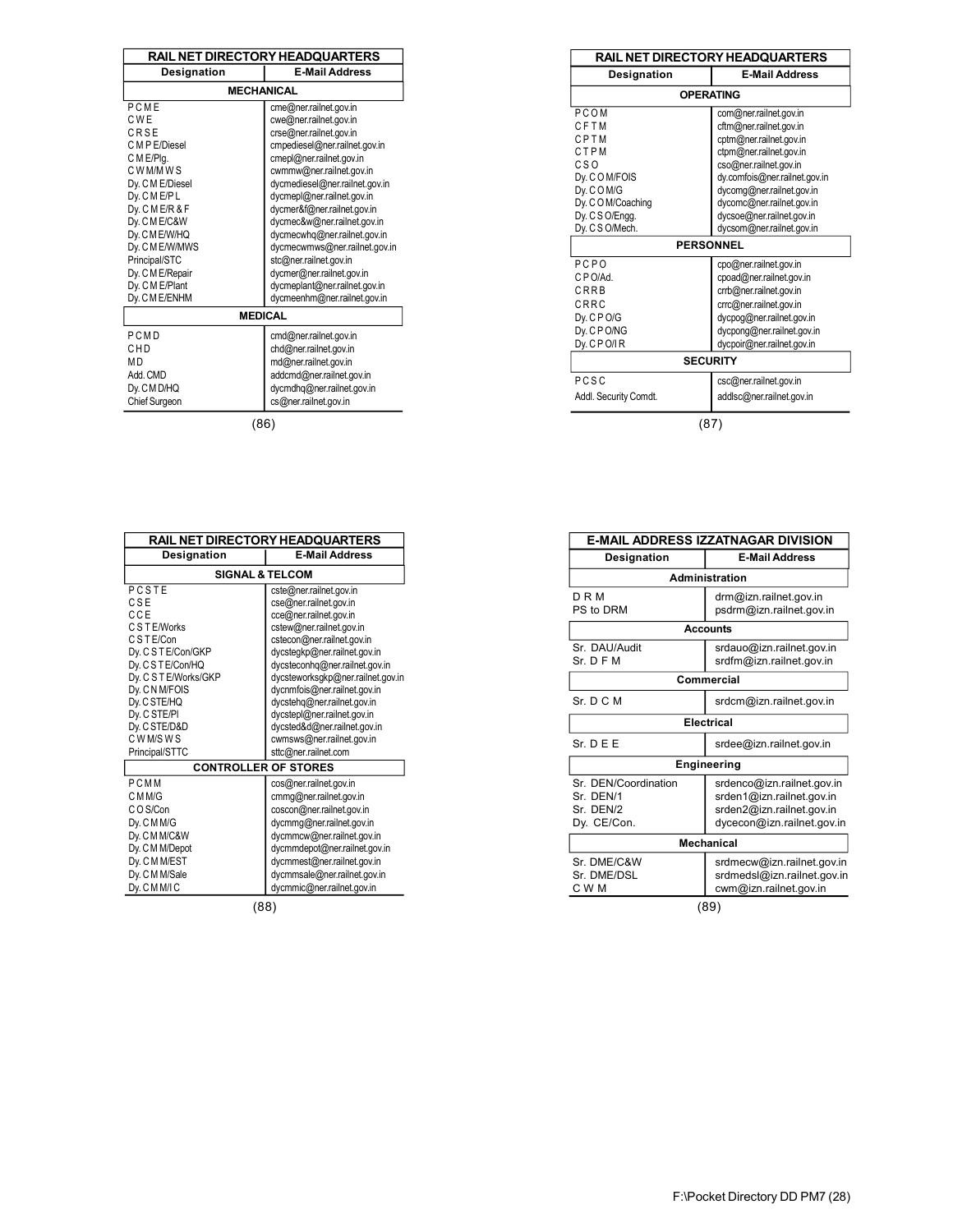| <b>E-MAIL ADDRESS IZZATNAGAR DIVISION</b> |                              |  |  |
|-------------------------------------------|------------------------------|--|--|
| <b>E-Mail Address</b><br>Designation      |                              |  |  |
| Medical                                   |                              |  |  |
| C M S                                     | cms@izn.railnet.gov.in       |  |  |
| Addl. CMS                                 | addcms@izn.railnet.gov.in    |  |  |
| Operating                                 |                              |  |  |
| $Sr$ DOM                                  | srdom@izn.railnet.gov.in     |  |  |
| <b>Safety</b>                             |                              |  |  |
| $Sr$ D $S$ O                              | srdso@izn.railnet.gov.in     |  |  |
| Personnel                                 |                              |  |  |
| Sr. D. PO                                 | srdpo@izn.railnet.gov.in     |  |  |
| Signal & Telecom                          |                              |  |  |
| Sr. D. S. T. E                            | srdste@izn.railnet.gov.in    |  |  |
| Dy. C S T E/Con                           | dycstecon@izn.railnet.gov.in |  |  |
| <b>Controller of Stores</b>               |                              |  |  |
| Sr D M M                                  | srdmm@izn.railnet.gov.in     |  |  |
| Dy. C M M                                 | dycmm@izn.railnet.gov.in     |  |  |
| <b>Security</b>                           |                              |  |  |
| Sr. D S C                                 | srdsc@izn.railnet.gov.in     |  |  |
| (90)                                      |                              |  |  |

| <b>E-MAIL ADDRESS LUCKNOW DIVISION</b>                        |                                                                                                                    |  |  |
|---------------------------------------------------------------|--------------------------------------------------------------------------------------------------------------------|--|--|
| <b>E-Mail Address</b><br><b>Designation</b>                   |                                                                                                                    |  |  |
| <b>Administration</b>                                         |                                                                                                                    |  |  |
| D R M<br>PA to DRM<br>ADRM                                    | drm@ljn.railnet.gov.in<br>padrm@ljn.railnet.gov.in<br>adrm@ljn.railnet.gov.in                                      |  |  |
| <b>Accounts &amp; Audit</b>                                   |                                                                                                                    |  |  |
| Sr DAUO<br>$Sr$ D F M<br>Sr. EDPM                             | srdauo@ljn.railnet.gov.in<br>srdfm@ljn.railnet.gov.in<br>sredpm@ljn.railnet.gov.in                                 |  |  |
| Commercial                                                    |                                                                                                                    |  |  |
| Sr. D C M                                                     | srdcm@ljn.railnet.gov.in                                                                                           |  |  |
| <b>Electrical</b>                                             |                                                                                                                    |  |  |
| $Sr$ DFF                                                      | srdee@lin.railnet.gov.in                                                                                           |  |  |
| Engineering                                                   |                                                                                                                    |  |  |
| Sr. DEN/Coordination<br>Sr. DEN/1<br>Sr. DEN/2<br>Dy. CE/Con. | srdenco@ljn.railnet.gov.in<br>srden1@ljn.railnet.gov.in<br>srden2@ljn.railnet.gov.in<br>dycecon@lin.railnet.gov.in |  |  |
| (91)                                                          |                                                                                                                    |  |  |

| <b>E-MAIL ADDRESS LUCKNOW DIVISION</b>                                                   |                                                                                         |  |  |
|------------------------------------------------------------------------------------------|-----------------------------------------------------------------------------------------|--|--|
| Designation                                                                              | <b>E-Mail Address</b>                                                                   |  |  |
| <b>Mechanical</b>                                                                        |                                                                                         |  |  |
| Sr. DME/C&W<br>srdmec&w@ljn.railnet.gov.in<br>srdmeo&f@izn.railnet.gov.in<br>Sr. DME/O&F |                                                                                         |  |  |
|                                                                                          | <b>Medical</b>                                                                          |  |  |
| C M S<br>CMS/ASH                                                                         | cms@lin.railnet.gov.in<br>cmsash@lin.railnet.gov.in                                     |  |  |
| Operating                                                                                |                                                                                         |  |  |
| $Sr$ DOM                                                                                 | srdom@ljn.railnet.gov.in                                                                |  |  |
| <b>Safety</b>                                                                            |                                                                                         |  |  |
| Sr. D.S.                                                                                 | srdso@ljn.railnet.gov.in                                                                |  |  |
| Personnel                                                                                |                                                                                         |  |  |
| $Sr$ DPO<br>srdpo@ljn.railnet.gov.in                                                     |                                                                                         |  |  |
| Signal & Telecom                                                                         |                                                                                         |  |  |
| Sr. D S T E<br>Sr. D S T E/W<br>Dy. C S T E/Con                                          | srdste@ljn.railnet.gov.in<br>srdstew@ljn.railnet.gov.in<br>dycstecon@ljn.railnet.gov.in |  |  |
|                                                                                          | <b>Security</b>                                                                         |  |  |
| Sr. D S C                                                                                | srdsc@ljn.railnet.gov.in                                                                |  |  |
| <b>Controller of Stores</b>                                                              |                                                                                         |  |  |
| Sr. D M M<br>srdmm@ljn.railnet.gov.in                                                    |                                                                                         |  |  |
| (92)                                                                                     |                                                                                         |  |  |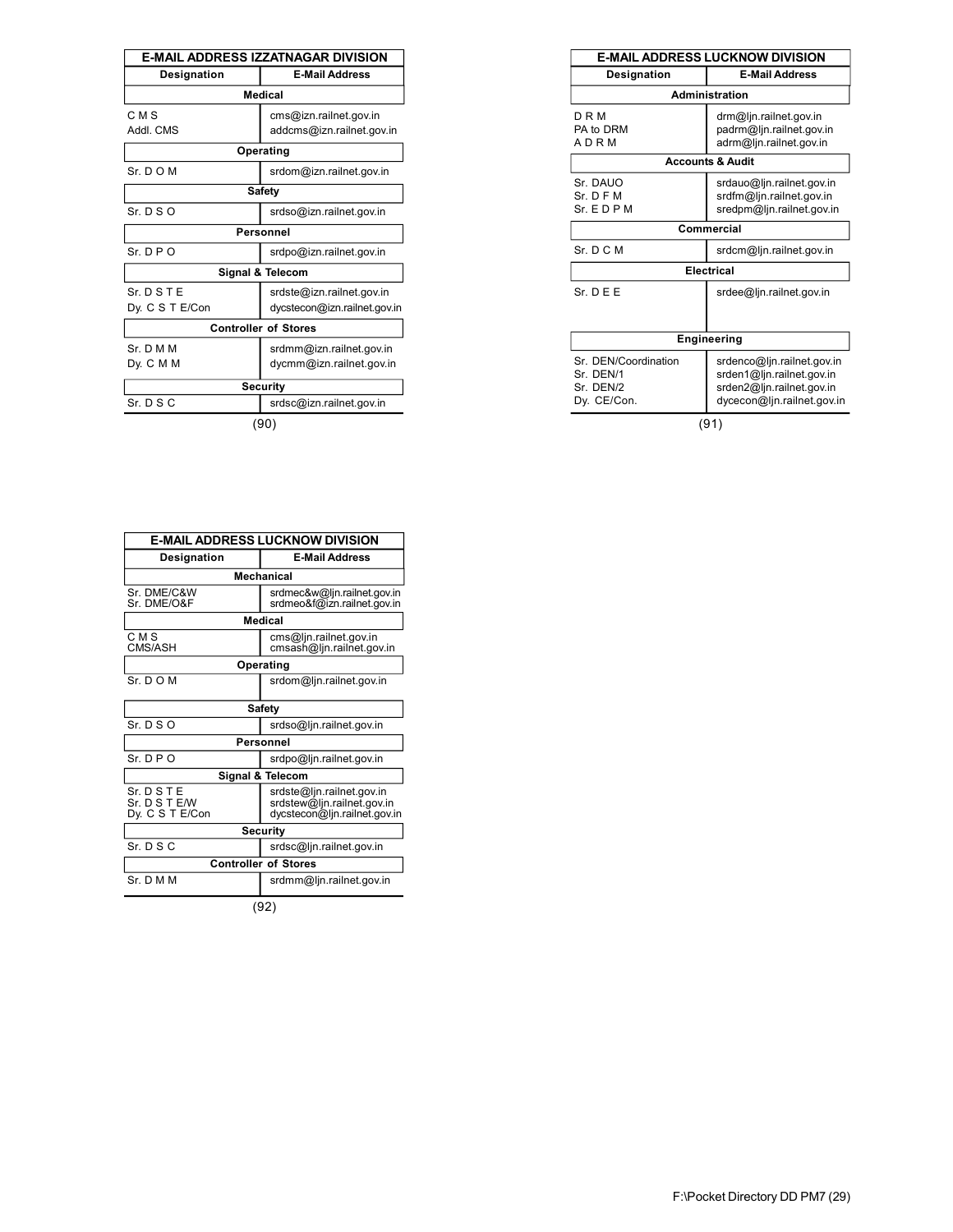|                            | <b>E-MAIL ADDRESS VARANASI DIVISION</b>                    |
|----------------------------|------------------------------------------------------------|
| Designation                | <b>E-Mail Address</b>                                      |
|                            | Administration                                             |
| DRM<br>PA to DRM           | drm@bsb.railnet.gov.in<br>padrm@bsb.railnet.gov.in         |
| <b>ADRM</b>                | adrm@bsb.railnet.gov.in                                    |
|                            | <b>Accounts &amp; Audit</b>                                |
| Sr. DAUO                   | srdauo@bsb.railnet.gov.in                                  |
| Sr. D F M<br>Sr. EDPM      | srdfm@bsb.railnet.gov.in<br>sredpm@bsb.railnet.gov.in      |
|                            |                                                            |
|                            | Commercial                                                 |
| Sr. D C M                  | srdcm@bsb.railnet.gov.in                                   |
|                            | <b>Electrical</b>                                          |
| Sr. D E E                  | srdee@bsb.railnet.gov.in                                   |
|                            | Engineering                                                |
| Sr. DEN/Coordination       | srdenco@bsb.railnet.gov.in                                 |
| Sr. DEN/1                  | srden1@bsb.railnet.gov.in                                  |
| Sr. DEN/2<br>Dy. CE/Con.   | srden2@bsb.railnet.gov.in<br>dycecon@bsb.railnet.gov.in    |
|                            | Mechanical                                                 |
|                            |                                                            |
| Sr. DME/C&W<br>Sr. DME/O&F | srdmec&w@bsb.railnet.gov.in<br>srdmeo&f@bsb.railnet.gov.in |
|                            |                                                            |
|                            | (93)                                                       |

| E-MAIL ADDRESS VARANASI DIVISION     |                              |  |  |
|--------------------------------------|------------------------------|--|--|
| <b>E-Mail Address</b><br>Designation |                              |  |  |
| <b>Medical</b>                       |                              |  |  |
| C M S                                | cms@bsb.railnet.gov.in       |  |  |
| Dir/CRI                              | dircri@bsb.railnet.gov.in    |  |  |
|                                      | Operating                    |  |  |
| Sr. DOM                              | srdom@bsb.railnet.gov.in     |  |  |
| <b>Safety</b>                        |                              |  |  |
| Sr. D.S.                             | srdso@bsb.railnet.gov.in     |  |  |
| Personnel                            |                              |  |  |
| Sr. DPO                              | srdpo@bsb.railnet.gov.in     |  |  |
| Signal & Telecom                     |                              |  |  |
| $Sr$ D $S$ T F                       | srdste@bsb.railnet.gov.in    |  |  |
| Dy. C S T E/Con                      | dycstecon@bsb.railnet.gov.in |  |  |
| <b>Security</b>                      |                              |  |  |
| Sr. D S C                            | srdsc@bsb.railnet.gov.in     |  |  |
| <b>Controller of Stores</b>          |                              |  |  |
| Sr. D M M                            | srdmm@bsb.railnet.gov.in     |  |  |
|                                      |                              |  |  |
|                                      |                              |  |  |
|                                      | $\sqrt{2}$                   |  |  |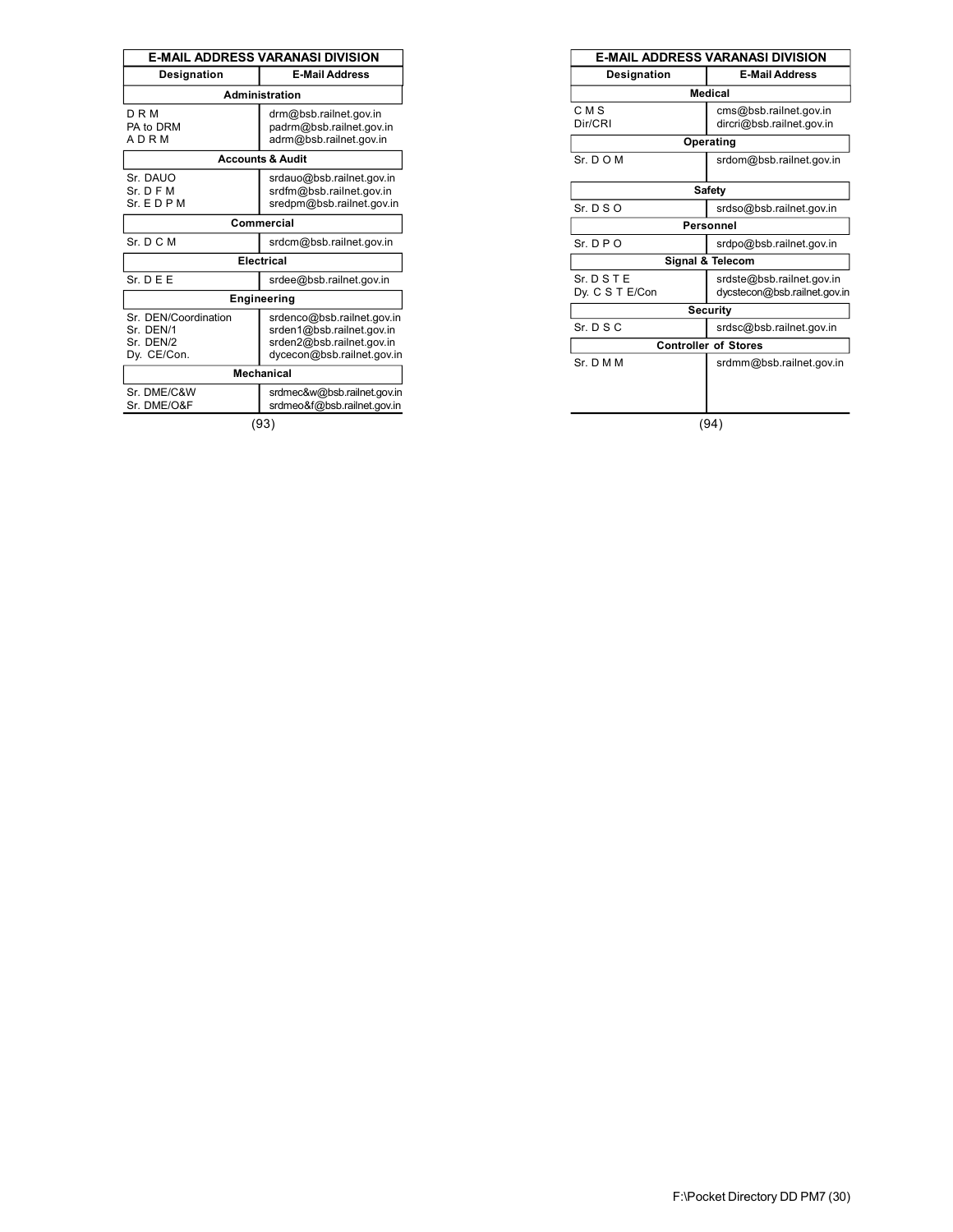#### WEBSITE ADDRESS

| Website        | Through Railnet     | Through Internet                      |  |
|----------------|---------------------|---------------------------------------|--|
| Rly. Board     | http:// 10.1.2.21   | www.indianrailways.govin              |  |
| N. Rly.        | http:// 10.2.2.19   | www.nr.indianrailways.gov.in          |  |
| N.E.Rly.       | http://10.24.2.20   | www.ner.indianrailways.gov.in         |  |
| N. E. F. Rly.  | http://10.42.2.20   | www.nfr.indianrailways.gov.in         |  |
| W. Rly.        | http://10.3.2.55    | www.wr.indianrailways.gov.in          |  |
| C. Rly.        | http:// 10.31.2.22  | www.cr.indianrailways.gov.in          |  |
| E. Rly.        | http:// 10.4.2.21   | www.er.indianrailways govin           |  |
| S. E. Rly.     | http:// 10.41.2.100 | www.ser.indianrailways.gov.in         |  |
| S.C.Rly.       | http:// 10.51.2.19  | www.:scr.indianrailways.gov in        |  |
| S. Rly.        | http:// 10.5.2.32   | www.srndianrailways.gov in            |  |
| E.C.Rly.       | http:// 10.170.2.19 | www.ecr.indianrailways.govin          |  |
| W.C.Rly.       | http:// 10.150.2.19 | www.wcr.indianrailways.gov.in         |  |
| N.W.Rly.       | http:// 10.141.2.19 | www.nwr.indianrailways.gov.in         |  |
| E. Coast. Rly. | http://10.180.2.19  | www.eastcoastrailindianrailwaysgov.in |  |
| S. W. Rly.     | http:// 10.205.2.21 | www.swr.indianrailways.gov.in         |  |
| (95)           |                     |                                       |  |

#### WEBSITE ADDRESS

| Through Internet                      | Website       | <b>Through Railnet</b>               | Through Internet                 |
|---------------------------------------|---------------|--------------------------------------|----------------------------------|
| www.indianrailways.govin              | N.C.Rly.      |                                      | www.ncr.indianrailways.gov.in    |
| www.nr.indianrailways.gov.in          | S.E.C.Rly.    | http:// 10.206.2.66                  | www.secr.indianrailways.gov.in   |
| www.ner.indianrailways.gov.in         | IRPMU         | http:// 10.14.2.80                   |                                  |
| www.nfr.indianrailways.gov.in         | IRISET        | http:// 10.195.2.19                  | www.iriset.indianrailways.gov.in |
| www.wr.indianrailways.gov.in          | <b>IRIEEN</b> | http:// 10.151.2.19                  | www.irieen.indianrailways.gov.in |
| www.cr.indianrailways.gov.in          | <b>IRICEN</b> |                                      | www.iricen.indianrailways.gov.in |
| www.er.indianrailways govin           |               | Rly.Staff College http:// 10.140.2.6 |                                  |
| www:ser.indianrailways.gov.in         | <b>ICF</b>    | http:// 10.53.4.11                   | www.icf.indianrailways.gov.in    |
| www.:scr.indianrailways.gov in        | RCF'          |                                      | www.rcf.indianrailways.gov.in    |
| www.srndianrailways.gov in            | <b>DLW</b>    |                                      | www.diesellocoworks.com          |
| www.ecr.indianrailways.govin          | <b>DCW</b>    | http:// 10.11.2.19                   |                                  |
| www.wcr.indianrailways.gov.in         | CLW           |                                      | www.clw.indianrailwaysgov.in     |
| www.nwr.indianrailways.gov.in         | <b>RDSO</b>   | http:// 10.100.2.19                  | www.rdso.indianrailways.gov.in   |
| www.eastcoastrailindianrailwaysgov.in |               |                                      |                                  |
| www.swr.indianrailways.gov.in         |               |                                      |                                  |
| (95)                                  |               |                                      | (96)                             |

#### INDEX

| Department                      | Page No.  |
|---------------------------------|-----------|
| STD Codes Railway & BSNL        | i-xii     |
| Administration                  | 1         |
| Vigilance & Audit               | 2         |
| Accounts                        | $3-4$     |
| Railway Claims Tribunal         | 4         |
| Commercial                      | 5         |
| Electrical                      | 6         |
| Engineering                     | $7-8$     |
| Mechanical                      | $9 - 10$  |
| Medical                         | $11 - 14$ |
| Operating & Safety              | 15-16     |
| Personnel                       | 17        |
| Signal & Telecom                | 18-19     |
| Security                        | 19        |
| <b>Stores</b>                   | 19-20     |
| Construction                    | 21-23     |
| S&T/Construction & RE/Gorakhpur | 24-25     |
| Gorakhpur Area Offices          | 26-27     |

| Department                                | Page No. |
|-------------------------------------------|----------|
| Izzatnagar Division                       | 28-32    |
| Lucknow Division                          | 33-36    |
| Varanasi Division                         | $37-40$  |
| Telephone Nos. of HODs, E.C. Rly./Hajipur | 41-42    |
| North Central Railway/Allahabad           | 43-45    |
| Northern Railway/New Delhi                | 46-48    |
| T. Ph. Nos. of Members, DG & AMs Rly. Bd. | 49-52    |
| Commissioner of Railway Safety            | 53-54    |
| General Manager/Zonal Railway             | 55-56    |
| Cell Phones of DRM neighbouring Division  | 57       |
| Satellite Tele Nos. of HQ/Division        | 58-59    |
| BSNL Tele Nos. of Commissioner, DM, IG    | 60-71    |
| DIG, SSP & SP of Adjoining District       |          |
| N. E. Rly. HQ Fax Nos.                    | 72-75    |
| Izzatnagar Fax Nos.                       | 76-77    |
| Lucknow Fax Nos.                          | 78-79    |
| Varanasi Fax Nos.                         | 80       |
| Railnet Directory HQ & Division           | 81-94    |
| Website address                           | 95-96    |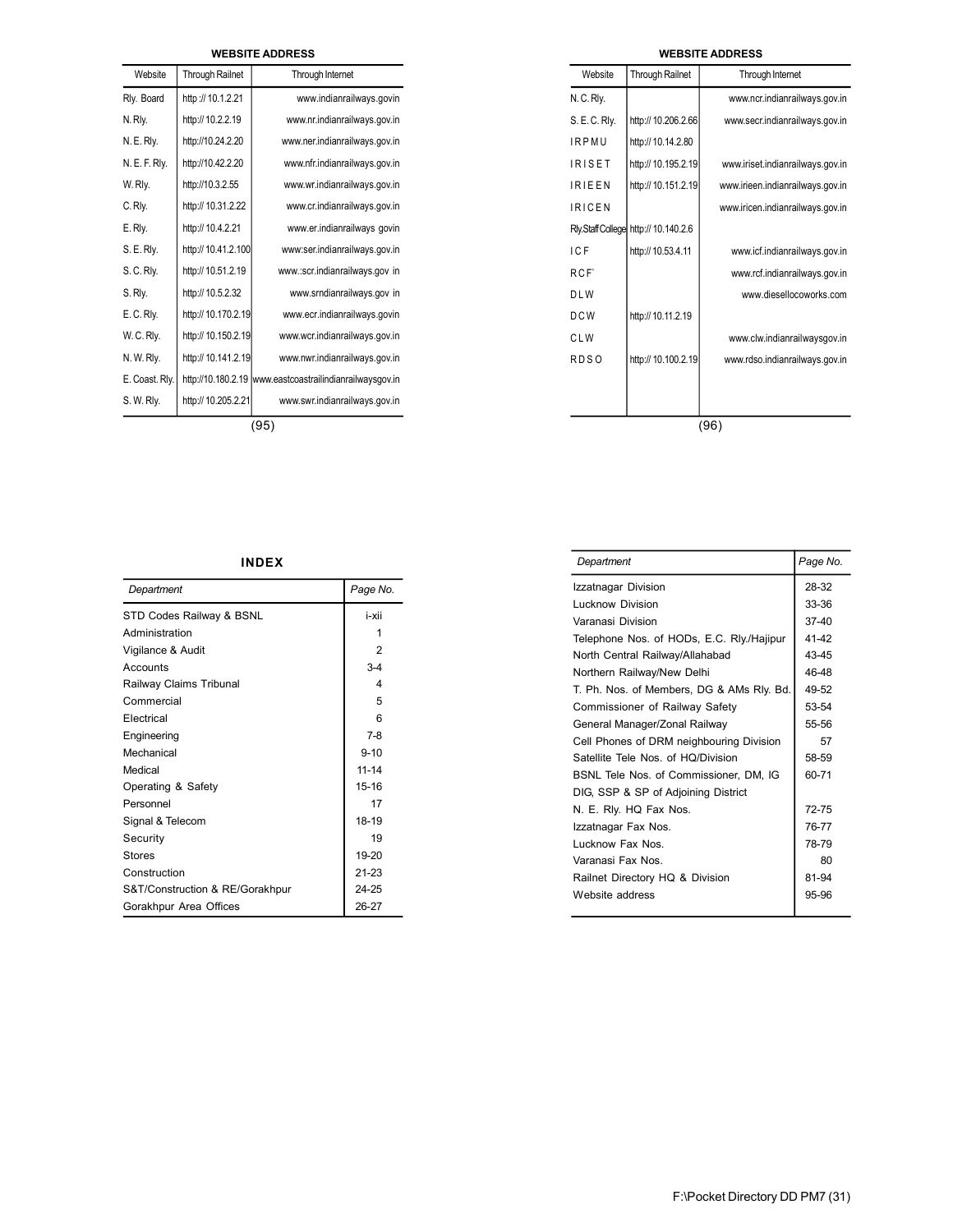

<u> 1989 - Johann Stein, marwolaethau a bhann an t-Amhair Aonaichte ann an t-Amhair Aonaichte ann an t-Amhair Aon</u>



<u> 1980 - Johann Barn, mars ann an t-Amhain Aonaich an t-Aonaich an t-Aonaich ann an t-Aonaich ann an t-Aonaich</u>

<u> 1980 - Johann Barn, mars ar breist fan de Amerikaansk kommunent fan de Amerikaanske kommunent fan de Amerikaa</u>

<u> 1989 - Johann Barn, fransk politik amerikansk politik (</u>